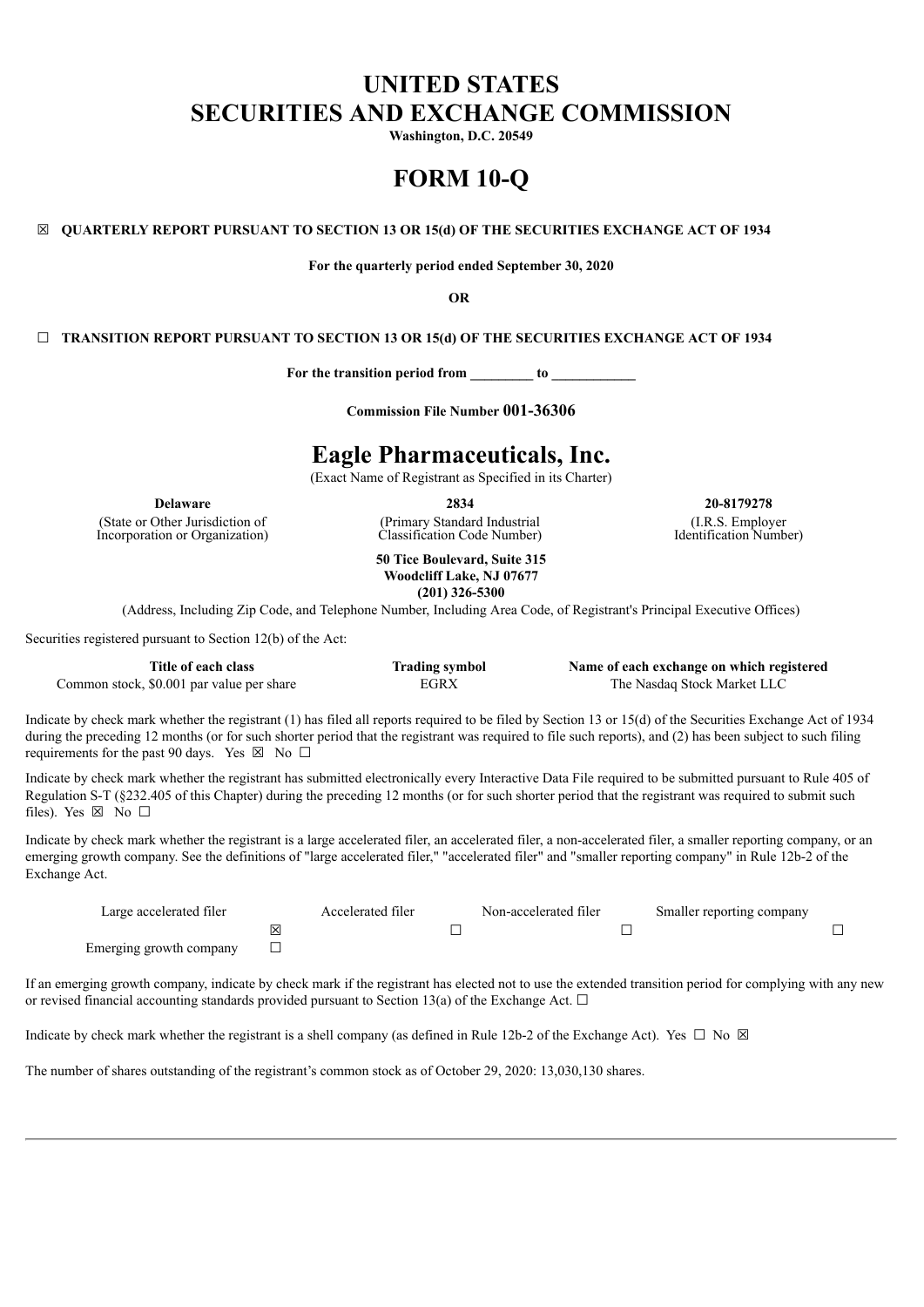### **CAUTIONARY NOTE REGARDING FORWARD-LOOKING STATEMENTS**

This Quarterly Report on Form 10-Q, or this Quarterly Report, contains "forward-looking statements" within the meaning of Section 27A of the Securities Act of 1933, as amended, or the Securities Act, and Section 21E of the Securities Exchange Act of 1934, as amended, or the Exchange Act. All statements other than statements of historical fact contained in this Quarterly Report are forward-looking statements. In some cases, you can identify forward-looking statements by terminology such as "may," "could," "will," "would," "should," "expect," "plan," "anticipate," "believe," "estimate," "intend," "predict," "seek," "contemplate," "project," "continue," "potential," "ongoing" or the negative of these terms or other comparable terminology, although not all forward-looking statements contain these identifying words. These forward-looking statements include, but are not limited to, statements about:

- the impact of the ongoing coronavirus 2019, or COVID-19, pandemic on our business and operations, results of operations and financial performance including: disruption in the sales of our marketed products; delays, interruptions or other adverse effects to clinical trials and patient enrollment; delays in regulatory review; manufacturing and supply chain interruptions; and the adverse effects on healthcare systems and disruption of the global economy overall;
- the potential benefits and commercial potential of rapidly infused bendamustine RTD, or Bendeka, Ryanodex® (dantrolene sodium), or Ryanodex, and bendamustine ready-to-dilute, or RTD, 500ml solution, or Belrapzo for approved indications and any expanded uses;
- the commercial potential of additional indications for our products;
- sales of our products in various markets worldwide, pricing for our products, level of insurance coverage and reimbursement for our products, timing regarding development and regulatory approvals for our products or for additional indications or in additional territories;
- future expansion of our commercial organization and transition to third-parties in certain jurisdictions to perform sales, marketing and distribution functions:
- the initiation, timing, progress and results of our preclinical studies and clinical trials, and our research and development program;
- our ability to obtain and maintain regulatory approval of our products and product candidates, and any related restrictions, limitations, and/or warnings in the label of an approved product;
- our plans to research, develop and commercialize our products and product candidates and our ability to successfully commercialize our products and product candidates;
- our ability to attract collaborators with development, regulatory and commercialization expertise;
- the size and growth potential of the markets for our products and product candidates, and our ability to serve those markets;
- the diversion of healthcare resources away from the conduct of clinical trials as a result of the ongoing COVID-19 pandemic, including the diversion of hospitals and doctor offices serving as locations for administration of our products, including Bendeka and hospital staff supporting the conduct of such administration;
- the interruption of key clinical trial activities, such as clinical trial site monitoring, due to limitations on travel, quarantines or social distancing protocols imposed or recommended by federal or state governments, employers and others in connection with the ongoing COVID-19 pandemic;
- the rate and degree of market acceptance of our products;
- our ability to significantly grow our commercial sales and marketing organization, whether alone or with potential future collaborators;
- the performance of our strategic collaborators and success of our current strategic collaborations;
- regulatory developments in the United States and foreign countries;
- the performance of our third-party suppliers and manufacturers;
- the success of competing drugs that are or become available;
- the retention of key scientific or management personnel;
- our ability to obtain additional funding for our operations;
- our ability to obtain, maintain, protect and enhance intellectual property rights and proprietary technologies and operate our business without infringing the intellectual property rights and proprietary technology of third parties;
- our ability to prevent or minimize the effects of Paragraph IV patent litigation;
- our expectations regarding anticipated future costs, operating expenses and capital requirements;
- Received formal notification from FDA granting Priority Review for the Company's abbreviated new drug application ("ANDA") filed for vasopressin. A trial date of January 11, 2021 has been set; and
- Held positive Type C meeting with FDA on fulvestrant (EA-114); next step is to submit formal protocol for clinical study.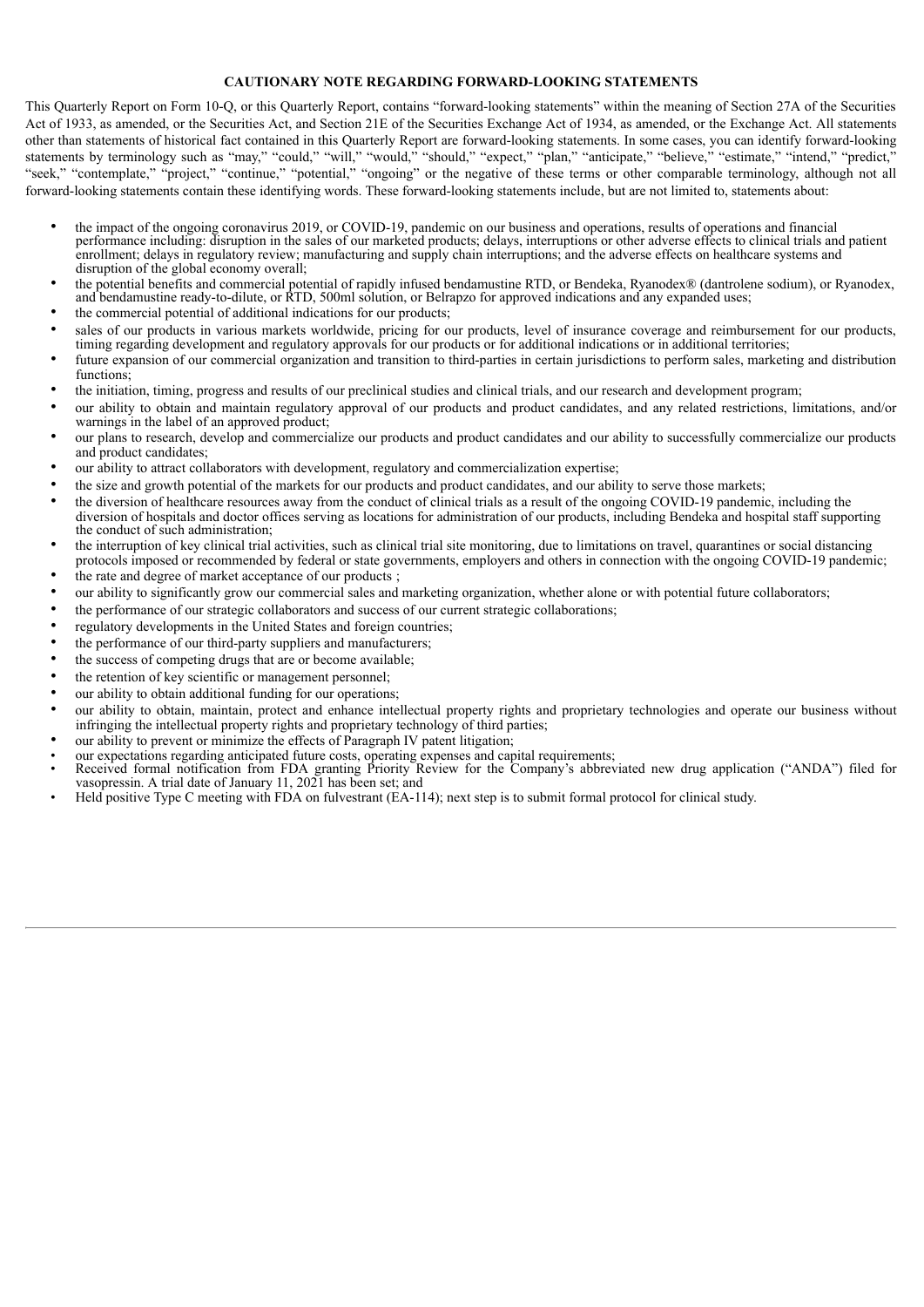Any forward-looking statements in this Quarterly Report reflect our current views with respect to future events or to our future financial performance and involve known and unknown risks, uncertainties, assumptions and other factors described under the "Risk Factors" section and elsewhere in this Quarterly Report, that may cause our actual results, performance or achievements to be materially different from any future results, performance or achievements expressed or implied by these forward-looking statements. Given these uncertainties, you should not place undue reliance on these forward-looking statements.

In addition, statements that "we believe" and similar statements reflect our beliefs and opinions on the relevant subject. These statements are based upon information available to us as of the date of this report, and while we believe such information forms a reasonable basis for such statements, such information may be limited or incomplete, and our statements should not be read to indicate that we have conducted an exhaustive inquiry into, or review of, all potentially available relevant information. These statements are inherently uncertain and investors are cautioned not to unduly rely upon these statements as predictions of future events. Except as required by law, we assume no obligation to update or revise these forward-looking statements for any reason, even if new information becomes available in the future.

This Quarterly Report also contains estimates, projections and other information concerning our industry, our business, and the markets for certain diseases, including data regarding the estimated size of those markets, and the incidence and prevalence of certain medical conditions. Information that is based on estimates, forecasts, projections, market research or similar methodologies is inherently subject to uncertainties and actual events or circumstances may differ materially from events and circumstances reflected in this information. Unless otherwise expressly stated, we obtained this industry, business, market and other data from reports, research surveys, studies and similar data prepared by market research firms and other third parties, industry, medical and general publications, government data and similar sources.

### **NOTE REGARDING COMPANY REFERENCES**

References to the "Company," "Eagle Pharmaceuticals," "Eagle," "we," "us" or "our" mean Eagle Pharmaceuticals, Inc., a Delaware corporation, together with its subsidiaries, references to "Eagle Biologics" mean Eagle Biologics, Inc. and references to "Eagle Research Lab" means Eagle Research Lab Limited.

#### **NOTE REGARDING TRADEMARKS**

All trademarks, trade names and service marks appearing in this Quarterly Report are the property of their respective owners. Solely for convenience, trademarks and trade names referred to in this Quarterly Report may appear without the ® or TM symbols.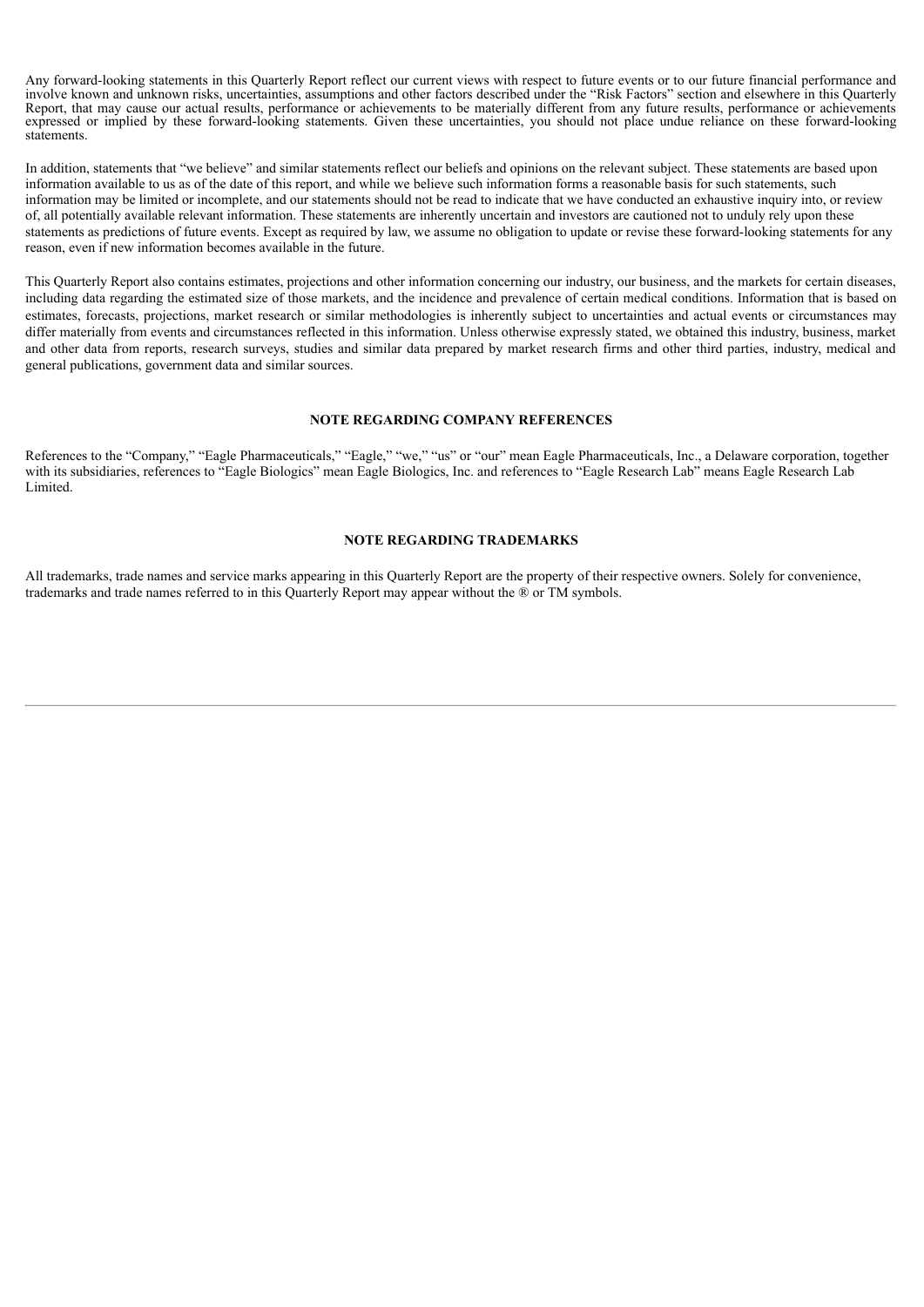## **TABLE OF CONTENTS**

## **Part I - Financial Information**

| 2               |
|-----------------|
| 3               |
|                 |
| $\overline{6}$  |
| <u>28</u>       |
| <u>40</u>       |
| $\overline{40}$ |
|                 |

## **Part II - Other Information**

| Item 1.    | <b>Legal Proceedings</b>                                    | 41              |
|------------|-------------------------------------------------------------|-----------------|
| Item 1A.   | <b>Risk Factors</b>                                         | 41              |
| Item 2.    | Unregistered Sales of Equity Securities and Use of Proceeds | $\overline{44}$ |
| Item 3.    | <b>Defaults Upon Senior Securities</b>                      | 45              |
| Item 4.    | <b>Mine Safety Disclosures</b>                              | 45              |
| Item 5.    | <b>Other Information</b>                                    | 45              |
| Item $6$ . | <b>Exhibits</b>                                             | $\frac{46}{5}$  |
|            | <b>Signatures</b>                                           | 47              |
|            |                                                             |                 |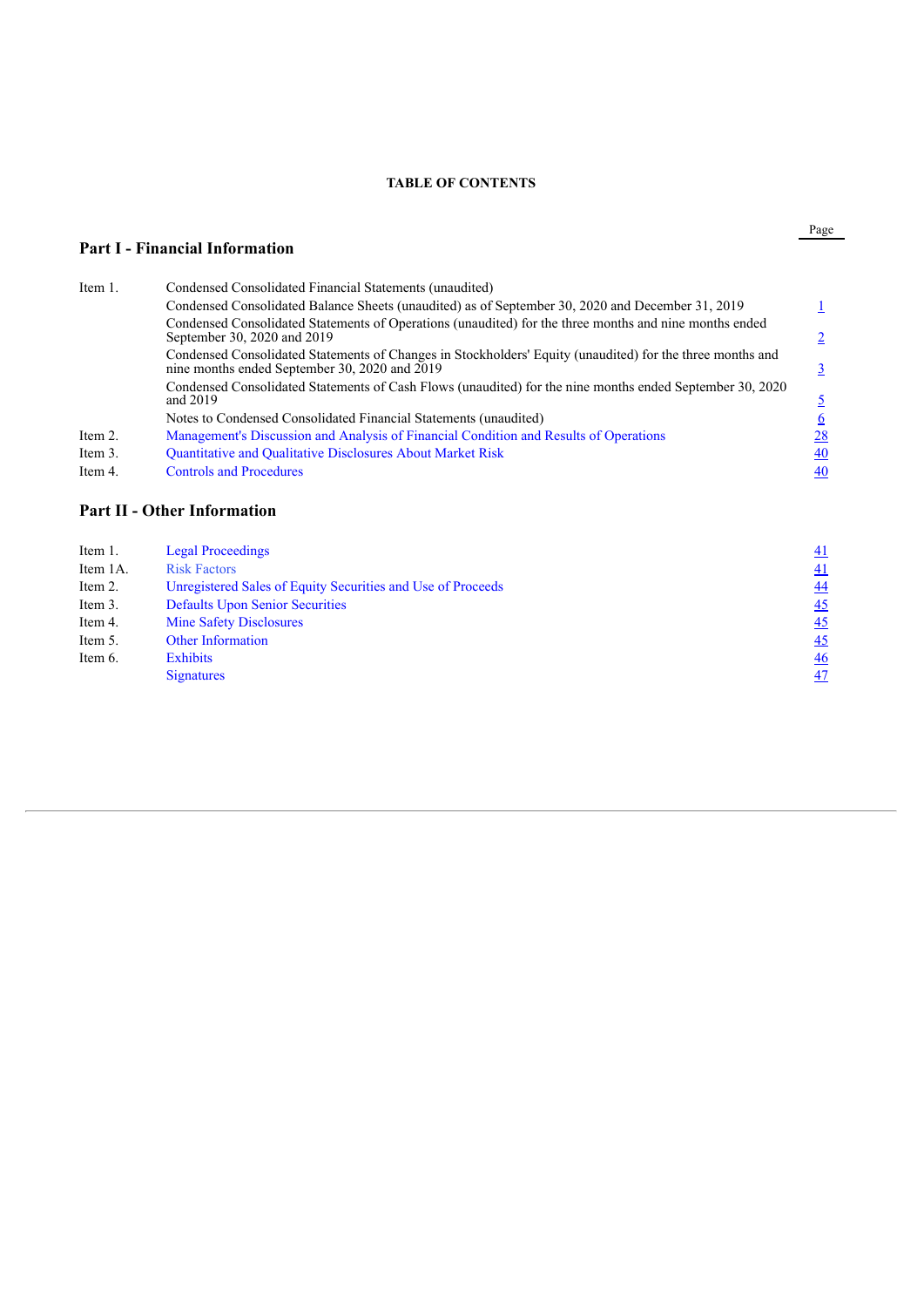## <span id="page-4-0"></span>**PART I—FINANCIAL INFORMATION**

**Item 1. Financial Statements**

## **EAGLE PHARMACEUTICALS, INC. CONDENSED CONSOLIDATED BALANCE SHEETS (UNAUDITED) (In thousands, except share amounts)**

|                                                                                                                                                                        | <b>September 30, 2020</b> |            |               | December 31, 2019 |
|------------------------------------------------------------------------------------------------------------------------------------------------------------------------|---------------------------|------------|---------------|-------------------|
| <b>ASSETS</b>                                                                                                                                                          |                           |            |               |                   |
| <b>Current assets:</b>                                                                                                                                                 |                           |            |               |                   |
| Cash and cash equivalents                                                                                                                                              | $\mathbf S$               | 89,681     | <sup>S</sup>  | 109,775           |
| Accounts receivable, net                                                                                                                                               |                           | 52,199     |               | 48,004            |
| <b>Inventories</b>                                                                                                                                                     |                           | 6,586      |               | 6,566             |
| Prepaid expenses and other current assets                                                                                                                              |                           | 15,330     |               | 15,104            |
| Total current assets                                                                                                                                                   |                           | 163,796    |               | 179,449           |
| Property and equipment, net                                                                                                                                            |                           | 2,123      |               | 2,202             |
| Intangible assets, net                                                                                                                                                 |                           | 13,584     |               | 15,583            |
| Goodwill                                                                                                                                                               |                           | 39,743     |               | 39,743            |
| Deferred tax asset, net                                                                                                                                                |                           | 15,340     |               | 13,669            |
| Other assets                                                                                                                                                           |                           | 13,575     |               | 3,908             |
| <b>Total assets</b>                                                                                                                                                    | \$                        | 248,161    | <sup>\$</sup> | 254,554           |
| <b>LIABILITIES AND STOCKHOLDERS' EQUITY</b>                                                                                                                            |                           |            |               |                   |
| <b>Current liabilities:</b>                                                                                                                                            |                           |            |               |                   |
| Accounts payable                                                                                                                                                       | \$                        | 13,068     | -S            | 5,462             |
| Accrued expenses and other liabilities                                                                                                                                 |                           | 24,445     |               | 28,361            |
| Current portion of long-term debt                                                                                                                                      |                           | 8,000      |               | 5,000             |
| Total current liabilities                                                                                                                                              |                           | 45,513     |               | 38,823            |
| Other long-term liabilities                                                                                                                                            |                           | 2,844      |               | 3,000             |
| Long-term debt, less current portion                                                                                                                                   |                           | 27,017     |               | 33,557            |
| <b>Total liabilities</b>                                                                                                                                               |                           | 75,374     |               | 75,380            |
| <b>Commitments and Contingencies</b>                                                                                                                                   |                           |            |               |                   |
| Stockholders' equity:                                                                                                                                                  |                           |            |               |                   |
| Preferred stock, 1,500,000 shares authorized and no shares issued or outstanding as of<br>September 30, 2020 and December 31, 2019                                     |                           |            |               |                   |
| Common stock, \$0.001 par value; 50,000,000 shares authorized; 16,624,681 and 16,537,846<br>shares issued as of September 30, 2020 and December 31, 2019, respectively |                           | 17         |               | 17                |
| Additional paid in capital                                                                                                                                             |                           | 296,198    |               | 278,518           |
| Retained earnings                                                                                                                                                      |                           | 76,432     |               | 72,500            |
| Treasury stock, at cost, 3,594,551 and 2,907,687 shares as of September 30, 2020 and<br>December 31, 2019, respectively                                                |                           | (199, 860) |               | (171, 861)        |
| Total stockholders' equity                                                                                                                                             |                           | 172,787    |               | 179,174           |
| Total liabilities and stockholders' equity                                                                                                                             | \$                        | 248,161    | \$            | 254,554           |
|                                                                                                                                                                        |                           |            |               |                   |

<span id="page-4-1"></span>See accompanying notes to condensed consolidated financial statements (unaudited).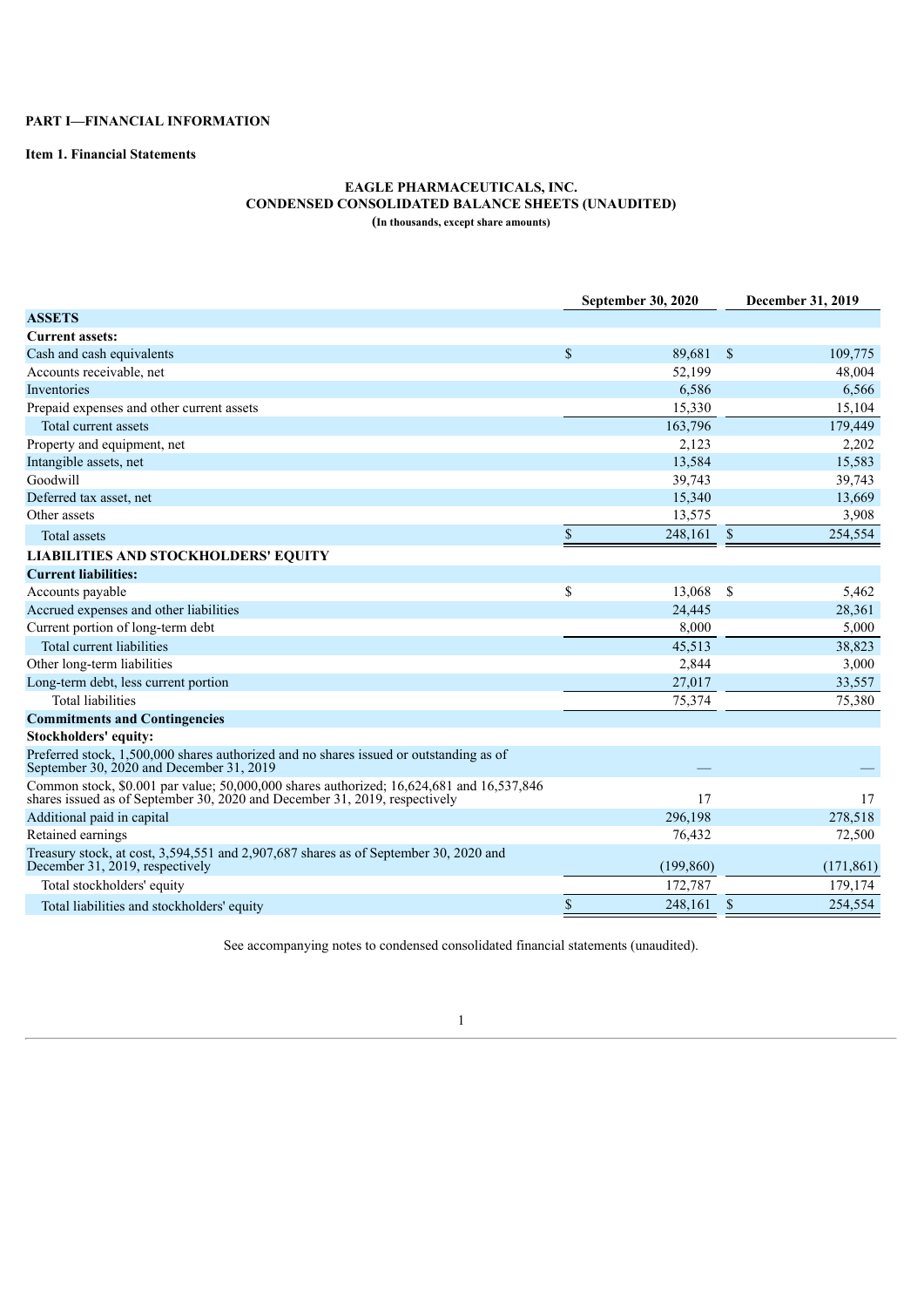#### **EAGLE PHARMACEUTICALS, INC. CONDENSED CONSOLIDATED STATEMENTS OF OPERATIONS (UNAUDITED) (In thousands, except share and per share amounts)**

|                                                                | <b>Three Months Ended</b> | September 30, |            | <b>Nine Months Ended</b><br>September 30, |            |               |              |
|----------------------------------------------------------------|---------------------------|---------------|------------|-------------------------------------------|------------|---------------|--------------|
|                                                                | 2020                      |               | 2019       |                                           | 2020       |               | 2019         |
| <b>Revenue:</b>                                                |                           |               |            |                                           |            |               |              |
| Product sales                                                  | \$<br>17,317              | -S            | 14,659     | <sup>\$</sup>                             | 49,387     | -S            | 58,568       |
| Royalty revenue                                                | 27,611                    |               | 26,488     |                                           | 83,499     |               | 80,066       |
| License and other revenue                                      | 5,000                     |               |            |                                           | 5,000      |               | 9,000        |
| Total revenue                                                  | 49,928                    |               | 41,147     |                                           | 137,886    |               | 147,634      |
| <b>Operating expenses:</b>                                     |                           |               |            |                                           |            |               |              |
| Cost of product sales                                          | 8,726                     |               | 12,137     |                                           | 23,804     |               | 39,866       |
| Cost of royalty revenue                                        | 3,260                     |               | 2,785      |                                           | 9,120      |               | 9,440        |
| Research and development                                       | 4,828                     |               | 10,172     |                                           | 21,390     |               | 25,504       |
| Selling, general and administrative                            | 17,697                    |               | 18,537     |                                           | 60,411     |               | 53,906       |
| Total operating expenses                                       | 34,511                    |               | 43,631     |                                           | 114,725    |               | 128,716      |
| Income (loss) from operations                                  | 15,417                    |               | (2, 484)   |                                           | 23,161     |               | 18,918       |
| Interest income                                                | 46                        |               | 570        |                                           | 542        |               | 1,701        |
| Interest expense                                               | (489)                     |               | (628)      |                                           | (2,164)    |               | (1,979)      |
| Other expense                                                  | (6,049)                   |               |            |                                           | (10, 249)  |               |              |
| Total other expense, net                                       | (6, 492)                  |               | (58)       |                                           | (11, 871)  |               | (278)        |
| Income (loss) before income tax (provision) benefit            | 8,925                     |               | (2, 542)   |                                           | 11,290     |               | 18,640       |
| Income tax (provision) benefit                                 | (1,866)                   |               | 152        |                                           | (7,358)    |               | (5,332)      |
| <b>Net Income (Loss)</b>                                       | \$<br>7,059               | \$            | (2,390)    | \$                                        | 3,932      | <sup>\$</sup> | 13,308       |
| Earnings (Loss) per share attributable to common stockholders: |                           |               |            |                                           |            |               |              |
| <b>Basic</b>                                                   | \$<br>0.52                | $\mathcal{S}$ | (0.17)     | <sup>\$</sup>                             | 0.29       | -S            | 0.96         |
| Diluted                                                        | \$<br>0.51                | \$            | (0.17)     | \$                                        | 0.28       | -S            | 0.94         |
| Weighted average number of common shares outstanding:          |                           |               |            |                                           |            |               |              |
| Basic                                                          | 13,531,372                |               | 13,668,091 |                                           | 13,620,981 |               | 13,791,071   |
| Diluted                                                        | 13,786,803                |               | 13,668,091 |                                           | 13,917,800 |               | 14, 147, 658 |

<span id="page-5-0"></span>See accompanying notes to condensed consolidated financial statements (unaudited).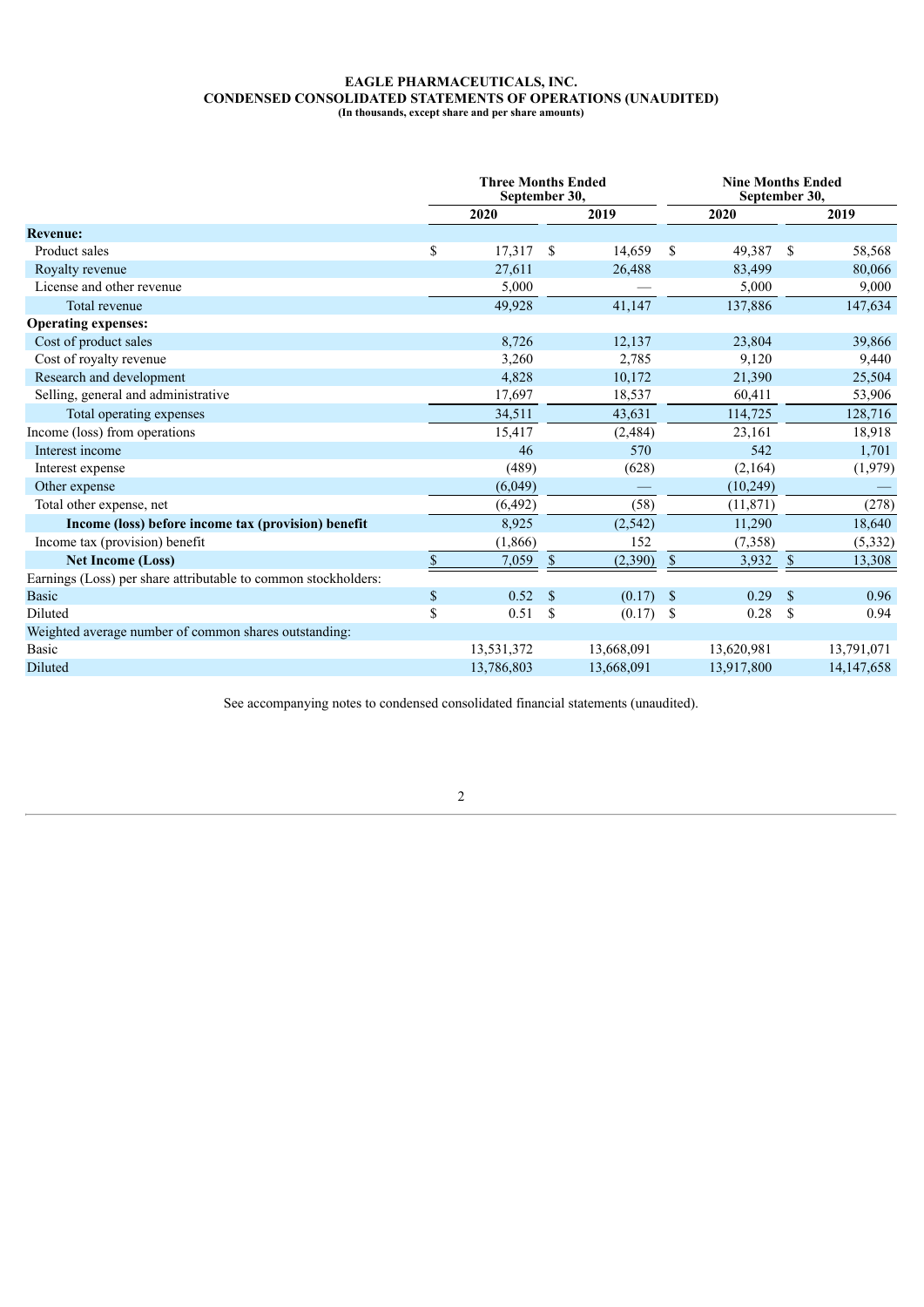## **EAGLE PHARMACEUTICALS, INC. CONDENSED CONSOLIDATED STATEMENTS OF CHANGES IN STOCKHOLDERS' EQUITY (UNAUDITED)**

|                                                                           | <b>Common Stock</b>        |        |    | Additional         |                                 |                             |    | <b>Total</b>            |
|---------------------------------------------------------------------------|----------------------------|--------|----|--------------------|---------------------------------|-----------------------------|----|-------------------------|
|                                                                           | Number of<br><b>Shares</b> | Amount |    | Paid-In<br>Capital | <b>Treasury</b><br><b>Stock</b> | <b>Retained</b><br>Earnings |    | Stockholders'<br>Equity |
| <b>Balance as of June 30, 2020</b>                                        | 16,622                     | 17     | -S | 291,434            | $(176,860)$ \$                  | 69,373                      |    | 183,964                 |
| Stock-based compensation expense                                          |                            |        |    | 4,722              |                                 |                             | -S | 4,722                   |
| Issuance of common stock upon exercise of stock option<br>grants          | 3                          |        |    | 42                 |                                 |                             |    | 42                      |
| Payment of employee withholding tax upon vesting of<br>stock-based awards |                            |        |    |                    |                                 |                             |    |                         |
| Issuance of common stock related to vesting of restricted<br>stock units  |                            |        |    |                    |                                 |                             |    |                         |
| Common stock repurchases                                                  |                            |        |    |                    | (23,000)                        |                             |    | (23,000)                |
| Net income                                                                |                            |        |    |                    |                                 | 7,059                       |    | 7,059                   |
| <b>Balance as of September 30, 2020</b>                                   | 16,625                     | 17     |    | 296.198            | $(199,860)$ \$                  | 76,432                      |    | 172,787                 |

|                                                                  | <b>Common Stock</b>        |  |        | Additional |                    |  |                          |                                 | <b>Total</b>            |
|------------------------------------------------------------------|----------------------------|--|--------|------------|--------------------|--|--------------------------|---------------------------------|-------------------------|
|                                                                  | Number of<br><b>Shares</b> |  | Amount |            | Paid-In<br>Capital |  | Treasurv<br><b>Stock</b> | <b>Retained</b><br>Earnings     | Stockholders'<br>Equity |
| <b>Balance as of June 30, 2019</b>                               | 16,522                     |  |        |            | 267,479            |  | $(168,900)$ \$           | 73,885                          | 172,481                 |
| Stock-based compensation expense                                 |                            |  |        |            | 5,651              |  |                          | $\hspace{0.1mm}-\hspace{0.1mm}$ | 5,651                   |
| Issuance of common stock upon exercise of stock option<br>grants |                            |  |        |            | 23                 |  |                          |                                 | 23                      |
| Net loss                                                         |                            |  |        |            |                    |  |                          | (2,390)                         | (2,390)                 |
| <b>Balance as of September 30, 2019</b>                          | 16,525                     |  |        |            | 273,153            |  | $(168,900)$ \$           | 71,495                          | 175,765                 |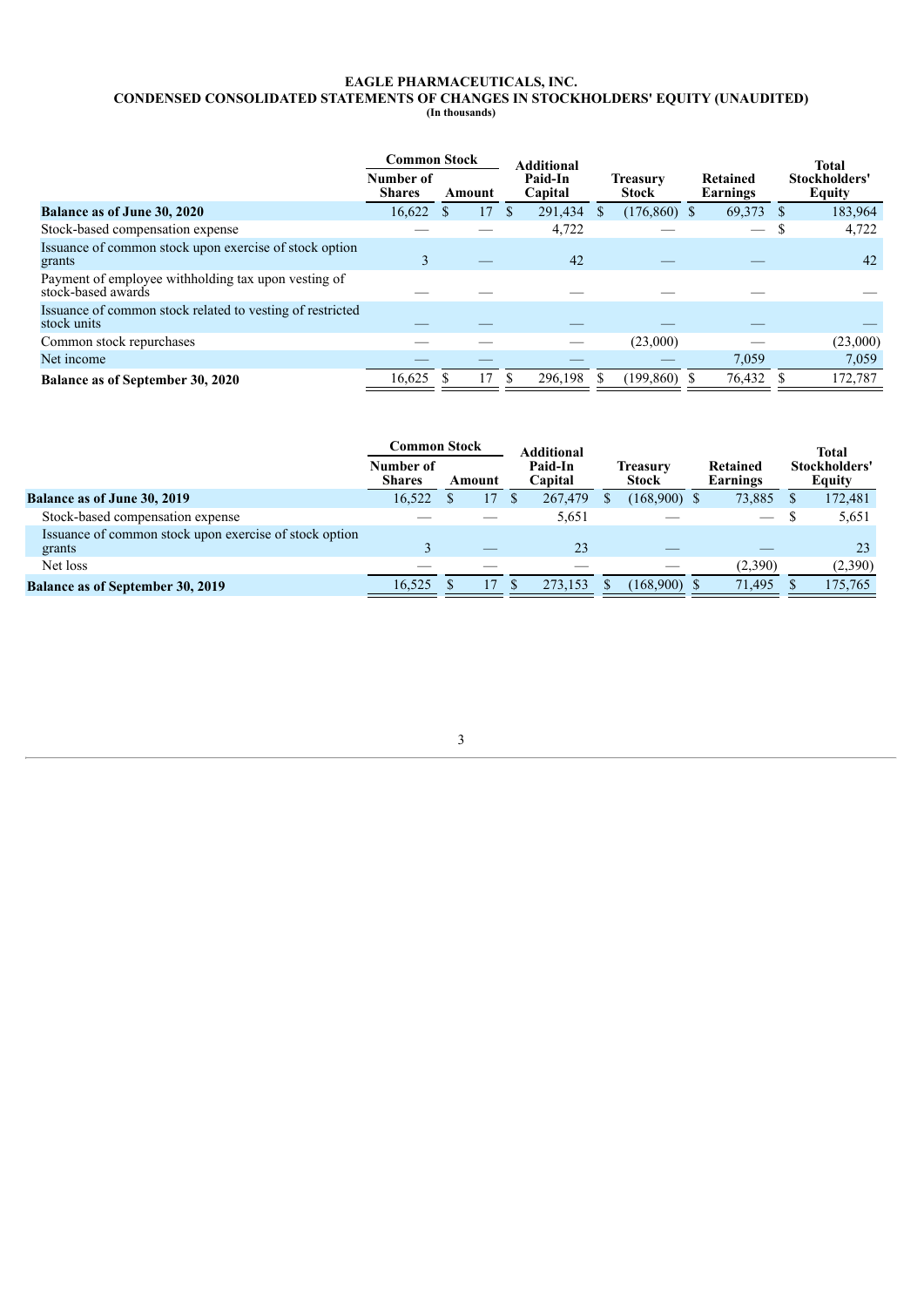|                                                                           | <b>Common Stock</b>        |        | <b>Additional</b>        |                                 |                             | <b>Total</b>            |
|---------------------------------------------------------------------------|----------------------------|--------|--------------------------|---------------------------------|-----------------------------|-------------------------|
|                                                                           | Number of<br><b>Shares</b> | Amount | Paid-In<br>Capital       | <b>Treasury</b><br><b>Stock</b> | <b>Retained</b><br>Earnings | Stockholders'<br>Equity |
| <b>Balance as of December 31, 2019</b>                                    | $16,538$ \$                | 17     | 278,518<br><sup>\$</sup> | $(171,861)$ \$<br>-S            | 72,500                      | 179,174<br>$\mathsf{S}$ |
| Stock-based compensation expense                                          |                            |        | 18,435                   |                                 |                             | 18,435                  |
| Issuance of common stock upon exercise of stock<br>option grants          | 42                         |        | 555                      |                                 |                             | 555                     |
| Payment of employee withholding tax upon vesting of<br>stock-based awards |                            |        | (1,310)                  |                                 |                             | (1,310)                 |
| Issuance of common stock related to vesting of<br>restricted stock units  | 45                         |        |                          |                                 |                             |                         |
| Common stock repurchases                                                  |                            |        |                          | (27,999)                        |                             | (27,999)                |
| Net income                                                                |                            |        |                          |                                 | 3,932                       | 3,932                   |
| <b>Balance as of September 30, 2020</b>                                   | 16,625                     | 17     | 296,198                  | $(199, 860)$ \$                 | 76,432                      | 172,787                 |
|                                                                           |                            |        |                          |                                 |                             |                         |

|                                                                          | <b>Common Stock</b>        |        | <b>Additional</b>  |                          |                      | <b>Total</b>                   |
|--------------------------------------------------------------------------|----------------------------|--------|--------------------|--------------------------|----------------------|--------------------------------|
|                                                                          | Number of<br><b>Shares</b> | Amount | Paid-In<br>Capital | Treasurv<br><b>Stock</b> | Retained<br>Earnings | Stockholders'<br><b>Equity</b> |
| <b>Balance at December 31, 2018</b>                                      | 16,504                     | 17     | 256,458<br>S       | (153,900)<br>S           | 58,187<br>-S         | 160,762<br>\$.                 |
| Stock-based compensation expense                                         |                            |        | 16,815             |                          |                      | 16,815                         |
| Issuance of common stock upon exercise of stock<br>option grants         | 12                         |        | 78                 |                          |                      | 78                             |
| Payment of employee withholding tax for net option<br>exercise           |                            |        | (198)              |                          |                      | (198)                          |
| Issuance of common stock related to vesting of<br>restricted stock units | 9                          |        |                    |                          |                      |                                |
| Common stock repurchases                                                 |                            |        |                    | (15,000)                 |                      | (15,000)                       |
| Net income                                                               |                            |        |                    |                          | 13,308               | 13,308                         |
| <b>Balance at September 30, 2019</b>                                     | 16,525                     | 17     | S<br>273,153       | (168.900)                | 71,495               | 175,765                        |

<span id="page-7-0"></span>See accompanying notes to condensed consolidated financial statements (unaudited).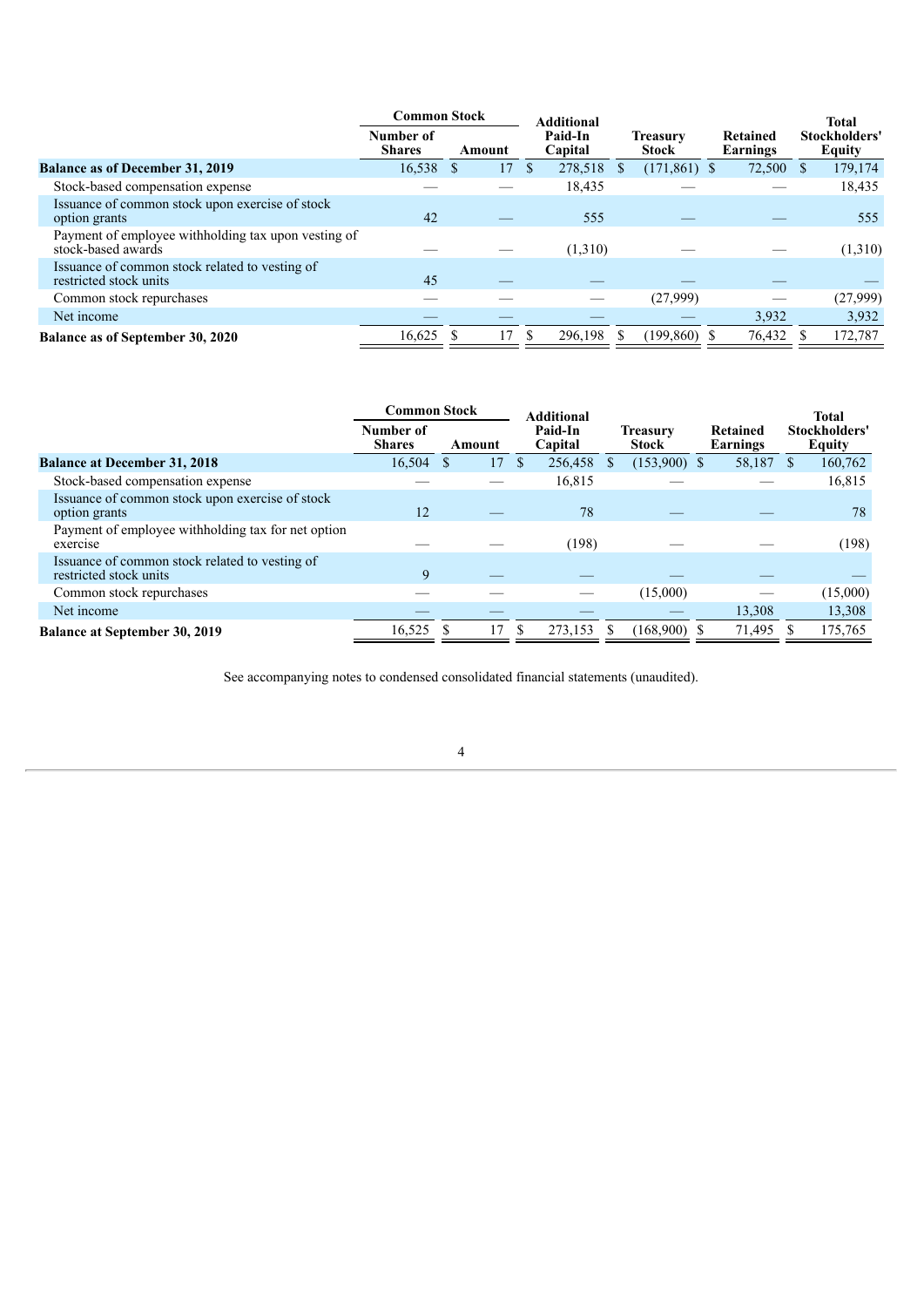## **EAGLE PHARMACEUTICALS, INC. CONDENSED CONSOLIDATED STATEMENTS OF CASH FLOWS (UNAUDITED)**

**(In thousands)**

|                                                                                   | Nine Months Ended September 30, |           |               |           |  |
|-----------------------------------------------------------------------------------|---------------------------------|-----------|---------------|-----------|--|
|                                                                                   |                                 | 2020      |               | 2019      |  |
| Cash flows from operating activities:                                             |                                 |           |               |           |  |
| Net income                                                                        | \$                              | 3,932     | <sup>\$</sup> | 13,308    |  |
| Adjustments to reconcile net income to net cash provided by operating activities: |                                 |           |               |           |  |
| Deferred income taxes                                                             |                                 | (1,671)   |               | (175)     |  |
| Depreciation expense                                                              |                                 | 656       |               | 725       |  |
| Amortization expense of right-of-use assets                                       |                                 | 980       |               | 754       |  |
| Amortization expense of intangible assets                                         |                                 | 1,999     |               | 1,890     |  |
| Fair value adjustments on equity investment                                       |                                 | 7,700     |               |           |  |
| Stock-based compensation expense                                                  |                                 | 18,435    |               | 16,815    |  |
| Amortization of debt issuance costs                                               |                                 | 301       |               | 282       |  |
| Fair value adjustments on unsettled accelerated share repurchase agreement        |                                 | 2,549     |               |           |  |
| Changes in operating assets and liabilities which provided (used) cash:           |                                 |           |               |           |  |
| Accounts receivable                                                               |                                 | (4,195)   |               | 21,674    |  |
| Inventories                                                                       |                                 | (20)      |               | 1,057     |  |
| Prepaid expenses and other current assets                                         |                                 | (2,774)   |               | (253)     |  |
| Accounts payable                                                                  |                                 | 7,606     |               | 1,315     |  |
| Accrued expenses and other liabilities                                            |                                 | (3,916)   |               | 3,608     |  |
| Other assets and other long-term liabilities, net                                 |                                 | (1, 845)  |               | (1, 813)  |  |
| Net cash provided by operating activities                                         |                                 | 29,737    |               | 59,187    |  |
| Cash flows from investing activities:                                             |                                 |           |               |           |  |
| Purchase of equity investment security                                            |                                 | (17,500)  |               |           |  |
| Purchase of property and equipment                                                |                                 | (577)     |               | (647)     |  |
| Net cash used in investing activities                                             |                                 | (18,077)  |               | (647)     |  |
| Cash flows from financing activities:                                             |                                 |           |               |           |  |
| Proceeds from common stock option exercises                                       |                                 | 555       |               | 78        |  |
| Employee withholding taxes related to stock-based awards                          |                                 | (1,310)   |               | (198)     |  |
| Proceeds from existing revolving credit facility                                  |                                 | 110,000   |               |           |  |
| Repayment of existing revolving credit facility                                   |                                 | (110,000) |               |           |  |
| Payment of debt                                                                   |                                 | (3,000)   |               | (5,000)   |  |
| Repurchases of common stock                                                       |                                 | (27,999)  |               | (15,000)  |  |
| Net cash used in financing activities                                             |                                 | (31, 754) |               | (20, 120) |  |
| Net (decrease) increase in cash and cash equivalents                              |                                 | (20,094)  |               | 38,420    |  |
| Cash and cash equivalents at beginning of period                                  |                                 | 109,775   |               | 78,791    |  |
| Cash and cash equivalents at end of period                                        | \$                              | 89,681    | \$            | 117,211   |  |
| Supplemental disclosures of cash flow information:                                |                                 |           |               |           |  |
| Cash paid during the period for:                                                  |                                 |           |               |           |  |
| Income taxes, net                                                                 | $\mathbb{S}$                    | 3,036     | $\mathcal{S}$ | 6,587     |  |
| Interest                                                                          |                                 | 1,878     |               | 1,787     |  |
| Right-of-use asset obtained in exchange for lease obligation - lease amendment    |                                 | 842       |               | 1,700     |  |

<span id="page-8-0"></span>See accompanying notes to condensed consolidated financial statements (unaudited).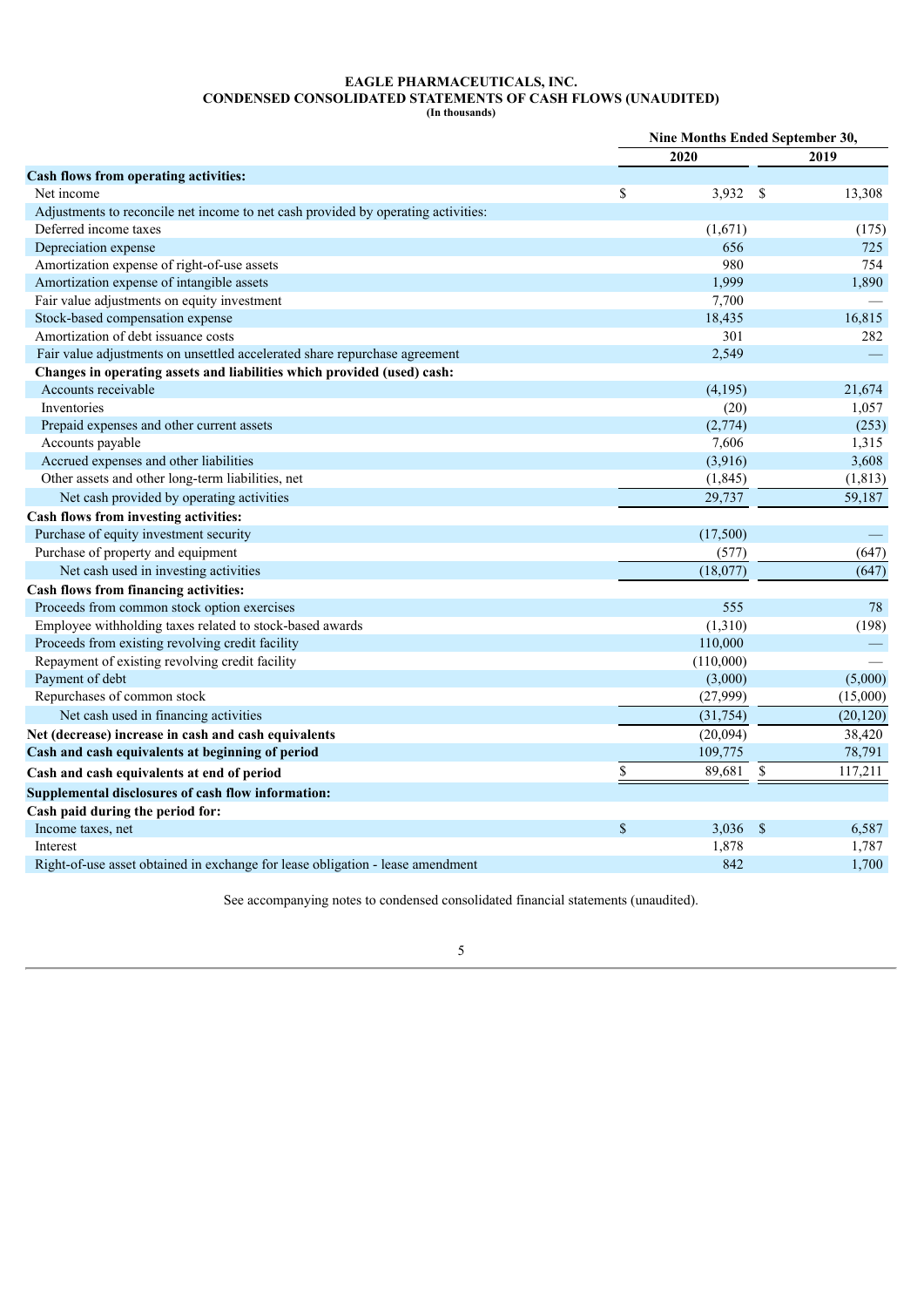## **1. Interim Condensed Consolidated Financial Statements**

The accompanying unaudited interim condensed consolidated financial statements have been prepared in accordance with accounting principles generally accepted in the United States ("U.S. GAAP") for interim information and pursuant to the rules and regulations of the Securities and Exchange Commission ("SEC") for reporting quarterly information. Accordingly, certain information and footnote disclosures required for complete financial statements are not included herein. The condensed consolidated balance sheet at December 31, 2019 was derived from audited financial statements, but certain information and footnote disclosures normally included in the Company's annual consolidated financial statements have been condensed or omitted. In the opinion of management, all adjustments (consisting only of normal recurring adjustments) necessary for the fair presentation of the financial information for the interim periods reported have been made. Results of operations for the three and nine months ended September 30, 2020 are not necessarily indicative of the results for the year ending December 31, 2020 or any period thereafter. These unaudited interim condensed consolidated financial statements should be read in conjunction with the audited financial statements and related notes included in the Company's Annual Report on Form 10-K for the fiscal year ended December 31, 2019, filed with the SEC on March 2, 2020.

#### **2. Organization and Business Activities**

We are an integrated pharmaceutical company focused on finding ways to help medicines do more for patients. Eagle and our collaborators have the capabilities to take a molecule from preclinical research through regulatory approval and into the marketplace, including development, manufacturing and commercialization. Our business model applies our scientific expertise, proprietary research-based insights and marketplace proficiency to identify challenging-to-treat diseases of the central nervous system or metabolic critical care therapeutic areas as well as in oncology. By focusing on patients' unmet needs, Eagle strives to provide healthcare professionals with urgently needed treatment solutions that are designed to improve patient care and outcomes and create near- and long-term value for our stakeholders, including patients and healthcare providers and our employees, marketing partners, collaborators and investors.

Our science-based business model has a proven track record with U.S. Food and Drug Administration ("FDA") approval and commercial launches of three products: Ryanodex® (dantrolene sodium) ("Ryanodex"), bendamustine ready-to-dilute ("RTD") 500ml solution ("Belrapzo"), and rapidly infused bendamustine RTD ("Bendeka"). We market our products through marketing partners and/or our internal direct sales force. Eagle markets Ryanodex and Belrapzo, and Teva Pharmaceutical Industries Ltd. ("Teva") markets Bendeka through its subsidiary Cephalon, Inc.

Reflecting further expansion of our oncology portfolio, in February 2020, we received final FDA approval for Pemfexy® ("Pemfexy") and in July 2020, we announced that the Centers for Medicare & Medicaid Services ("CMS") had established a unique, product-specific billing code for Pemfexy, effective on October 1, 2020. Pemfexy, our novel pemetrexed product, is a branded alternative to Alimta® for metastatic non-squamous non-small cell lung cancer and malignant pleural mesothelioma. The conversion from tentative to a final approval follows the Company's settlement agreement reached with Eli Lilly and Company ("Lilly") on December 13, 2019. This agreement provides for a release of all claims by the parties and allows for an initial entry of Pemfexy into the market (equivalent to approximately a three-week supply of current Alimta utilization) on February 1, 2022, and a subsequent uncapped entry on April 1, 2022.

On August 7, 2020, the Company received a Complete Response Letter for its NDA for Ryanodex for the treatment of exertional heat stroke ("EHS"); Eagle has decided that it will no longer pursue this indication.

#### **3. Summary of Significant Accounting Policies**

#### *Significant Accounting Policies*

The Company's significant accounting policies are described in the audited consolidated financial statements included in the Company's Annual Report on Form 10-K for the year ended December 31, 2019 and the notes thereto filed with the SEC on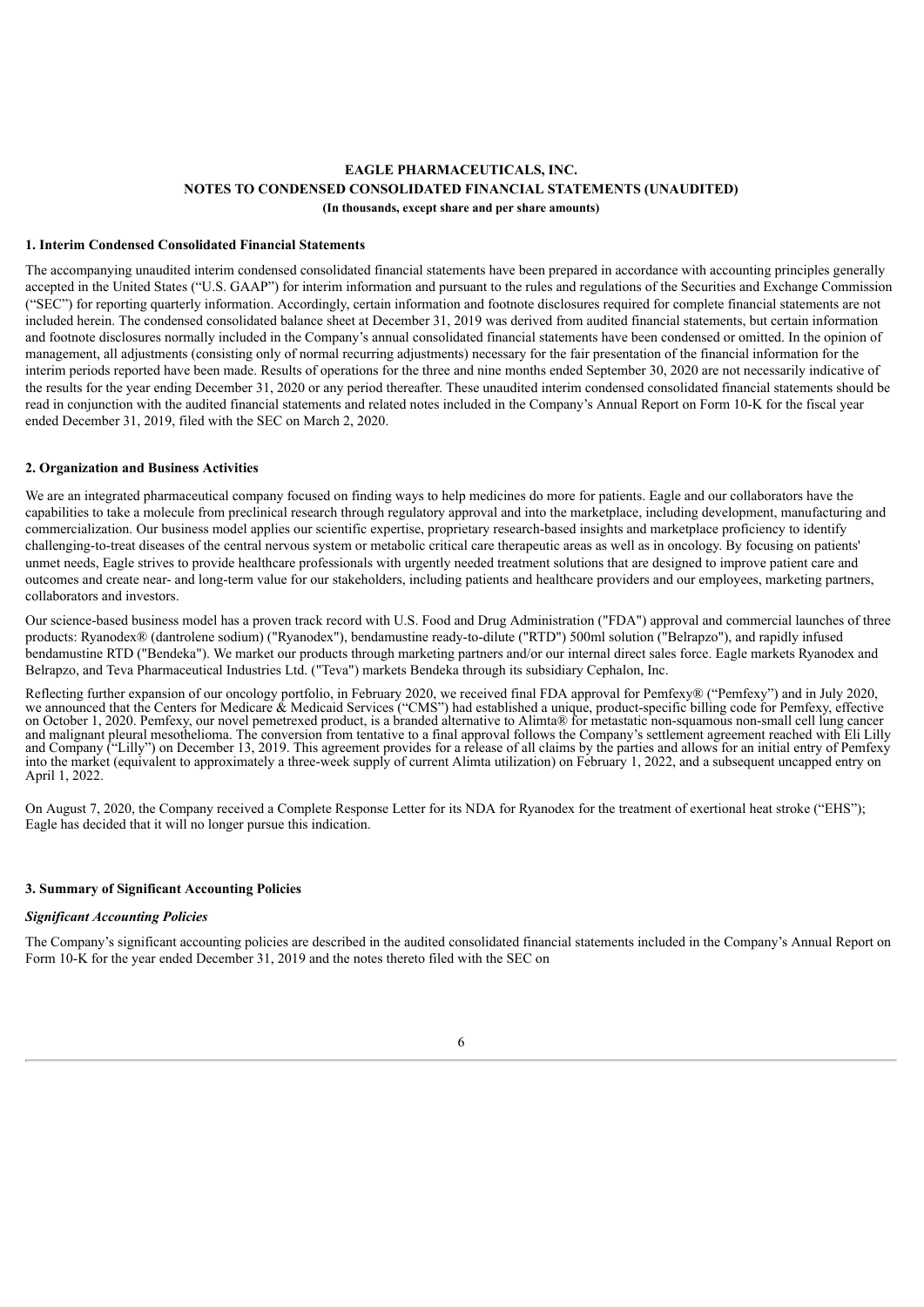# **EAGLE PHARMACEUTICALS, INC.**

**NOTES TO CONDENSED CONSOLIDATED FINANCIAL STATEMENTS (Continued)**

**(In thousands, except share and per share amounts)**

*(Unaudited)*

March 2, 2020. Since the date of those consolidated financial statements, there have been no material changes to the Company's significant accounting policies other than as listed below.

#### *Significant Risks and Uncertainties*

In response to the ongoing COVID-19 pandemic, the Company has taken and continues to take active measures designed to address and mitigate the impact of the COVID-19 pandemic on its business, such as remote working policies, facilitating management's periodic communication to address employee and business concerns and providing frequent updates to the Company's Board of Directors ("Board"). The Company anticipates that the COVID-19 pandemic may also have an impact on the clinical development timelines for certain of its clinical programs, such as EA-114. The Company also anticipates that the COVID-19 pandemic may have an impact on the Company's supply chain. The COVID-19 pandemic and associated lockdowns have resulted in a decrease in healthcare utilization broadly and specifically lead to a continuing reduction in the utilization of physician-administered oncology products including Belrapzo and Bendeka. In addition, the COVID-19 pandemic has delayed the timing of ongoing litigation, including the litigation with Par (as defined below) with respect to Vasopressin, and the Company anticipates that such delays will continue for the duration of the pandemic. The extent to which the COVID-19 pandemic will continue to impact the Company's business, its clinical development and regulatory efforts, its supply chain and sales efforts, its corporate development objectives and the value of, and market for, its common stock will depend on future developments that are highly uncertain and cannot be predicted with confidence at this time, such as the ultimate duration of the pandemic, travel restrictions, quarantines, social distancing and business closure requirements in the United States, and other countries, and the effectiveness of actions taken globally to contain and treat the disease. The global economic slowdown, the overall disruption of global healthcare systems and other risks and uncertainties associated with the pandemic have impacted the Company's operations and could have a material adverse effect on the Company's business, financial condition, results of operations and growth prospects.

In addition, the Company is subject to other challenges and risks specific to its business and its ability to execute on its business plan and strategy, as well as risks and uncertainties common to companies in the pharmaceutical industry with research and development operations, including, without limitation, risks and uncertainties associated with: delays or problems in obtaining clinical supply; obtaining regulatory approval of its product candidates; loss of single source suppliers or failure to comply with manufacturing regulations; identifying, acquiring or in-licensing additional products or product candidates; product development and the inherent uncertainty of clinical success; the challenges of protecting and enhancing its intellectual property rights; and the challenges of complying with applicable regulatory requirements. In addition, as the ongoing COVID-19 pandemic affects the Company's business and results of operations, it may also have the effect of heightening many of the other risks and uncertainties discussed above.

### *Use of Estimates*

These financial statements are presented in U.S. dollars and are prepared in accordance with U.S. GAAP. The preparation of financial statements in conformity with U.S. GAAP requires management to make estimates and assumptions that affect the amounts reported in the condensed financial statements including disclosure of contingent assets and contingent liabilities at the date of the financial statements and the reported amounts of revenues and expenses during the reporting period and accompanying notes. The Company's critical accounting policies are those that are both most important to the Company's financial condition and results of operations and require the most difficult, subjective or complex judgments on the part of management in their application, often as a result of the need to make estimates about the effect of matters that are inherently uncertain. The Company anticipates that the COVID-19 pandemic will continue to disrupt the Company's supply chain and marketing and sales efforts for certain of its products, including Bendeka, although it is not currently expected that any disruption would be significant. As of the date of issuance of these financial statements, the Company is not aware of any specific event or circumstance that would require the Company to update its estimates, assumptions and judgments or revise the carrying value of its assets or liabilities. Because of the uncertainty of factors surrounding the estimates or judgments used in the preparation of the financial statements, actual results may materially vary from these estimates, and any such differences may be material to the Company's financial statements.

#### *Reclassifications*

Certain reclassifications have been made to prior year amounts to conform with the current year presentation. None of the reclassifications were significant.

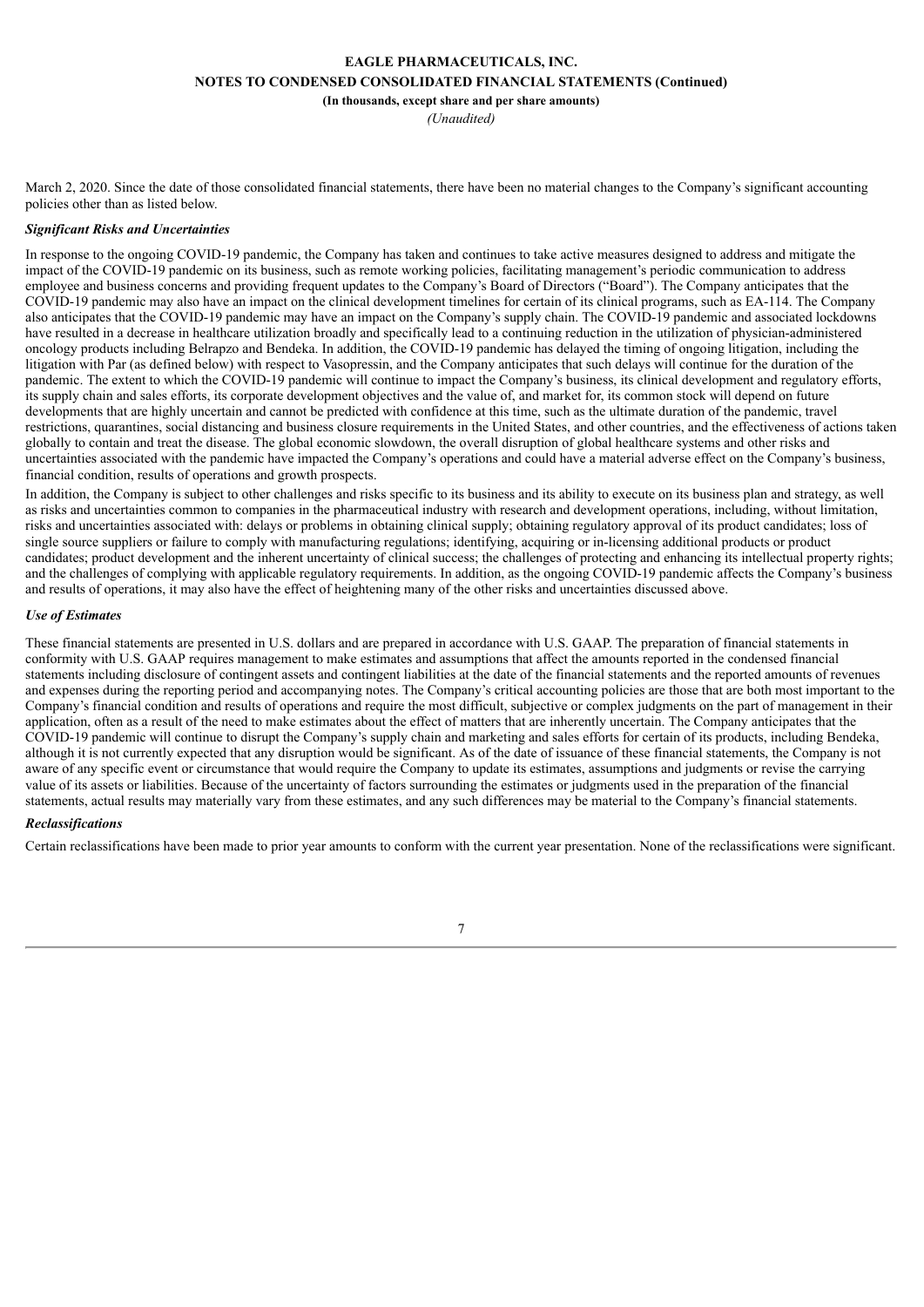*(Unaudited)*

### *Cash and Cash Equivalents*

The Company considers all highly liquid investments with an original maturity of three months or less to be cash equivalents. All cash and cash equivalents are held in United States financial institutions. The carrying amount of cash and cash equivalents approximates its fair value due to its short-term nature.

The Company, at times, maintains balances with financial institutions in excess of the Federal Deposit Insurance Corporation ("FDIC") limit.

#### *Fair Value Measurements*

U.S. GAAP establishes a framework for measuring fair value under generally accepted accounting principles and enhances disclosures about fair value measurements. Fair value is defined as the exchange price that would be received for an asset or paid to transfer a liability (an exit price) in the principal or most advantageous market for the asset or liability in an orderly transaction between market participants on the measurement date. Valuation techniques used to measure fair value must maximize the use of observable inputs and minimize the use of unobservable inputs. The standard describes the following fair value hierarchy based on three levels of inputs, of which the first two are considered observable and the last unobservable, that may be used to measure fair value:

- Level 1: Quoted prices in active markets for identical assets or liabilities.
- Level 2: Inputs other than Level 1 that are observable, either directly or indirectly, such as quoted prices for similar assets or liabilities; quoted prices in markets that are not active; or other inputs that are observable or can be corroborated by observable market data for substantially the full term of the assets or liabilities.
- Level 3: Unobservable inputs that are supported by little or no market activity and that are significant to the fair value of the assets or liabilities.

The fair value of interest-bearing cash, cash equivalents, accounts receivable and accounts payable approximate fair value due to their life being short term in nature, and are classified as Level 1 for all periods presented.

Financial assets and liabilities measured and recognized at fair value are as follows:

|                                    | <b>September 30, 2020</b> |                          |  |           |     |                          |  |         |  |  |  |  |  |
|------------------------------------|---------------------------|--------------------------|--|-----------|-----|--------------------------|--|---------|--|--|--|--|--|
|                                    | <b>Total</b>              |                          |  | Level 1   |     | <b>Level 2</b>           |  | Level 3 |  |  |  |  |  |
| Assets:                            |                           |                          |  |           |     |                          |  |         |  |  |  |  |  |
| Money market funds                 | Φ                         | 86,343 \$                |  | 86,343 \$ |     | $\overline{\phantom{0}}$ |  |         |  |  |  |  |  |
| ASR forward contract               |                           | 2,549                    |  |           |     | $2,549$ \$               |  |         |  |  |  |  |  |
| Investment in Tyme                 |                           | 9,800                    |  | 9,800     | - S |                          |  |         |  |  |  |  |  |
| <b>Total financial assets</b>      |                           | 98,692                   |  | 96,143    |     | 2.549                    |  |         |  |  |  |  |  |
|                                    |                           |                          |  |           |     |                          |  |         |  |  |  |  |  |
| <b>Liabilities:</b>                |                           |                          |  |           |     |                          |  |         |  |  |  |  |  |
| Contingent consideration           | ወ                         |                          |  |           |     | __                       |  |         |  |  |  |  |  |
| <b>Total financial liabilities</b> |                           | $\overline{\phantom{0}}$ |  |           |     |                          |  |         |  |  |  |  |  |
|                                    |                           |                          |  |           |     |                          |  |         |  |  |  |  |  |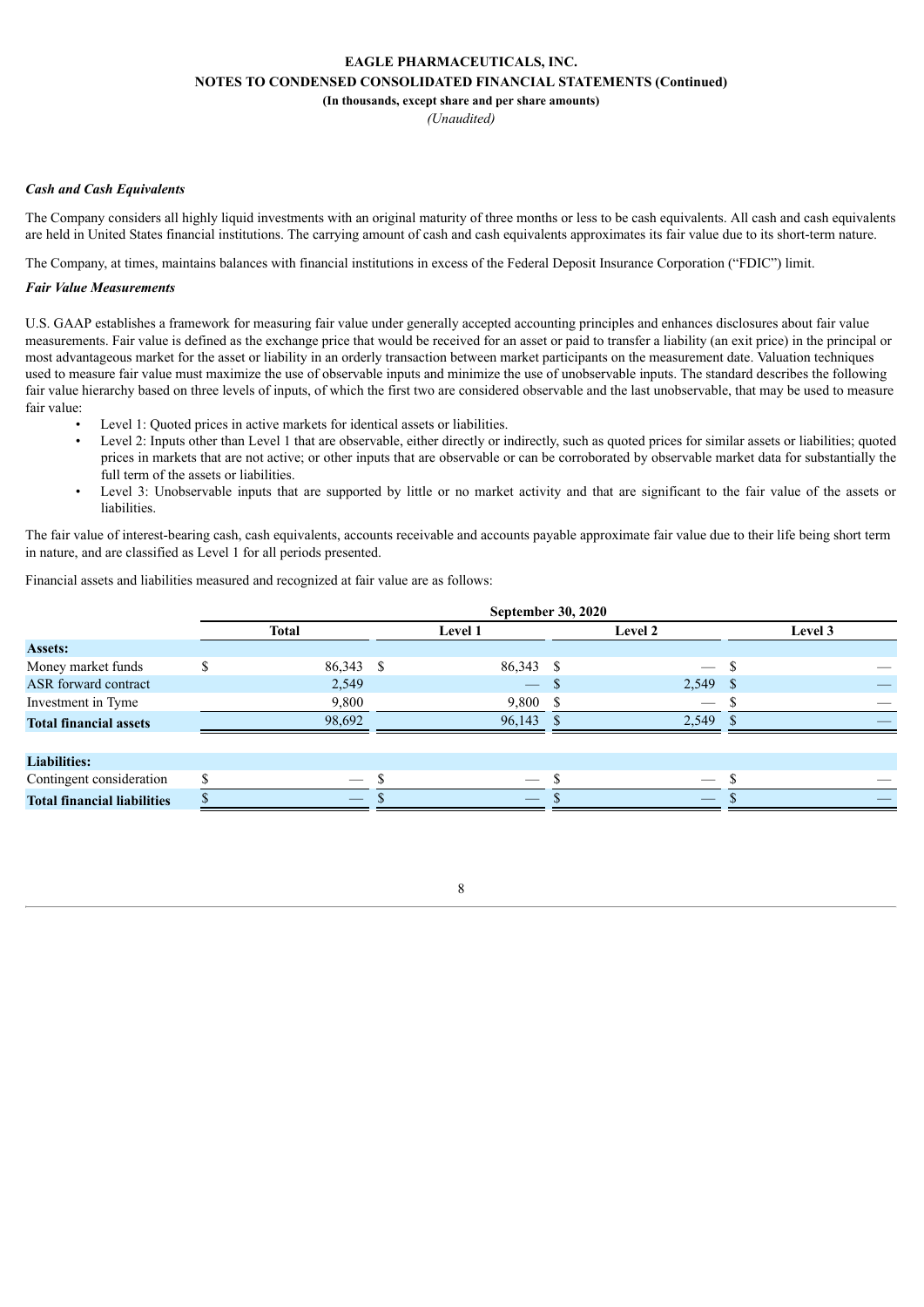*(Unaudited)*

|                                    |              |         | <b>December 31, 2019</b> |         |  |  |
|------------------------------------|--------------|---------|--------------------------|---------|--|--|
|                                    | Total        | Level 1 | Level 2                  | Level 3 |  |  |
| Assets:                            |              |         |                          |         |  |  |
| Money market funds                 | $105,672$ \$ | 105,672 |                          |         |  |  |
| <b>Total financial assets</b>      | 105,672 \$   | 105,672 |                          |         |  |  |
|                                    |              |         |                          |         |  |  |
| <b>Liabilities:</b>                |              |         |                          |         |  |  |
| Contingent consideration           |              |         |                          |         |  |  |
| <b>Total financial liabilities</b> |              |         |                          |         |  |  |

The Company recognizes transfers between levels within the fair value hierarchy, if any, at the end of each quarter. There were no transfers in or out of Level 1, Level 2 or Level 3 during the nine months ended September 30, 2020 and 2019, respectively.

Our investment in restricted shares of common stock of Tyme Technologies, Inc. ("Tyme") are classified as Level 1. Refer to Note 13, Collaboration with Tyme for further details.

The fair value of the forward contract associated with the accelerated share repurchase ("ASR") transaction with JPMorgan Chase Bank, National Association is classified as Level 2 for the periods presented. Refer to Note 8, Common Stock and Stock-Based Compensation for further details.

The fair value of debt is classified as Level 2 for the periods presented and approximates its fair value due to the variable interest rate.

The fair value of any contingent consideration was classified as Level 3 for the periods presented.

#### *Intangible Assets*

The Company reviews the recoverability of its finite-lived intangible assets and long-lived assets for indicators of impairments. Events or circumstances that may require an impairment assessment include negative clinical trial results, a significant decrease in the market price of the asset, or a significant adverse change in legal factors or the manner in which the asset is used. If such indicators are present, the Company assess the recoverability of affected assets by determining if the carrying value of such assets is less than the sum of the undiscounted future cash flows of the assets. If such assets are found to not be recoverable, the Company measures the amount of the impairment by comparing to the carrying value of the assets to the fair value of the assets. The Company determined that no indicators of impairment of finite-lived intangible assets or long-lived assets existed at September 30, 2020.

#### *Goodwill*

Goodwill represents the excess of purchase price over the fair value of net assets acquired in the Eagle Biologics acquisition. Goodwill is not amortized, but is evaluated for impairment on an annual basis, in the fourth quarter, or more frequently if events or changes in circumstances indicate that the reporting unit's goodwill is less than its carrying amount. The Company did not identify any impairment to goodwill during the periods presented. *Concentration of Major Customers and Vendors*

The Company is dependent on a commercial partner who markets and sells Bendeka. The Company's customer for Bendeka is its commercial and licensing partner; therefore, the Company's future revenues are highly dependent on the related exclusive license and distribution arrangement.

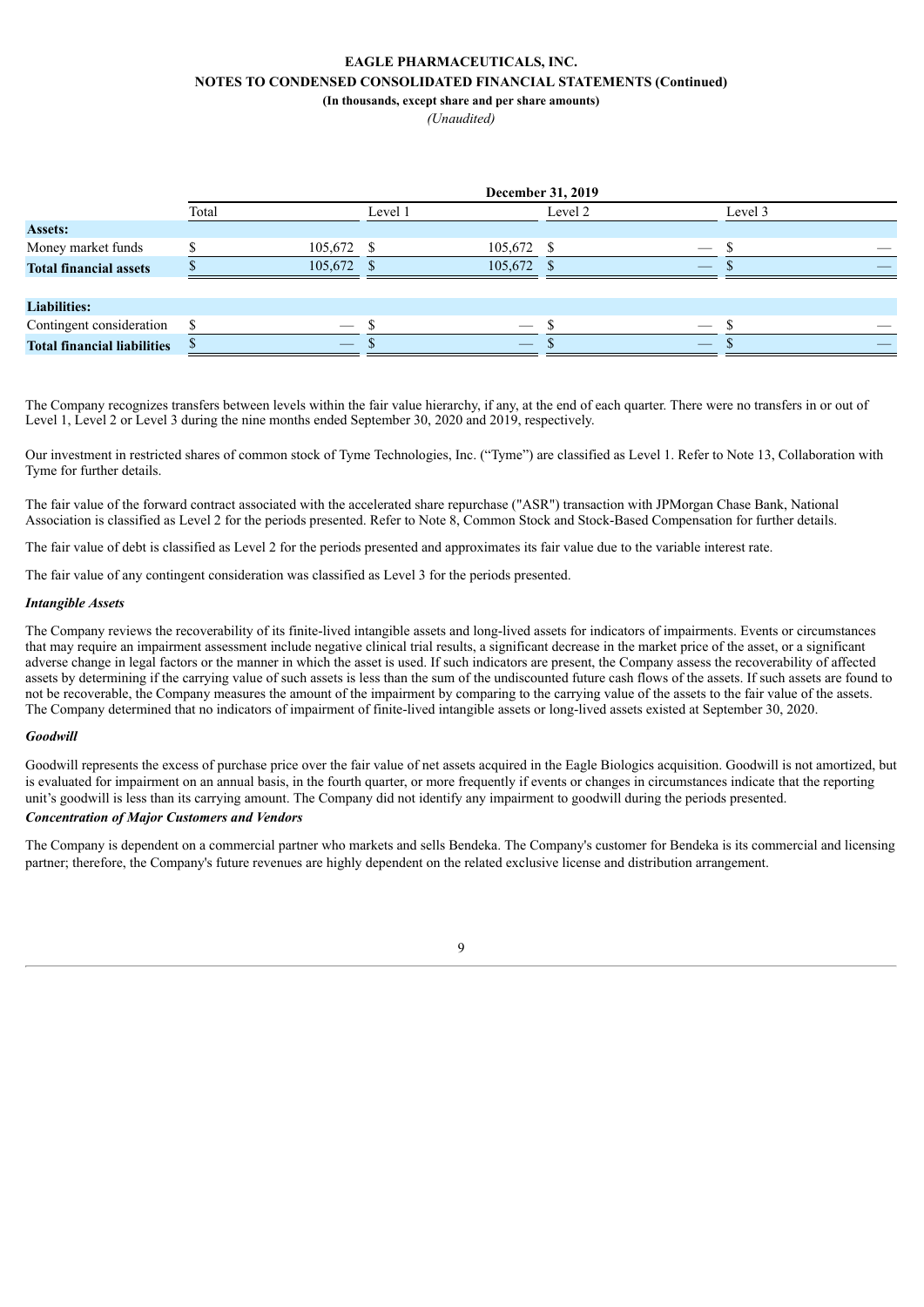**(In thousands, except share and per share amounts)**

*(Unaudited)*

In March 2019, the Company entered into an agreement with Teva, or the Bendeka License Agreement, pursuant to which Teva has agreed to market Bendeka through its subsidiary, Cephalon, Inc. Pursuant to the Bendeka License Agreement, Teva pays the Company a royalty based on net sales of the product and also purchases Bendeka from the Company.

The total revenues and accounts receivables broken down by major customers as a percentage of the total are as follows:

|                                                 | <b>Three Months Ended</b><br>September 30, |         | <b>Nine Months Ended</b><br>September 30, |         |  |  |
|-------------------------------------------------|--------------------------------------------|---------|-------------------------------------------|---------|--|--|
|                                                 | 2020                                       | 2019    | 2020                                      | 2019    |  |  |
| <b>Total revenues</b>                           |                                            |         |                                           |         |  |  |
| Cephalon, Inc. (Teva) - See Revenue Recognition | 74%                                        | $85\%$  | 72 %                                      | 78 %    |  |  |
| Other                                           | $26\%$                                     | $15\%$  | 28 %                                      | $22\%$  |  |  |
|                                                 | $100\%$                                    | $100\%$ | $100\%$                                   | $100\%$ |  |  |

|                                                 | September 30,<br>2020 | December 31,<br>2019 |
|-------------------------------------------------|-----------------------|----------------------|
| <b>Accounts receivable</b>                      |                       |                      |
| Cephalon, Inc. (Teva) - See Revenue Recognition | $66\%$                | $80\%$               |
| Other                                           | $34\%$                | 20%                  |
|                                                 | $100\%$               | $100\%$              |

#### *Inventories*

Inventories are recorded at the lower of cost and net realizable value, with cost determined on a first-in first-out basis. The Company periodically reviews the composition of inventory in order to identify obsolete, slow-moving or otherwise non-saleable items. If non-saleable items are observed and there are no alternate uses for the inventory, the Company will record a write-down to lower of cost and net realizable value in the period that the decline in value is first recognized.

#### *Property and Equipment*

Property and equipment are stated at cost. Depreciation is recorded over the estimated useful lives of the assets utilizing the straight-line method. Leasehold improvements are being amortized over the shorter of their useful lives or the lease term.

#### *Research and Development Expense*

Costs for research and development are charged to expense as incurred and include; employee-related expenses including salaries, benefits, travel and stock-based compensation expense for research and development personnel; expenses incurred under agreements with contract research organizations, contract manufacturing organizations and service providers that assist in conducting clinical and preclinical studies; costs associated with preclinical activities and development activities, costs associated with regulatory operations; and depreciation expense for assets used in research and development activities.

Costs for certain development activities, such as clinical studies, are recognized based on an evaluation of the progress to completion of specific tasks using data such as patient enrollment, clinical site activations, or information provided to the Company by its vendors on their actual costs incurred. Payments for these activities are based on the terms of the individual arrangements, which may differ from the patterns of costs incurred, and are reflected in the condensed consolidated financial statements as prepaid expenses or accrued expenses as deemed appropriate. Recoveries of previously recognized research and development expenses from third parties are recorded as a reduction to research and development expense in the period it becomes realizable.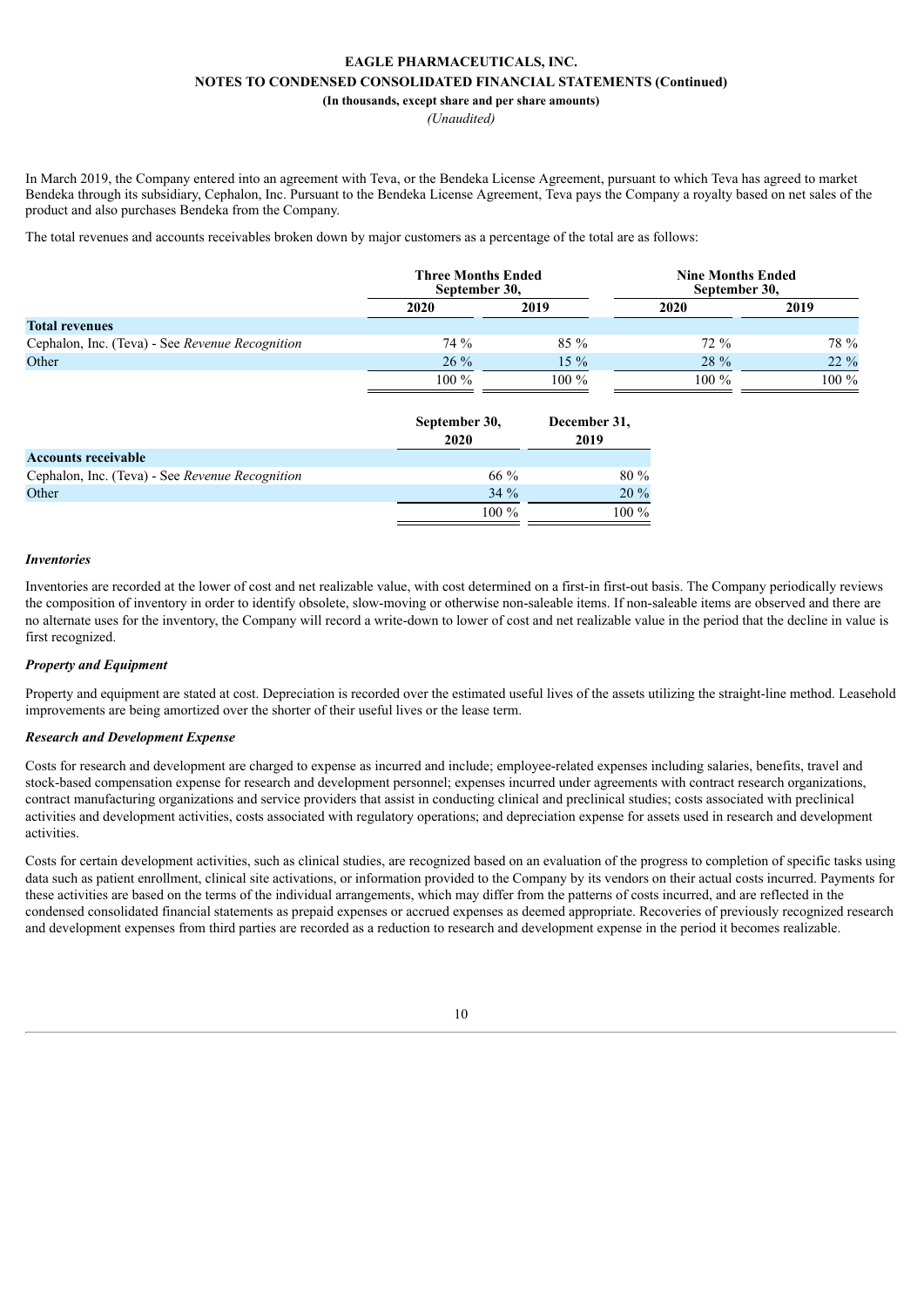*(Unaudited)*

#### *Advertising and Marketing*

Advertising and marketing costs are expensed as incurred. Advertising and marketing costs were \$316 and \$556 for the three months ended September 30, 2020 and 2019, respectively. Advertising and marketing costs were \$2,204 and \$1,673 for the nine months ended September 30, 2020 and 2019, respectively.

#### *Income Taxes*

The Company accounts for income taxes using the liability method in accordance with Financial Accounting Standards Board ("FASB") Accounting Standards Codification ("ASC"), 740 - Income Taxes ("ASC 740"). Deferred tax assets and liabilities are determined based on temporary differences between financial reporting and tax bases of assets and liabilities and are measured by applying enacted rates and laws to taxable years in which differences are expected to be recovered or settled. Further, the effect on deferred tax assets and liabilities of a change in tax rates is recognized in income (loss) in the period that the rate changes. A valuation allowance is required when it is "more likely than not" that all or a portion of deferred tax assets will not be realized. ASC 740 also prescribes a comprehensive model for how a company should recognize, measure, present and disclose in its financial statements uncertain tax positions that the company has taken or expects to take on a tax return, including a decision whether to file or not file a return in a particular jurisdiction. We recognize any interest and penalties accrued related to unrecognized tax benefits as income tax expense.

#### *Revenue Recognition*

Revenue is recognized when a customer obtains control of promised goods or services, in an amount that reflects the consideration which the entity expects to receive in exchange for those goods or services. To determine revenue recognition for arrangements that an entity determines are within the scope of ASC 606 - Revenue from Contracts with Customers ("ASC 606"), the Company performs the following five steps: (i) identify the contract(s) with a customer; (ii) identify the performance obligations in the contract; (iii) determine the transaction price; (iv) allocate the transaction price to the performance obligations in the contract; and (v) recognize revenue when (or as) the entity satisfies a performance obligation. The Company only applies the five-step model to contracts when it is probable that the entity will collect the consideration it is entitled to in exchange for the goods or services it transfers to the customer. At contract inception, once the contract is determined to be within the scope of ASC 606, the Company assesses the goods or services promised within each contract and determines those that are performance obligations, and assesses whether each promised good or service is distinct. The Company then recognizes as revenue the amount of the transaction price that is allocated to the respective performance obligation when (or as) the performance obligation is satisfied. Sales, value add, and other taxes collected on behalf of third parties are excluded from revenue. Receivables from our product sales have payment terms ranging from 30 to 75 days with select extended terms to wholesalers on initial purchases of product launch quantities. Our receivables from royalty revenue are due 45 days from the end of the quarter.

*Product revenue* - The Company recognizes net revenue on sales to its commercial partners and to end users. In each instance, revenue is generally recognized when the customer obtains control of the Company's product, which occurs at a point in time, and may be upon shipment or upon delivery based on the contractual shipping terms of a contract.

Revenue on sales to commercial partners relates to Argatroban and Bendeka. Sales to our commercial partners are presented gross because the Company is primarily responsible for fulfilling the promise to provide the product, is responsible to ensure that the product is produced in accordance with the related supply agreement and bears risk of loss while the inventory is in-transit to the commercial partner.

Revenue is measured as the amount of consideration the Company expects to receive in exchange for transferring products or services to a customer. To the extent the transaction price includes variable consideration, the Company estimates the amount of variable consideration that should be included in the transaction price utilizing the expected value method to which the Company expects to be entitled. As such, revenue on sales to customers for Belrapzo, Non-Alcohol Docetaxel Injection, Ryanodex and diclofenac-misoprostol are recorded net of chargebacks, rebates, returns, prompt pay discounts, wholesaler fees and other deductions. Our products are contracted with a limited number of oncology distributors and hospital buying groups with narrow differences in ultimate realized contract prices used to estimate our chargeback and rebate reserves. The Company has a product return policy on some of its products that allows the customer to return pharmaceutical products within a specified period of time both prior to and subsequent to the product's expiration date. The Company's estimate of the provision for returns is analyzed quarterly and is based upon many factors, including historical experience of actual returns and analysis

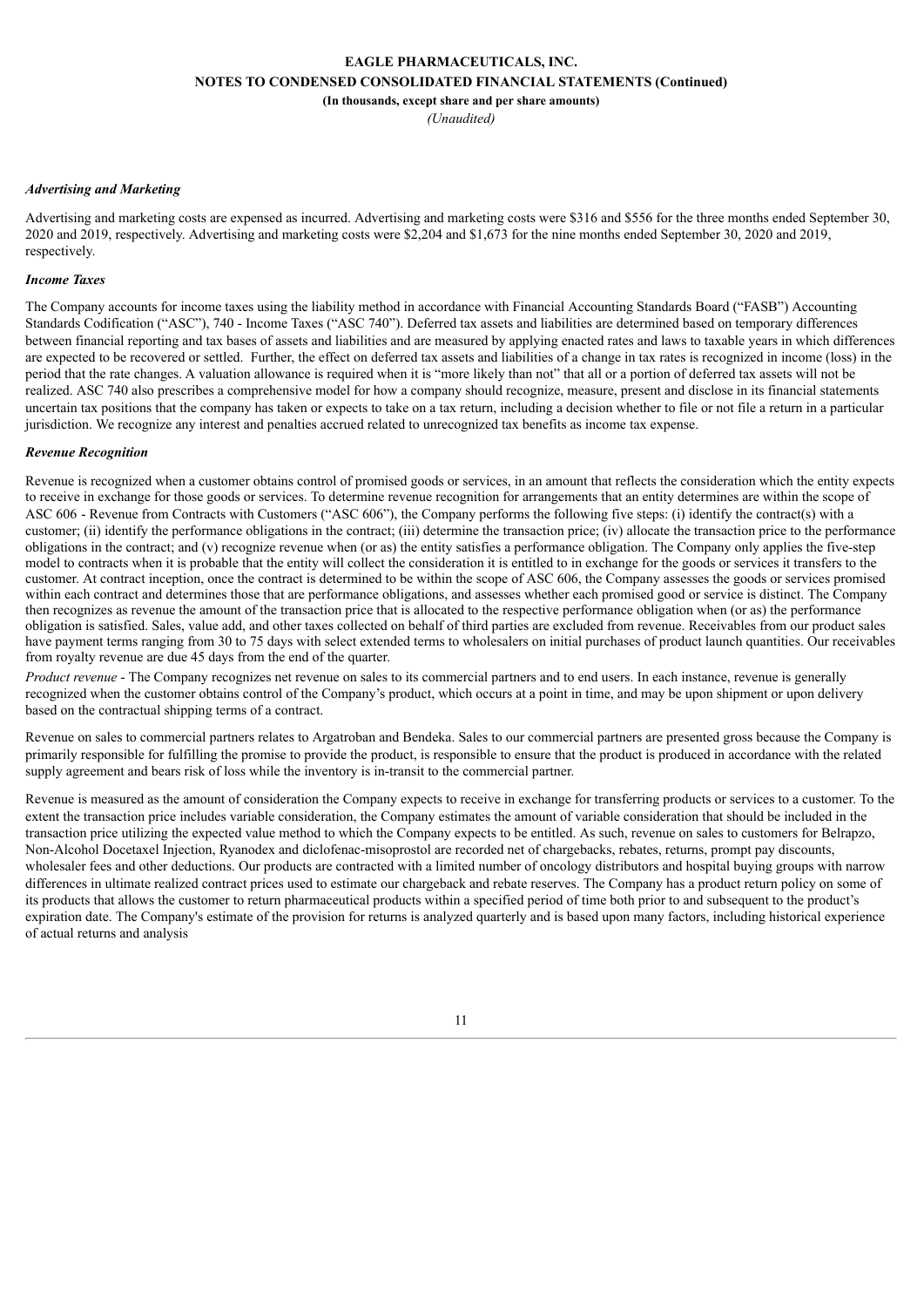**(In thousands, except share and per share amounts)**

*(Unaudited)*

of the level of inventory in the distribution channel, if any. The Company has terms on sales of Ryanodex by which the Company does not accept returns. Variable consideration is included in the transaction price if, in the Company's judgment, it is probable that a significant future reversal of cumulative revenue under the contract will not occur. Estimates of variable consideration are made using the expected value method and determination of whether to include estimated amounts in the transaction price are based largely on an assessment of the Company's anticipated performance and all information (historical, current and forecasted) that is reasonably available. The Company believes that the estimates it has established are reasonable based upon current facts and circumstances. Applying different judgments to the same facts and circumstances could result in the estimated amounts to vary.

*Royalty Revenue* — The Company recognizes revenue from license arrangements with its commercial partners' net sales of products. In accordance with ASC 606-10-55-65, royalties are recognized when the subsequent sale of the commercial partner's products occurs. The Company's commercial partners are obligated to report their net product sales and the resulting royalty due to the Company within 25 days for Bendeka and 60 days for Argatroban from the end of each quarter. Based on historical product sales, royalty receipts and other relevant information, the Company accrues royalty revenue each quarter and subsequently determines a true-up when it receives royalty reports from its commercial partners. Historically, these true-up adjustments have been immaterial.

*License and other revenue* — The Company analyzes each element of its licensing agreements to determine the appropriate revenue recognition. The terms of the license agreement may include payment to us of non-refundable up-front license fees, milestone payments if specified objectives are achieved, and/or royalties on product sales. The Company recognizes revenue from upfront payments at a point in time, typically upon fulfilling the delivery of the associated intellectual property to the customer.

If the contract contains a single performance obligation, the entire transaction price is allocated to the single performance obligation. Contracts that contain multiple performance obligations require an allocation of the transaction price based on the estimated relative standalone selling prices of the promised products or services underlying each performance obligation. The Company determines standalone selling prices based on the price at which the performance obligation is sold separately. If the standalone selling price is not observable through past transactions, the Company estimates the standalone selling price taking into account available information such as market conditions and internally approved pricing guidelines related to the performance obligations.

The Company recognizes sales-based milestone payments as revenue upon the achievement of the cumulative sales amount specified in the contract in accordance with ASC 606-10-55-65. For those milestone payments which are contingent on the occurrence of particular future events, the Company determined that these need to be considered for inclusion in the calculation of total consideration from the contract as a component of variable consideration using the most-likely amount method. As such, the Company assesses each milestone to determine the probability and substance behind achieving each milestone. Given the inherent uncertainty of the occurrence of these future events, the Company will not recognize revenue from the milestone until there is not a high probability of a reversal of revenue, which typically occurs near or upon achievement of the event.

*Collaborative licensing and development revenue* — The Company recognizes revenue from reimbursements received in connection with feasibility studies and development work for third parties when its contractual services are performed, provided collectability is reasonably assured. Its principal costs under these agreements include its personnel conducting research and development, its allocated overhead, as well as the research and development performed by outside contractors or consultants.

Upon termination of a collaboration agreement, any remaining non-refundable license fees received by the Company, which had been deferred, are generally recognized in full. All such recognized revenues are included in collaborative licensing and development revenue in its condensed consolidated statements of operations. The Company recognizes revenue from milestone payments received under collaboration agreements when earned, provided that the milestone event is substantive, its achievability was not reasonably assured at the inception of the agreement, the Company has no further performance obligations relating to the event, and collectability is reasonably assured. If these criteria are not met, the Company would generally recognize milestone payments ratably over the remaining period of its performance obligations under the collaboration agreement.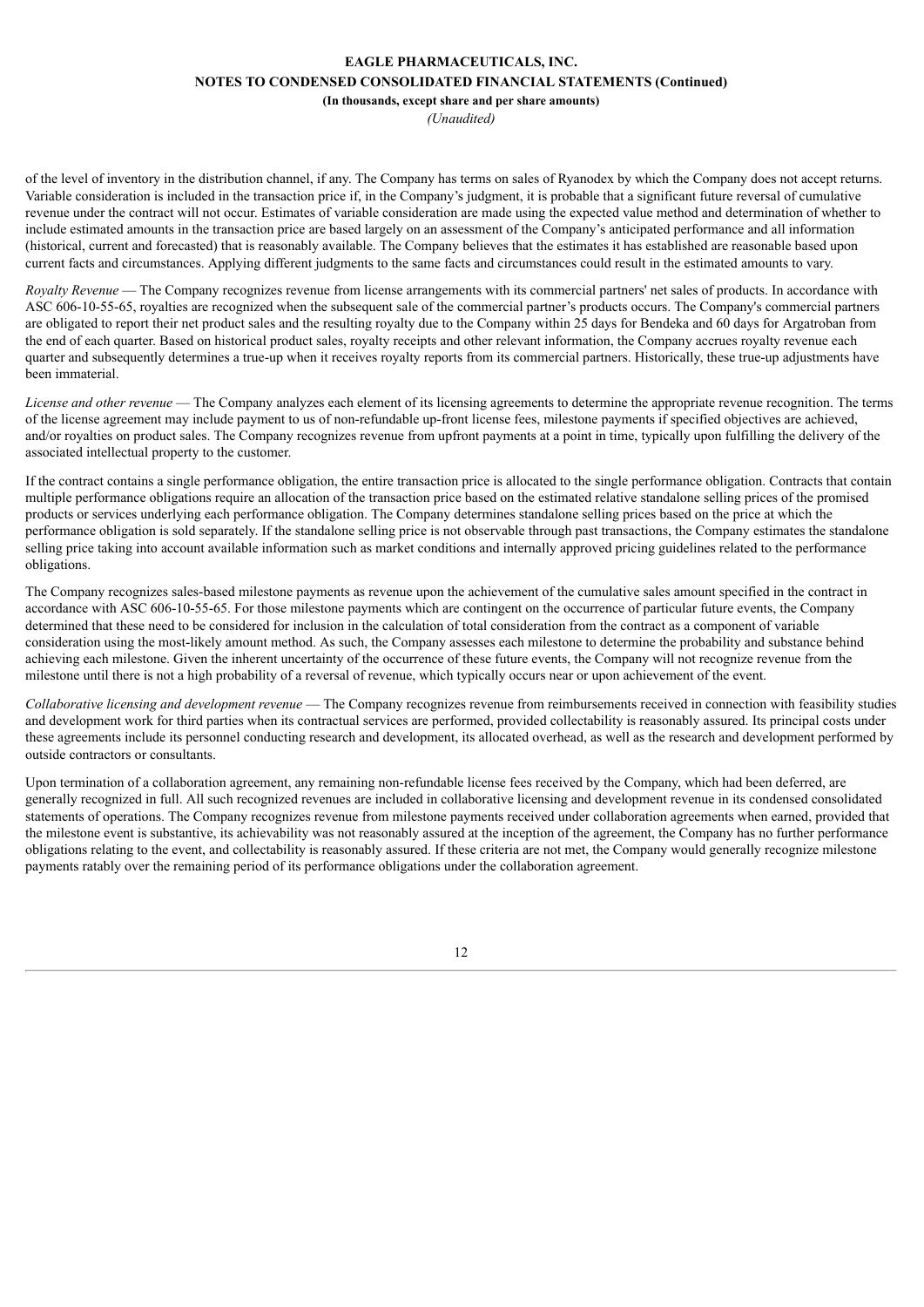**(In thousands, except share and per share amounts)**

*(Unaudited)*

#### *Stock-Based Compensation*

The Company accounts for stock-based compensation using the fair value provisions of ASC 718, Compensation - Stock Compensation that requires the recognition of compensation expense, using a fair-value based method, for costs related to all stock-based payments including stock options and restricted stock. This topic requires companies to estimate the fair value of the stock-based awards on the date of grant for options issued to employees and directors and record expense over the employees' service periods, which are generally the vesting period of the equity awards.

The Company accounts for stock-based compensation by measuring and recognizing compensation expense for all stock-based payments made to employees and directors based on estimated grant date fair values. The straight-line method is used to allocate compensation cost to reporting periods over each optionee's requisite service period, which is generally the vesting period. The fair value of the Company's stock-based awards to employees and directors is estimated using the Black-Scholes valuation model and a Monte Carlo simulation model for performance share units. These models require the input of subjective assumptions, including the expected stock price volatility, the calculation of expected term, historical forfeitures and the fair value of the underlying common stock on the date of grant, among other inputs. The risk-free interest rate is determined with the implied yield currently available for zero-coupon U.S. government issues with a remaining term approximating the expected life of the options.

#### *Earnings Per Share*

Basic earnings per common share is computed using the weighted average number of shares outstanding during the period. Diluted earnings per share is computed in a manner similar to the basic earnings per share, except that the weighted-average number of shares outstanding is increased to include all common shares, including those with the potential to be issued by virtue of warrants, options, convertible debt and other such convertible instruments. Diluted earnings per share contemplate a complete conversion to common shares of all convertible instruments only if they are dilutive in nature with regards to earnings per share.

The anti-dilutive common shares equivalents outstanding for the three and nine months ended September 30, 2020 and 2019 were as follows:

|                        | September 30, | <b>Three Months Ended</b> | September 30, | <b>Nine Months Ended</b> |  |
|------------------------|---------------|---------------------------|---------------|--------------------------|--|
|                        | 2020          | 2019                      | 2020          | 2019                     |  |
| Stock options          | 3,156,166     | 2,476,552                 | 2,905,021     | 2,493,937                |  |
| Restricted stock units | 205.891       | 39.047                    | 225,177       | 40.133                   |  |
| Total                  | 3,362,057     | 2,515,599                 | 3,130,198     | 2,534,070                |  |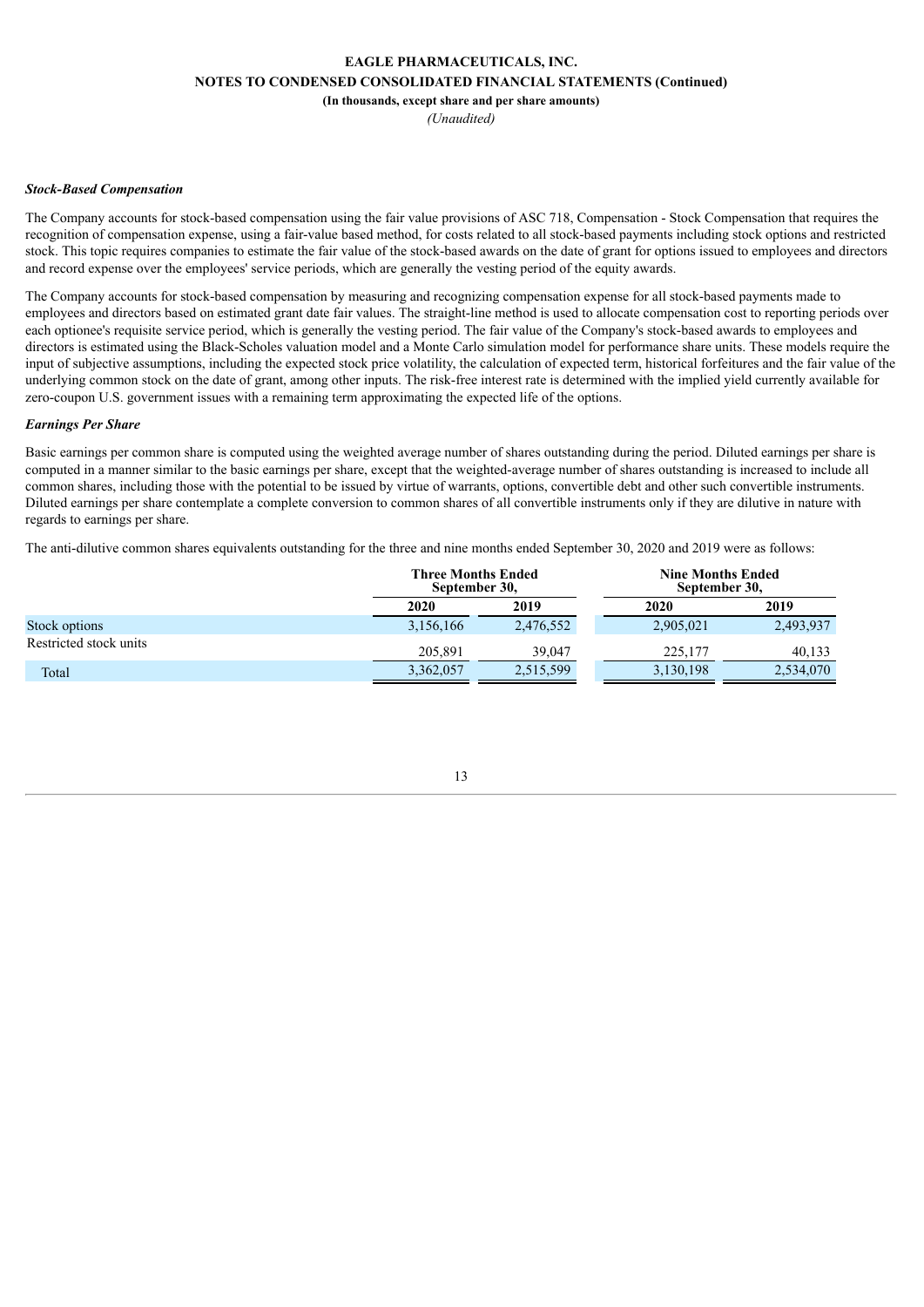**(In thousands, except share and per share amounts)**

*(Unaudited)*

The following table sets forth the computation for basic and diluted net (loss) earnings per share for the three and nine months ended September 30, 2020 and 2019:

|                                                                         |                      | <b>Three Months Ended</b><br>September 30, |   |            |      |            | <b>Nine Months Ended</b><br>September 30, |  |  |
|-------------------------------------------------------------------------|----------------------|--------------------------------------------|---|------------|------|------------|-------------------------------------------|--|--|
|                                                                         | 2020<br>2019<br>2020 |                                            |   |            | 2019 |            |                                           |  |  |
| <b>Numerator</b>                                                        |                      |                                            |   |            |      |            |                                           |  |  |
| Numerator for basic and diluted earnings per share-net (loss)<br>income |                      | 7,059                                      | S | (2,390)    | ъ    | $3,932$ \$ | 13,308                                    |  |  |
| <b>Denominator</b>                                                      |                      |                                            |   |            |      |            |                                           |  |  |
| Basic weighted average common shares outstanding                        |                      | 13,531,372                                 |   | 13,668,091 |      | 13,620,981 | 13,791,071                                |  |  |
| Dilutive effect of stock awards                                         |                      | 255,431                                    |   |            |      | 296,819    | 356,587                                   |  |  |
| Diluted weighted average common shares outstanding                      |                      | 13,786,803                                 |   | 13,668,091 |      | 13,917,800 | 14, 147, 658                              |  |  |
| Basic net earnings (loss) per share                                     |                      |                                            |   |            |      |            |                                           |  |  |
| Basic net earnings (loss) per share                                     |                      | 0.52                                       |   | (0.17)     |      | 0.29       | 0.96                                      |  |  |
| Diluted net earnings (loss) per share                                   |                      |                                            |   |            |      |            |                                           |  |  |
| Diluted net earnings (loss) per share                                   |                      | 0.51                                       |   | (0.17)     |      | 0.28       | 0.94                                      |  |  |

All potentially dilutive items were excluded from the diluted share calculation for the three months ended September 30, 2019 because their effect would have been anti-dilutive, as the Company was in a loss position.

#### *Recent Accounting Pronouncements*

#### *Recent Accounting Pronouncements - Not Yet Adopted*

In March 2020, the FASB issued Update 2020-04 Reference Rate Reform (Topic 848), Facilitation of the Effects of Reference Rate Reform on Financial Reporting to provide temporary optional guidance to ease the potential burden in accounting for reference rate reform. The amendments in Update 2020-04 are elective and apply to all entities that have contracts, hedging relationships, and other transactions that reference LIBOR, formerly known as the London Interbank Offered Rate,

or another reference rate expected to be discontinued due to reference rate reform. The new guidance provides optional expedients, including; (1) Simplify accounting analyses under current GAAP for contract modifications, such as modifications of contracts within the scope of Topic 470, Debt, that will be accounted for by prospectively adjusting the effective interest rate, as if any modification was not substantial. That is, the original contract and the new contract shall be accounted for as if they were not substantially different from one another; (2) Simplify the assessment of hedge effectiveness and allow hedging relationships affected by reference rate reform to continue; (3) Allow a one-time election to sell or transfer debt securities classified as held to maturity before January 1, 2020 that reference a rate affected by reference rate reform. The amendments are effective for all entities from the beginning of an interim period that includes the issuance date of the ASU. An entity may elect to apply the amendments prospectively through December 31, 2022. The adoption of ASU 2020-4 is not expected to have a material impact on the Company's financial position or results of operations.

#### *Recently Adopted Accounting Pronouncements*

In June 2016, the FASB issued ASU 2016-13, Financial Instruments - Credit Losses which requires financial assets measured at amortized cost basis to be presented at the net amount expected to be collected. This standard is effective for fiscal years beginning after December 15, 2019 and the Company adopted the standard effective January 1, 2020. The adoption of ASU 2016-13 had no material impact on the Company's financial position and results of operations.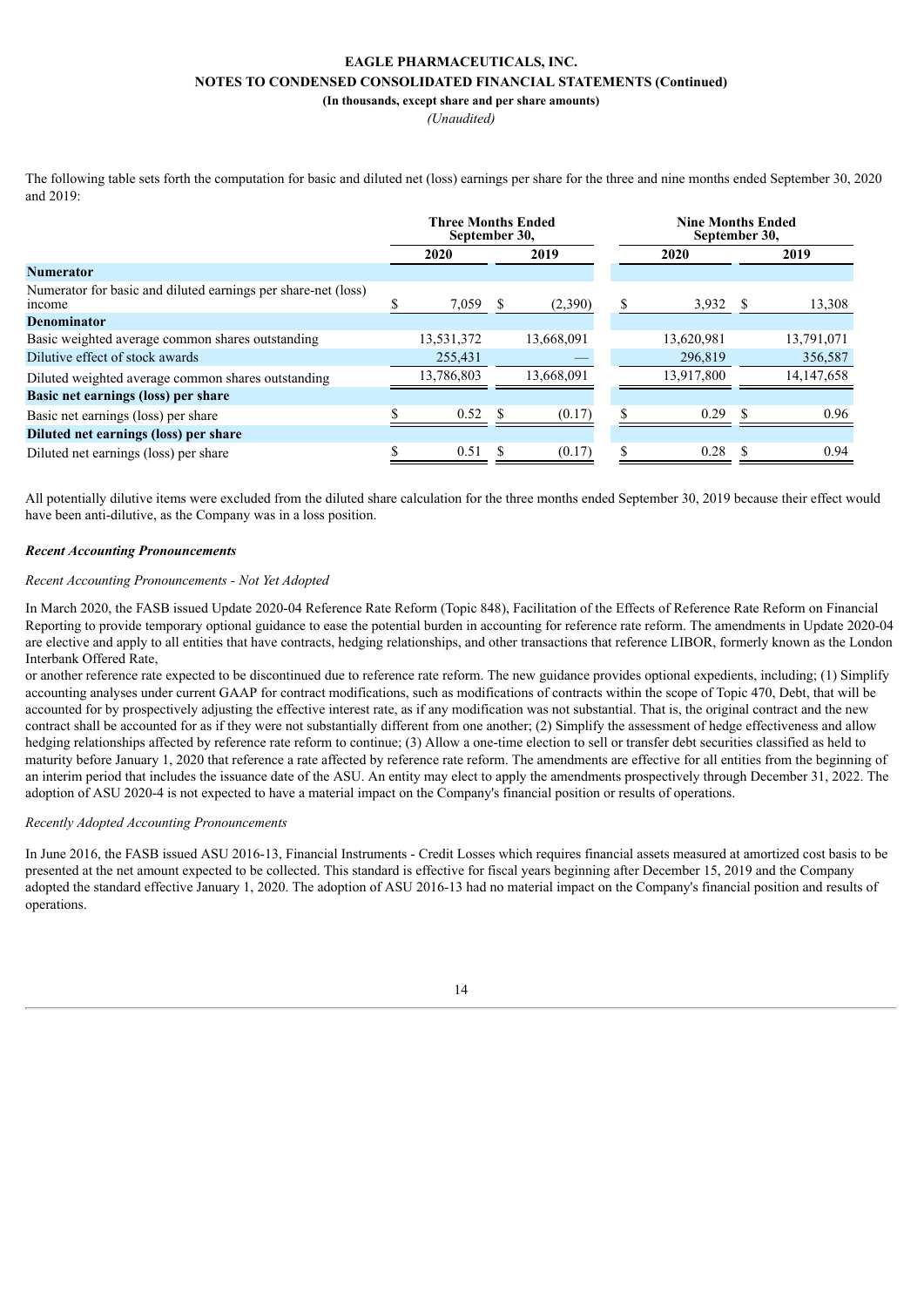*(Unaudited)*

### *CARES Act*

On March 27, 2020, the Coronavirus Aid, Relief, and Economic Security Act ("CARES Act") was signed into U.S. federal law, which is aimed at providing emergency assistance and health care for individuals, families, and businesses affected by the COVID-19 pandemic and generally supporting the U.S. economy. The CARES Act, among other things, includes provisions related to refundable payroll tax credits, deferment of the employer portion of social security payments, net operating loss carryback periods, modifications to the net interest deduction limitations, and technical corrections to tax depreciation methods for qualified improvement property. Reimbursement was not sought by the Company. The CARES Act has not had, and the Company does not currently expect it to have, a material impact on the Company's financial statements at this time.

#### **4. Property and Equipment, net**

Property and equipment consisted of the following:

|                               | September 30,<br>2020 | December 31,<br>2019 | Estimated<br>Useful Life<br>(years) |
|-------------------------------|-----------------------|----------------------|-------------------------------------|
| Furniture and fixtures        | $1,476$ \$            | 1,188                |                                     |
| Office equipment              | 1,077                 | 1,094                |                                     |
| Equipment                     | 3,390                 | 3,095                |                                     |
| Leasehold improvements        | 1,155                 | 1,144                |                                     |
|                               | 7,098                 | 6,521                |                                     |
| Less accumulated depreciation | (4,975)               | (4,319)              |                                     |
| Property and equipment, net   | 2,123                 | 2,202                |                                     |

Depreciation expense related to property and equipment amounted to \$196 and \$241 for the three months ended September 30, 2020 and 2019, respectively, and \$656 and \$725 for the nine months ended September 30, 2020 and 2019, respectively.

### **5. Inventories**

Inventories consist of the following:

|                   | September 30,<br>2020 |       |  |       |  |  |  |
|-------------------|-----------------------|-------|--|-------|--|--|--|
| Raw material      | S                     | 2,439 |  | 2,460 |  |  |  |
| Work in process   |                       | 4,096 |  | 3,243 |  |  |  |
| Finished products |                       | 51    |  | 863   |  |  |  |
|                   |                       | 6,586 |  | 6,566 |  |  |  |
|                   |                       |       |  |       |  |  |  |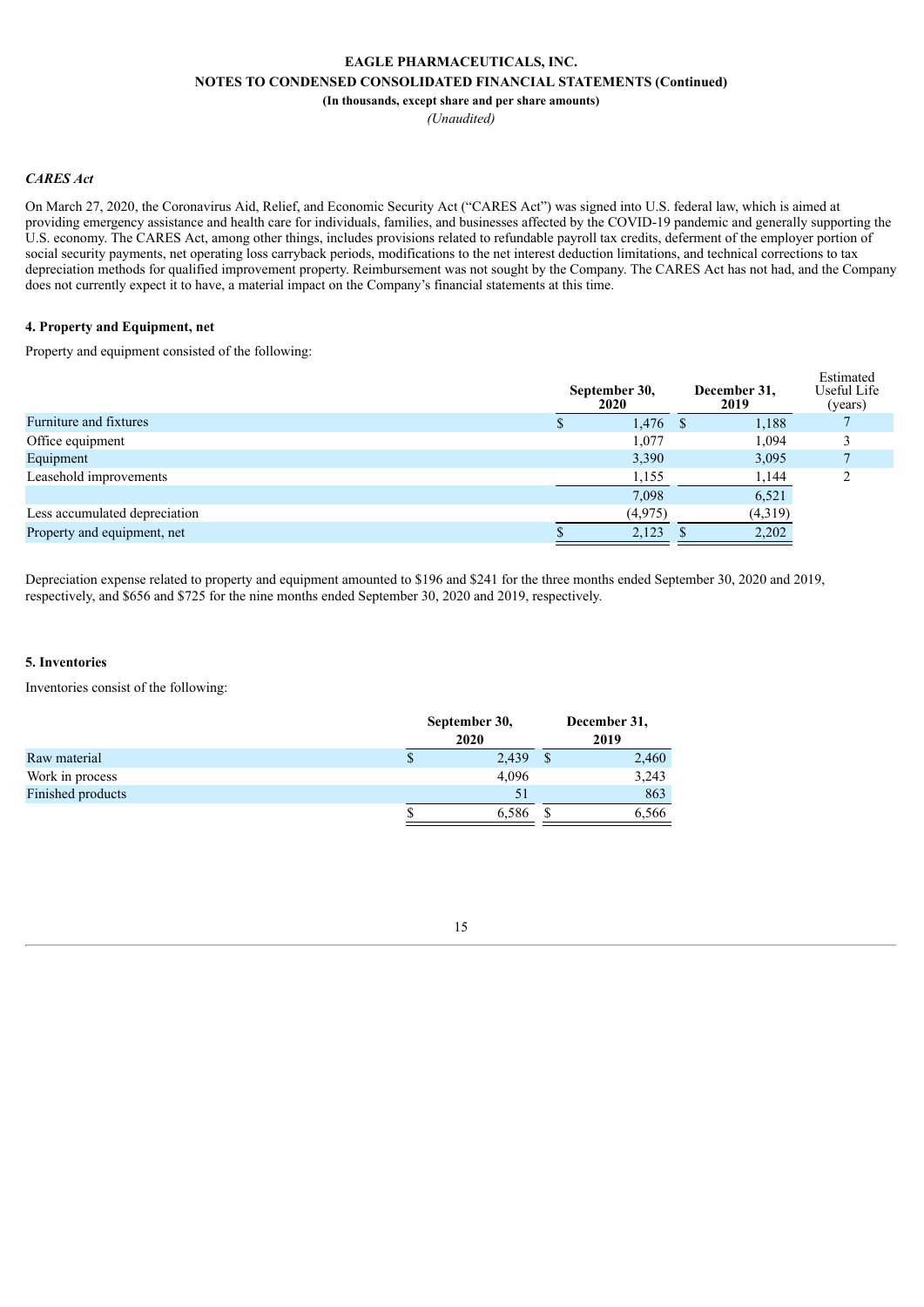*(Unaudited)*

#### **6. Balance Sheet Accounts**

#### *Prepaid and Other Current Assets*

Prepaid and other current assets consist of the following:

|                                                                        |   | September 30,<br>2020 | December 31,<br>2019 |
|------------------------------------------------------------------------|---|-----------------------|----------------------|
| Prepaid income taxes                                                   | S | 315 \$                | 4,661                |
| Prepaid FDA user fee and advances to clinical research<br>organization |   | 1,682                 | 6,345                |
| Prepaid insurance                                                      |   | 440                   | 191                  |
| Advances to commercial manufacturers                                   |   | 4,222                 | 2,462                |
| Earned milestone receivable - SymBio Pharmaceuticals<br>Limited        |   | 5,000                 |                      |
| All other                                                              |   | 3,671                 | 1,445                |
| Total Prepaid expenses and other current assets                        |   | 15,330                | 15,104               |

#### *Accrued Expenses*

Accrued expenses consist of the following:

|                                          | September 30,<br>2020 |        | December 31.<br>2019 |        |
|------------------------------------------|-----------------------|--------|----------------------|--------|
| Accrued sales reserves                   | S                     | 7,122  | - S                  | 8,364  |
| Royalties payable to commercial partners |                       | 6,906  |                      | 6,004  |
| Accrued salary and other compensation    |                       | 4,742  |                      | 8,083  |
| Accrued professional fees                |                       | 2,114  |                      | 1,926  |
| Accrued research & development           |                       | 1,123  |                      | 1,686  |
| Current portion of lease liability       |                       | 1,118  |                      | 1,101  |
| Accrued other                            |                       | 1,320  |                      | 1,197  |
| <b>Total Accrued expenses</b>            |                       | 24,445 |                      | 28,361 |

#### *Leases*

The Company leases its corporate office under an amended lease agreement that expires on June 30, 2025 (the "Corporate Office Lease"). The Corporate Office Lease was amended on August 8, 2019 to extend the term through such date and to increase the amount of leased office space. The Company also leases lab space under a lease agreement that expires on October 31, 2023 (the "Lab Space Lease"). The Company estimated the right of use asset and the corresponding lease liability, on a discounted basis, as of the adoption date of January 1, 2019. The future minimum lease payments under this Corporate Office Lease are approximately \$6.6 million.

For the Corporate Office Lease and Lab Space Lease, which are the Company's two operating leases, the amortization and interest expense components are combined and recognized ratably over the remaining term of the lease as research and development and selling, general and administrative in the Company's condensed consolidated statements of operations, respectively.

The Company used its estimated incremental borrowing rate to calculate the present value of the right of use ("ROU") assets and lease liabilities as of the date of adoption date. The implicit interest rate related to the Company's two lease agreements was not known as of the date of adoption. Therefore, the Company calculated an incremental borrowing rate based on the rate of interest that the Company would have to pay to borrow on a collateralized basis over a similar term and amount equal to the lease payments in a similar economic environment.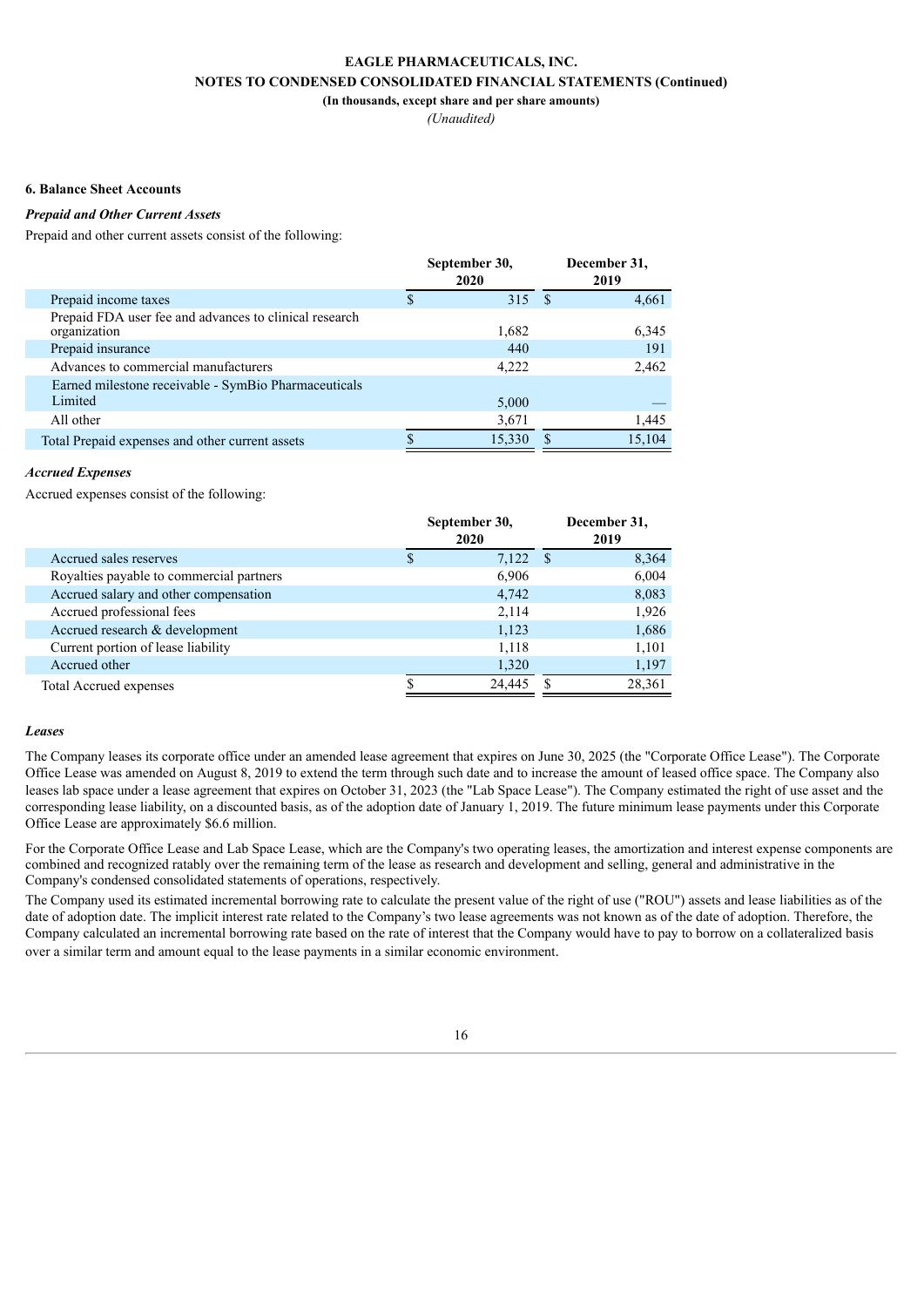*(Unaudited)*

Lease related disclosures consist of the following:

|                                                                         | September 30,<br>2020 | December 31,<br>2019 | September 30,<br>2019 |
|-------------------------------------------------------------------------|-----------------------|----------------------|-----------------------|
| Operating ROU asset, net included in Other assets                       | 3,578                 | 3,716                | 4,184                 |
| Lease liability included with Other long-term liabilities               | 2,844                 | 3,000                | 3,227                 |
| Lease liability included with Accrued expenses and other<br>liabilities | 1,118                 | 1,101                | 1,084                 |
| Quarter to date ("QTD") amortization of ROU asset                       | 509                   | n/a                  | 232                   |
| Year to date ("YTD") amortization of ROU asset                          | 980                   | n/a                  | 754                   |
| Operating cash flows from operating leases                              | 980                   | n/a                  | 860                   |
| Operating lease costs                                                   | 980                   | n/a                  | 860                   |
| Weighted-average remaining lease term - operating leases                | 4.2 years             | 5.0 years            | 5.0 years             |
| Weighted-average discount rate - operating leases                       | $6\%$                 | $6\%$                | $6\%$                 |
|                                                                         |                       |                      |                       |

As of September 30, 2020, the future minimum lease commitments for the Company's two leases were as follows:

|                                   | <b>Total</b> | 2020 | 2021 | 2022 | 2023 | 2024 | 2025 | <b>Bevond</b> |
|-----------------------------------|--------------|------|------|------|------|------|------|---------------|
| Lease Payments                    | 5.903        | 641  | .362 | .376 | .291 | 820  | 413  |               |
| Less: Imputed Interest<br>expense | .941         |      |      |      |      |      |      |               |
| <b>Total Lease Liability</b>      | 3,962        |      |      |      |      |      |      |               |

As of December 31, 2019, the future minimum lease commitments for the Company's two leases were as follows:

|                                | Total |  | 2020 |  | 2021 |  | 2022 |  | 2023 |  | 2024 |  | 2025 |
|--------------------------------|-------|--|------|--|------|--|------|--|------|--|------|--|------|
|                                | 6.607 |  | .345 |  | .362 |  | .376 |  | .291 |  | 820  |  | 413  |
| Less: Imputed Interest expense | 2,506 |  |      |  |      |  |      |  |      |  |      |  |      |
| <b>Total Lease Liability</b>   | 4,101 |  |      |  |      |  |      |  |      |  |      |  |      |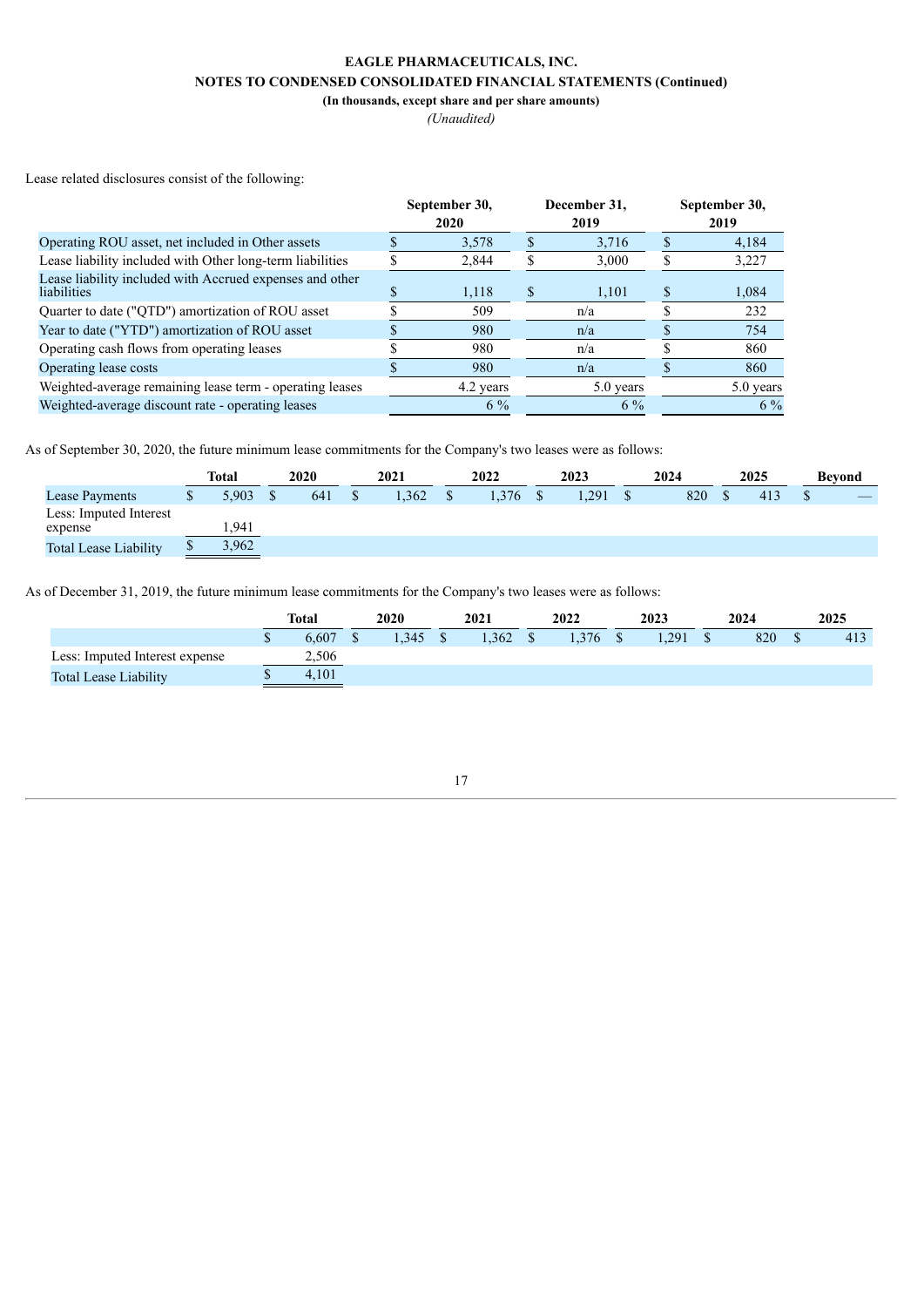*(Unaudited)*

### **7. Intangible Assets, Net**

The gross carrying amounts and net book value of the Company's intangible assets are as follows:

|                           |                           | <b>September 30, 2020</b> |                                 |  |                             |                       |        |  |  |  |  |  |  |
|---------------------------|---------------------------|---------------------------|---------------------------------|--|-----------------------------|-----------------------|--------|--|--|--|--|--|--|
|                           | Useful Life (In<br>Years) |                           | <b>Gross Carrying</b><br>Amount |  | Accumulated<br>Amortization | <b>Net Book Value</b> |        |  |  |  |  |  |  |
| Ryanodex intangible $(i)$ | 20                        |                           | 15,000                          |  | (3,239)                     |                       | 11,761 |  |  |  |  |  |  |
| Developed technology      |                           |                           | 8.100                           |  | (6,277)                     |                       | 1.823  |  |  |  |  |  |  |
| Total                     |                           |                           | 23.100                          |  | (9.516)                     |                       | 13.584 |  |  |  |  |  |  |

|                                |                           |                                 | <b>December 31, 2019</b>    |                       |
|--------------------------------|---------------------------|---------------------------------|-----------------------------|-----------------------|
|                                | Useful Life (In<br>Years) | <b>Gross Carrying</b><br>Amount | Accumulated<br>Amortization | <b>Net Book Value</b> |
| Ryanodex intangible <i>(i)</i> | 20                        | 15,000                          | (2, 454)                    | 12,546                |
| Developed technology           |                           | 8.100                           | (5.063)                     | 3,037                 |
| Total                          |                           | 23,100                          | 7,517                       | 15,583                |

*(i)* Represent payments made to reduce the royalties payable to a third party on Ryanodex net sales.

Amortization expense was \$667 and \$630 for the three months ended September 30, 2020 and 2019, respectively, and \$1,999 and \$1,890 for the nine months ended September 30, 2020 and 2019, respectively.

*Estimated Amortization Expense for Intangible Assets*

Based on definite-lived intangible assets recorded as of September 30, 2020, and assuming that the underlying assets will not be impaired and that the Company will not change the expected lives of the assets, future amortization expenses are estimated as follows:

|                                      | <b>Estimated</b><br>Amortization<br><b>Expense</b> |        |
|--------------------------------------|----------------------------------------------------|--------|
| Year Ending December 31,             |                                                    |        |
| 2020 (remainder)                     |                                                    | 665    |
| 2021                                 |                                                    | 2,622  |
| 2022                                 |                                                    | 1,369  |
| 2023                                 |                                                    | 1,570  |
| 2024                                 |                                                    | 1,898  |
| Thereafter                           |                                                    | 5,460  |
| Total estimated amortization expense |                                                    | 13.584 |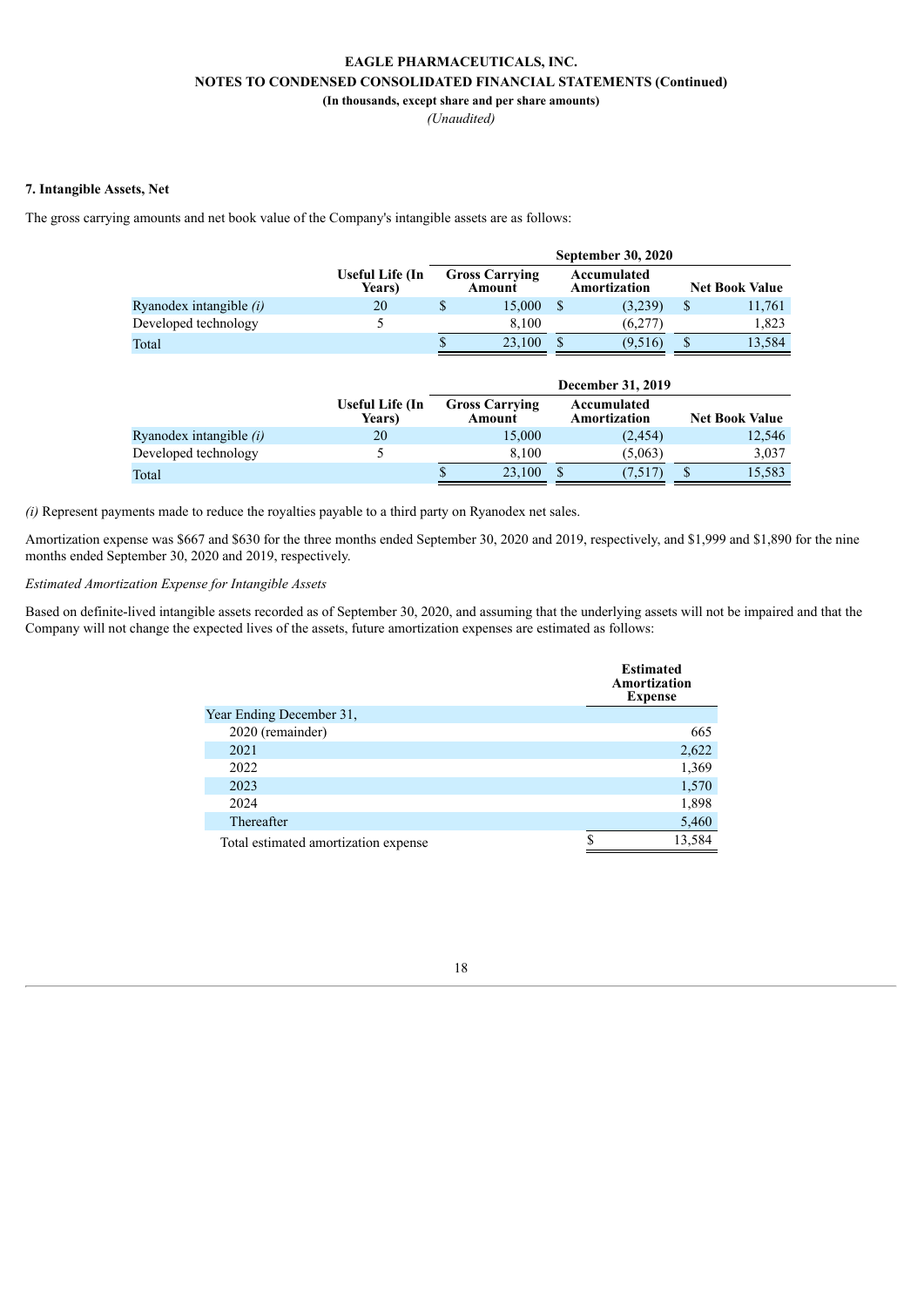*(Unaudited)*

#### **8. Common Stock and Stock-Based Compensation**

#### **Common Stock**

#### *Share Repurchase Program*

On March 17, 2020, the Company, announced that its Board approved a new share repurchase program, or the Share Repurchase Program, providing for the repurchase of up to an aggregate of \$160.0 million of the Company's outstanding common stock. The Share Repurchase Program replaced the Company's then existing share repurchase program, or the Previous Share Repurchase Program, which was announced on October 30, 2018 and was terminated in connection with the Board's approval of the Share Repurchase Program. At termination, the Company had repurchased approximately \$68.0 million of the Company's outstanding common stock under the Previous Share Repurchase Program.

Under the Share Repurchase Program, the Company is authorized to repurchase shares through open market purchases, privately-negotiated transactions, accelerated share repurchases or otherwise in accordance with applicable federal securities laws, including through Rule 10b5-1 trading plans and under Rule 10b-18 of the Exchange Act. The repurchases have no time limit and may be suspended or discontinued completely at any time. The specific timing and amount of repurchases will vary based on available capital resources and other financial and operational performance, market conditions, securities law limitations, and other factors. The repurchases will be made using the Company's cash resources.

On September 23, 2020, the Company's Board of Directors approved a \$25.0 million accelerated share repurchase ("ASR") transaction with JPMorgan Chase Bank, National Association ("JP Morgan") as part of the Company's existing \$160.0 million share repurchase program. The specific number of shares to be repurchased pursuant to the ASR is based on the average of the daily volume weighted average share prices of the Company's common stock, less a discount, during the term of the ASR program. Under the terms of the Company's agreement with JP Morgan, the Company paid \$25.0 million to JP Morgan on September 24, 2020, and received 505,817 shares, representing approximately 80% of the notional amount of the ASR, based on the closing price of \$39.54 on September 23, 2020. Upon settlement of the ASR, the final number of shares repurchased will be determined based on the average of the daily volume weighted average share prices of the Company's common stock, less a discount, during the term of the ASR. The ASR will be completed in the fourth quarter of 2020. As of September 30, 2020, the Company included \$5.0 million representing approximately 20% of the notional amount of the ASR in Prepaid expenses and other current assets on its condensed consolidated balance sheet. The Company determined the ASR contained a forward contract and therefore the Company recorded fair value adjustments on unsettled accelerated share repurchase agreement in the amount of \$2.5 million which was a loss recorded in Other expense on our condensed consolidated statements of operations in the three months ended September 30, 2020.

As of September 30, 2020, the Company had repurchased an aggregate of 3,594,551 shares of common stock for an aggregate of \$199.9 million pursuant to the Company's share repurchase programs in effect since August 2016.

#### **Stock-Based Compensation**

In November 2013, the Company's Board of Directors approved the 2014 Equity Incentive Plan (the "2014 Plan") which became effective on February 11, 2014. The 2014 Plan provides for the awards of incentive stock options, non-qualified stock options, restricted stock, restricted stock units and other stockbased awards. Awards generally vest equally over a period of four years from grant date. Vesting may be accelerated under a change in control of the Company or in the event of death or disability to the recipient. In the event of termination, any unvested shares or options are forfeited.

During the first quarter of 2018, the Company introduced a new long-term incentive program with the objective to better align the stock-based awards granted to management with the Company's focus on improving total shareholder return over the long-term. The stock-based awards granted under this long-term incentive program consist of time-based stock options, time-based restricted stock units ("RSUs") and performance-based stock units ("PSUs"). PSUs are comprised of awards that vest upon achievement of certain share price appreciation conditions.

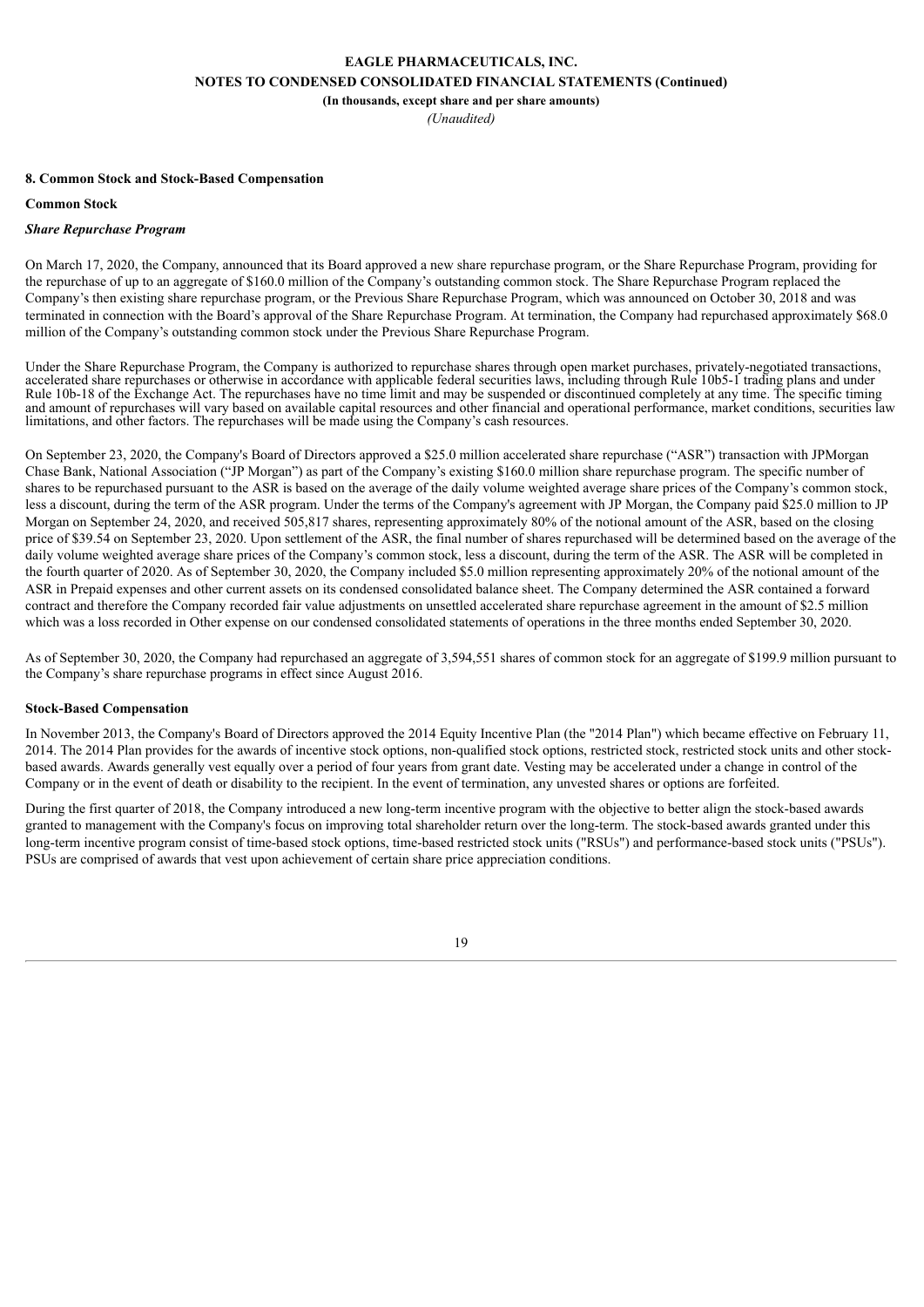*(Unaudited)*

A summary of stock option, RSU and PSU activity under the 2014 Plan during the nine months ended September 30, 2020 and 2019 is presented below:

|                                           | <b>Stock Options</b> | <b>RSUs</b> | <b>PSUs</b> |
|-------------------------------------------|----------------------|-------------|-------------|
| Outstanding at December 31, 2018          | 2,556,365            | 54,219      | 117,219     |
| Granted                                   | 600,133              | 211,829     |             |
| Options Exercised/RSUs Vested/PSUs Vested | (10,034)             | (13, 555)   |             |
| Forfeited or expired                      | (20, 890)            | (1,278)     | (1,038)     |
| Outstanding at September 30, 2019         | 3,125,574            | 251,215     | 116,181     |
|                                           |                      |             |             |
| Outstanding at December 31, 2019          | 3,096,161            | 251,215     | 116,181     |
| Granted                                   | 662,700              | 231,450     |             |
| Options Exercised/RSUs Vested/PSUs Vested | (41, 951)            | (67,970)    |             |
| Forfeited or expired                      | (185, 615)           | (53, 824)   | (11, 431)   |
| Outstanding at September 30, 2020         | 3,531,295            | 360,871     | 104,750     |

#### *Stock Options*

The fair value of stock options granted to employees, directors, and consultants were estimated using the following assumptions:

|                          |                   | <b>Three Months Ended</b><br>September 30, | <b>Nine Months Ended</b><br>September 30, |                   |  |  |  |  |
|--------------------------|-------------------|--------------------------------------------|-------------------------------------------|-------------------|--|--|--|--|
|                          | 2020              | 2019                                       | 2020                                      | 2019              |  |  |  |  |
| Risk-free interest rate  | $0.37\% - 0.41\%$ | $1.50\% - 1.84\%$                          | $0.37\% - 1.65\%$                         | $1.45\% - 2.61\%$ |  |  |  |  |
| Volatility               | 55.42%            | 49.87%                                     | 54.98%                                    | 50.27%            |  |  |  |  |
| Expected term (in years) | $6.07$ years      | 5.93 years                                 | $6.03$ years                              | 5.91 years        |  |  |  |  |
| Expected dividend yield  | $0.0\%$           | $0.0\%$                                    | $0.0\%$                                   | $0.00\%$          |  |  |  |  |

#### *RSUs*

Each vested time-based RSU represents the right of a holder to receive one share of the Company's common stock. The fair value of each RSU granted was estimated based on the trading price of the Company's common stock on the date of grant.

#### *PSUs*

The fair value of PSUs granted to employees was estimated using a Monte Carlo simulation model. Inputs used in the calculation include a risk-free interest rate of 2.06%, an expected volatility of 47%, contractual term of 3 years, and no expected dividend yield.

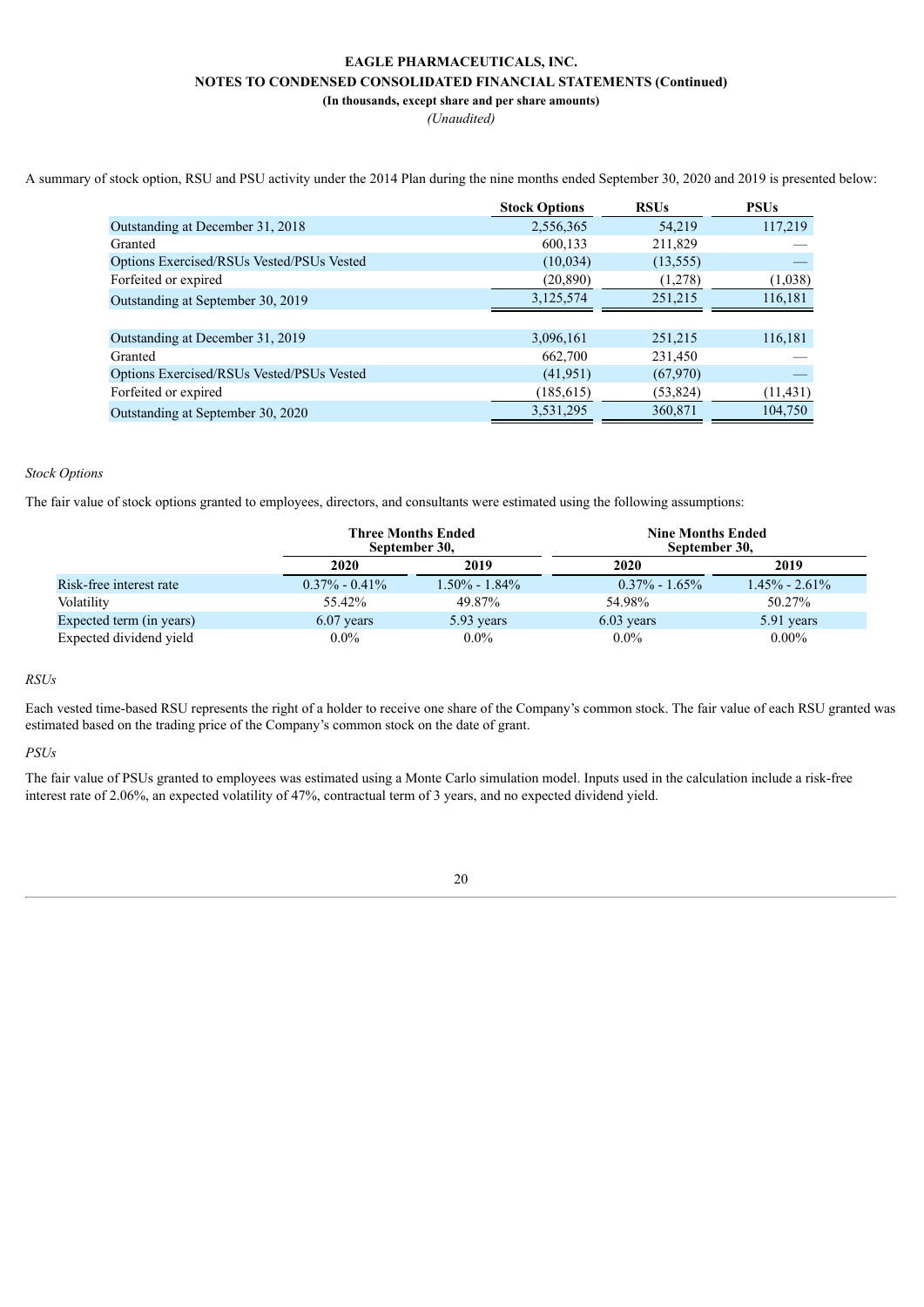**(In thousands, except share and per share amounts)**

*(Unaudited)*

The Company recognized stock-based compensation in its condensed consolidated statements of operations for the three and nine months ended September 30, 2020 and 2019 as follows:

|                                     | Three Months Ended September 30, |       |    |       |   | Nine Months Ended September 30, |  |        |  |  |
|-------------------------------------|----------------------------------|-------|----|-------|---|---------------------------------|--|--------|--|--|
|                                     |                                  | 2020  |    | 2019  |   | 2020                            |  | 2019   |  |  |
| Stock options                       |                                  | 3,685 |    | 4.241 |   | 12,831                          |  | 12,636 |  |  |
| <b>RSUs</b>                         |                                  | 928   |    | 644   |   | 4,115                           |  | 1,895  |  |  |
| <b>PSUs</b>                         |                                  | 109   |    | 766   |   | 1.489                           |  | 2,284  |  |  |
| Stock-based compensation expense    |                                  | 4,722 |    | 5,651 |   | 18.435                          |  | 16,815 |  |  |
|                                     |                                  |       |    |       |   |                                 |  |        |  |  |
| Selling, general and administrative |                                  | 5,236 | -8 | 4,570 | S | 16,365                          |  | 13,495 |  |  |
| Research and development            |                                  | (514) |    | 1,081 |   | 2,070                           |  | 3,320  |  |  |
| Stock-based compensation expense    |                                  | 4,722 |    | 5,651 |   | 18,435                          |  | 16,815 |  |  |

#### **9. Commitments**

The Company's future material contractual obligations as of September 30, 2020, included the following:

| <b>Obligations</b>       | Total  | 2020   | 2021  | 2022   | 2023 | 2024 | 2025 | Bevond |
|--------------------------|--------|--------|-------|--------|------|------|------|--------|
| Operating leases (1)     | 5.903  | 641    | .362  | .376   | .291 | 820  | 413  |        |
| Credit facility (2)      | 36,000 | 2.000  | 8.000 | 26,000 |      |      |      |        |
| Purchase obligations (3) | 32.944 | 32.944 |       |        |      |      |      |        |
| Total obligations        | 74.847 | 35.585 | 9.362 | .376   | .291 | 820  | 413  |        |

(1) The Company leases its corporate office location. The term of its existing lease expires on June 30, 2025. The Company also leases its lab space under a lease agreement that expires on October 31, 2023. Rental expense for the operating leases was \$276 and \$286, for the three months ended September 30, 2020 and 2019, respectively. Rental expense for these two operating leases was \$910 and \$860 for the nine months ended September 30, 2020 and 2019, respectively. The remaining future lease payments under the operating leases are \$5,903 as of September 30, 2020.

(2) Refer to Note 10, "Debt" for further information regarding the Revised Credit Agreement.

(3) As of September 30, 2020, the Company had purchase obligations in the amount of \$32,944 which represents the contractual commitments under contract manufacturing and supply agreements with suppliers. The obligation under the supply agreement is primarily for finished product, inventory, and research and development.

## **10. Debt**

On November 8, 2019, the Company entered into the Second Amended and Restated Credit Agreement (the "Revised Credit Agreement"), with JPMorgan Chase Bank, N.A., as administrative agent (the "Agent") and the lenders party thereto, which replaced the Company's existing credit agreement, dated as of August 8, 2017. The terms and amounts borrowed under the Revised Credit Agreement includes a drawn term loan of \$40.0 million and an undrawn revolving credit facility of \$110.0 million. The schedule of principal payments for the new term loan facility was extended to November 8, 2022.

As of September 30, 2020, the terms and amounts borrowed under the Revised Credit Agreement included a drawn term loan of \$40.0 million. The Company obtained revolving loans under the revolving credit facility during the three months ended March 31, 2020 in the amount of \$110.0 million. The Company repaid the full \$110.0 million borrowed from the revolving credit facility during the three months ended June 30, 2020. The Company classified the current portion of long-term debt of \$8.0

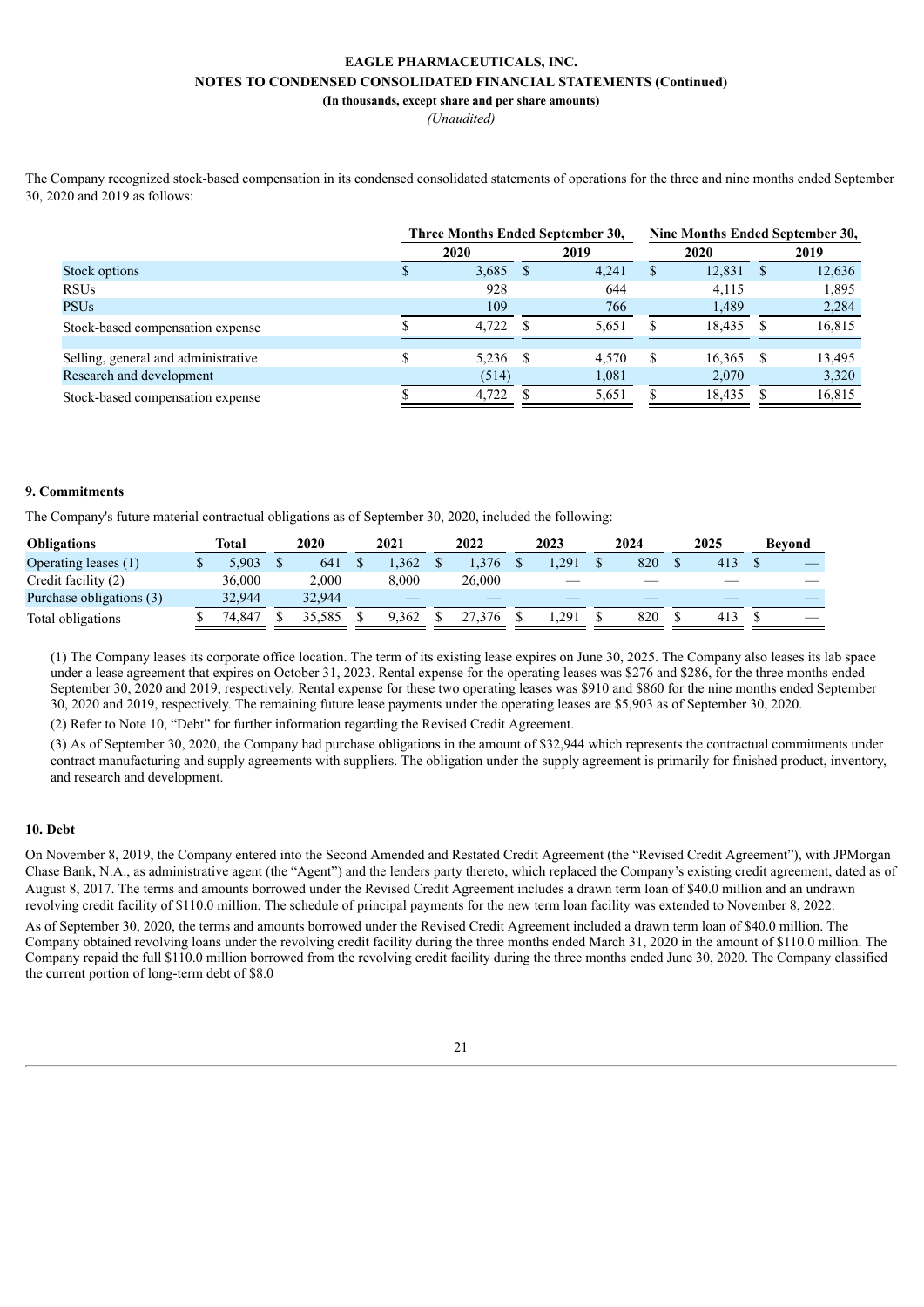**(In thousands, except share and per share amounts)**

*(Unaudited)*

million on the consolidated balance sheet as of September 30, 2020. Per the terms of the Revised Credit Agreement, the Company is limited in its ability to pay dividends. As of September 30, 2020, the Company was in compliance with each of the senior secured net leverage ratio; total net leverage ratio; and fixed charge coverage ratio covenants.

The term loan facility bears interest at the Adjusted LIBOR (equal to (a) the LIBOR for such Interest Period multiplied by (b) the Statutory Reserve Rate as established by Board of Governors of the Federal Reserve System of the United States of America) for the interest period in effect for such borrowing plus the applicable rate as described below. The Agent and the Company may amend the Revised Credit Agreement to replace the LIBOR with a Benchmark Replacement, described below.

Loans under the Revised Credit Agreement bear interest at a rate equal to either (a) the LIBOR rate, plus an applicable margin ranging from 2.25% to 3.0% per annum, based upon the total net leverage ratio (as defined in the Revised Credit Agreement), or (b) the Benchmark Replacement which is defined as the greatest of the prime lending rate, or the NYFRB Rate (the rate for a federal funds transaction) in effect on such day plus  $\frac{1}{2}$  of 1% or the Adjusted LIBOR for a one month Interest Period on such day plus 1% plus an applicable margin ranging from 1.25% to 2.0% per annum, based upon the total net leverage ratio.

The Company is required to pay a commitment fee on the unused portion of the new revolving credit facility in the Revised Credit Agreement at a rate ranging from 0.35% to 0.45% per annum based upon the total net leverage ratio. The Company is obligated to repay a contractually agreed portion of the term loan on the last day of each March, June, September and December in accordance with the Revised Credit Agreement.

As of September 30, 2020, the Company had \$1.0 million of unamortized deferred debt issuance costs as part of long-term debt in its condensed consolidated balance sheets.

| <b>Debt Maturities</b> | As of September 30, 2020 |
|------------------------|--------------------------|
| 2020 (remainder)       | 2.000                    |
| 2021                   | 8.000                    |
| 2022                   | 26,000                   |
| Total                  | 36,000                   |

#### **11. Income Taxes**

|                                | Three Months Ended September 30, |        |  |      |  | Nine Months Ended September 30, |      |         |  |  |  |
|--------------------------------|----------------------------------|--------|--|------|--|---------------------------------|------|---------|--|--|--|
|                                | 2020                             |        |  | 2019 |  | 2020                            | 2019 |         |  |  |  |
| Income tax (provision) benefit |                                  | 866    |  |      |  | (7.358)                         |      | (5.332) |  |  |  |
| Effective tax rate             |                                  | $21\%$ |  | 6 %  |  | $65 \%$                         |      | $26\%$  |  |  |  |

For interim periods, we recognize an income tax (provision) benefit based on our estimated annual effective tax rate expected for the entire year plus the effects of certain discrete items occurring in the quarter. The interim annual estimated effective tax rate is based on the statutory tax rates then in effect, as adjusted for changes in estimated permanent differences, and certain discrete items whose tax effect, when material, is recognized in the interim period in which they occur.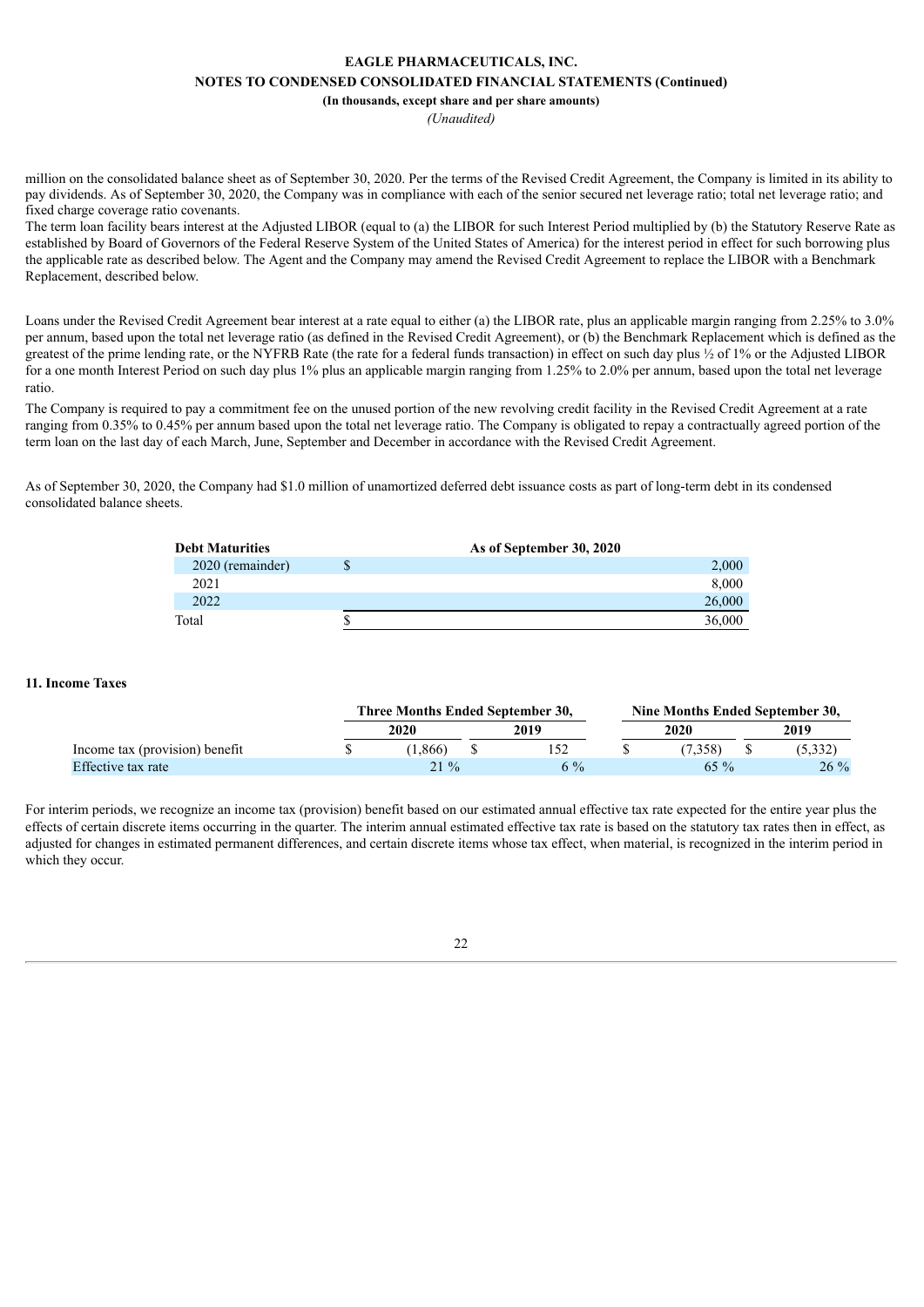**(In thousands, except share and per share amounts)**

*(Unaudited)*

The provision for income taxes was based on the applicable federal and state tax rates for those periods. The effective tax rate for the three and nine months ended September 30, 2020 reflects the impact of a valuation allowance established and adjusted for the fair value adjustments on the Company's investment in Tyme, certain non-deductible executive compensation, non-deductible nature of the fair value adjustment of the unsettled ASR agreement, changes in state filing positions partially offset by credits for research and development activity. The Company reviews the realizability of its deferred tax assets on a quarterly basis, or whenever events or changes in circumstances indicate that a review is required. In determining the requirement for a valuation allowance, the historical and projected financial results of the legal entity or consolidated group recording the net deferred tax asset are considered, along with any other positive or negative evidence. Since future financial results, including the fair value adjustment on the Company's investment in Tyme may differ from previous estimates, periodic adjustments to the Company's valuation allowances may be necessary.

Deferred income tax assets as of September 30, 2020 consisted of temporary differences primarily related to stock-based compensation and research and development tax credit carryforwards, partially offset by temporary differences related to intangible assets.

The Company files income tax returns in the U.S. federal jurisdiction and several states. Given that the Company has incurred tax losses in most years since its inception, all of the Company's tax years are effectively open to examination. The Company is currently under audit by three State tax jurisdictions. The Company had no amount recorded for any unrecognized tax benefits as of September 30, 2020. The Company regularly evaluates its tax positions for additional unrecognized tax benefits and associated interest and penalties, if applicable. There are many factors that are considered when evaluating these tax positions including: interpretation of tax laws, recent tax litigation on a position, past audit or examination history, and subjective estimates and assumptions. The Company reflects interest and penalties attributable to income taxes, to the extent they arise, as a component of income tax provision or benefit.

#### **12. Legal Proceedings**

In addition to the below legal proceedings, from time to time, the Company may be a party to litigation and subject to claims incident to the ordinary course of business. Although the results of litigation and claims cannot be predicted with certainty, the Company currently believes that the final outcome of these ordinary course matters, or matters discussed below, will not have a material adverse effect on the Company's business nor has the Company recorded any loss in connection with these matters because the Company believes that loss is neither probable nor estimable. Regardless of the outcome, litigation can have an adverse impact on the Company because of defense and settlement costs, diversion of management resources and other factors.

#### **Commercial Litigation**

#### *In Re: Taxotere (Docetaxel)*

On February 1, 2017, the Company was named as a defendant, among various other manufacturers, in several product liability suits that are consolidated in the U.S. District Court for the Eastern District of Louisiana as part of MDL 2740 (Civil Action No 2:16 md-2740), or the Multidistrict Litigation. The claims are for personal injuries allegedly arising out of the use of docetaxel.

In March 2017, the Company reached agreements in principle with the Plaintiffs' Steering Committee in this matter to voluntarily dismiss the Company from all of the lawsuits in which it was named and from the master complaint. The Company is in the process of working with the other parties in this matter to have it removed from the Multidistrict litigation entirely. As part of the agreement, in the event a case is brought in the future with facts that justify the Company's inclusion, the plaintiffs reserved the right to include the Company in such matter. The plaintiffs have filed several additional lawsuits since the parties' agreement in principle to dismiss, and the Company is in the process of working with plaintiffs to explore the possibility of dismissing those lawsuits.

#### *Eagle v. Burwell*

On April 27, 2016, the Company filed an action in the U.S. District Court for the District of Columbia (the "District Court") against the FDA and other federal defendants seeking an order requiring the FDA to recognize orphan drug exclusivity for Bendeka for the treatment of CLL and indolent B-cell NHL. On June 8, 2018, the District Court issued a decision requiring the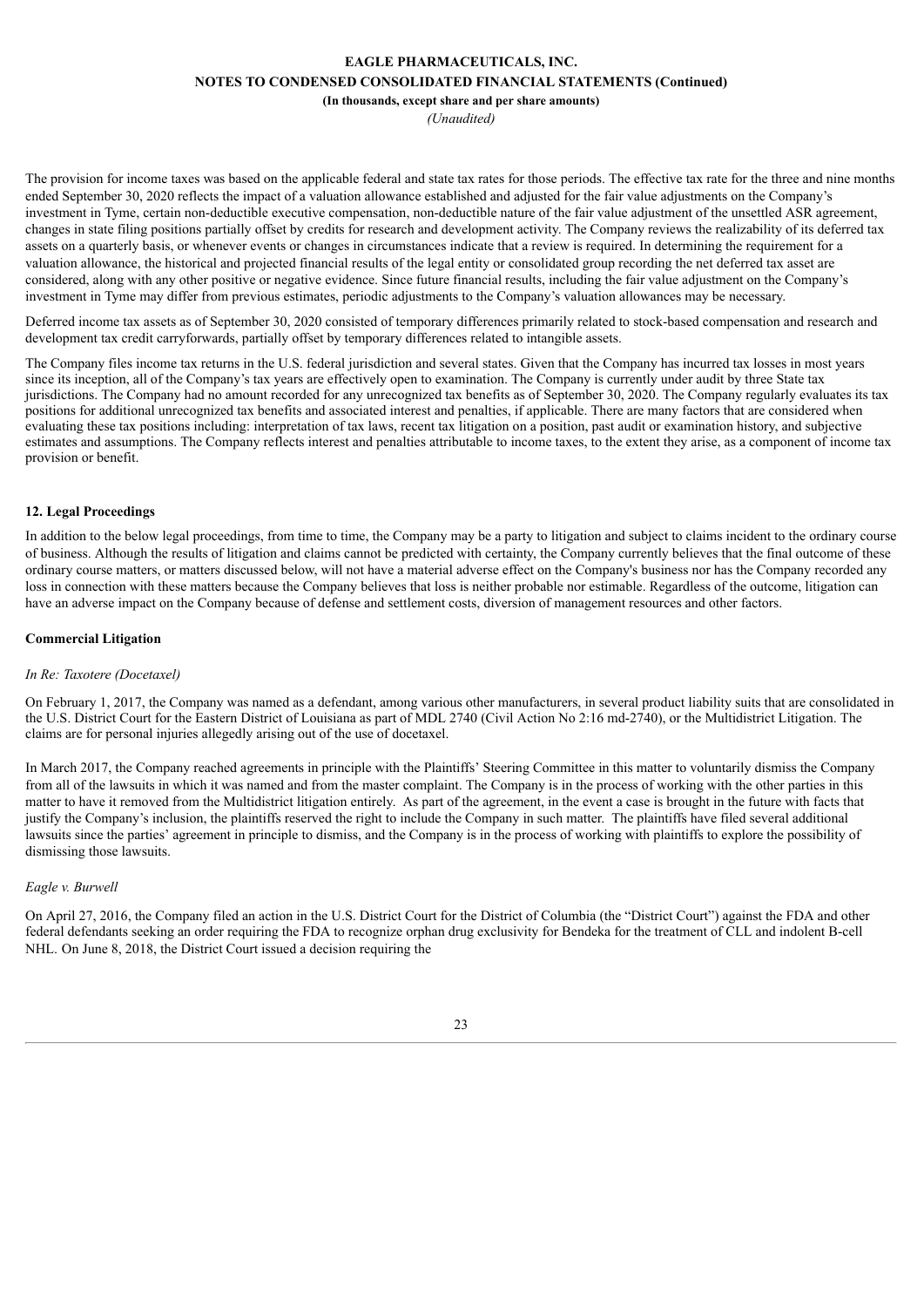*(Unaudited)*

FDA to recognize seven years of orphan drug exclusivity in the U.S. for Bendeka, and on July 6, 2018 the FDA recognized such ODE until December 7, 2022. In addition, on July 6, 2018, the FDA submitted a Motion to Alter or Amend the Judgement Pursuant to Rule 59(e), pursuant to which the FDA requested that the District Court amend its decision to make clear that the decision does not affect any applications referencing TREANDA. The FDA's motion was denied by the District Court on August 1, 2018 on the grounds that the FDA had not satisfied the standard for altering or amending the judgment. The FDA and two intervenors appealed the District Court's final judgment to the U.S. Court of Appeals for the District of Columbia Circuit (the "Court of Appeals"). Oral arguments occurred on October 17, 2019, and on March 13, 2020 a panel of the Court of Appeals affirmed the District Court's decision.

FDA filed a petition for rehearing *en banc* on May 27, 2020, which was denied on August 17, 2020. Previously, on February 20, 2019, the FDA issued a decision in favor of the Company, regarding the scope of orphan drug exclusivity for Bendeka. Pursuant to the FDA's decision, no bendamustine product used to treat the same indications (including generic versions of TREANDA) may launch in the United States until December 7, 2022 unless it is clinically superior to Bendeka. *Eagle v. Eli Lilly*

On August 24, 2017, the Company filed an antitrust complaint in the United States District Court for the District of New Jersey ("New Jersey District Court") against Eli Lilly and Company ("Lilly"). The complaint alleges that Lilly engaged in anticompetitive conduct which restrained competition by delaying and blocking the Company's launch of a competing pemetrexed injection product (to compete with Lilly's Alimta). Lilly accepted service and answered the complaint on October 27, 2017. Lilly also filed a motion to transfer this case to Delaware on October 27, 2017. The Company filed a motion to oppose such transfer on November 6, 2017. On July 20, 2018, the New Jersey District Court transferred the case to Delaware. On November 27, 2018, the Delaware Court stayed the case at least until conclusion of the Pemfexy<sup>™</sup> patent trial described below. On December 16, 2019, the Delaware Court entered the Company and Lilly's stipulation dismissing this case with prejudice.

#### *Cipla v. Eagle*

On April 16, 2020, Cipla Limited ("Cipla") filed a request for arbitration against Eagle with the London Court of International Arbitration. The request alleges that Eagle's refusal to take delivery of several batches of Argatroban finished drug product constitutes a breach of the Company and Cipla's December 14, 2012 supply agreement. Eagle believes that allegations in the demand for arbitration are without merit and intends to vigorously defend itself in the arbitration, which is currently scheduled for June 2021.

#### **Patent Litigation**

#### *Eli Lilly* and *Company v. Eagle Pharmaceuticals, Inc. (Pemfexy<sup>TM</sup> (Pemetrexed))*

On August 14, 2017, Lilly filed suit against the Company in the United States District Court for the Southern District of Indiana (the "Indiana Suit"). Lilly alleged patent infringement based on the filing of the Company's 505(b)(2) NDA seeking approval to manufacture and sell the Company's EP-5101. EP-5101, if finally approved by FDA, will be a branded alternative to Alimta®.

On September 8, 2017, Eagle moved to dismiss the Indiana Suit for improper venue. On September 11, 2017, Lilly voluntarily dismissed the Indiana Suit. It then filed a complaint in the United States District Court for the District of Delaware, alleging similar patent infringement claims (the "Delaware Suit"). Eagle answered and filed various counterclaims in the Delaware Suit on October 3, 2017. Lilly answered Eagle's counterclaims on October 24, 2017. On May 31, 2018, Eagle filed a Motion for Judgment on the Pleadings, which the Court denied on October 26, 2018. On January 23, 2019, the Court held a Markman hearing. Trial took place from October 28, 2019 to October 31, 2019 and continued on December 12, 2019 through December 13, 2019. On December 13, 2019, the Company and Lilly settled this litigation. The settlement agreement provides for a release of all claims by the parties and allows for an initial entry of Pemfexy into the market (equivalent to approximately a three week supply of current Alimta utilization) on February 1, 2022 and a subsequent uncapped entry on April 1, 2022. On December 16, 2019, the District Court entered the Company and Lilly's stipulation dismissing this case with prejudice.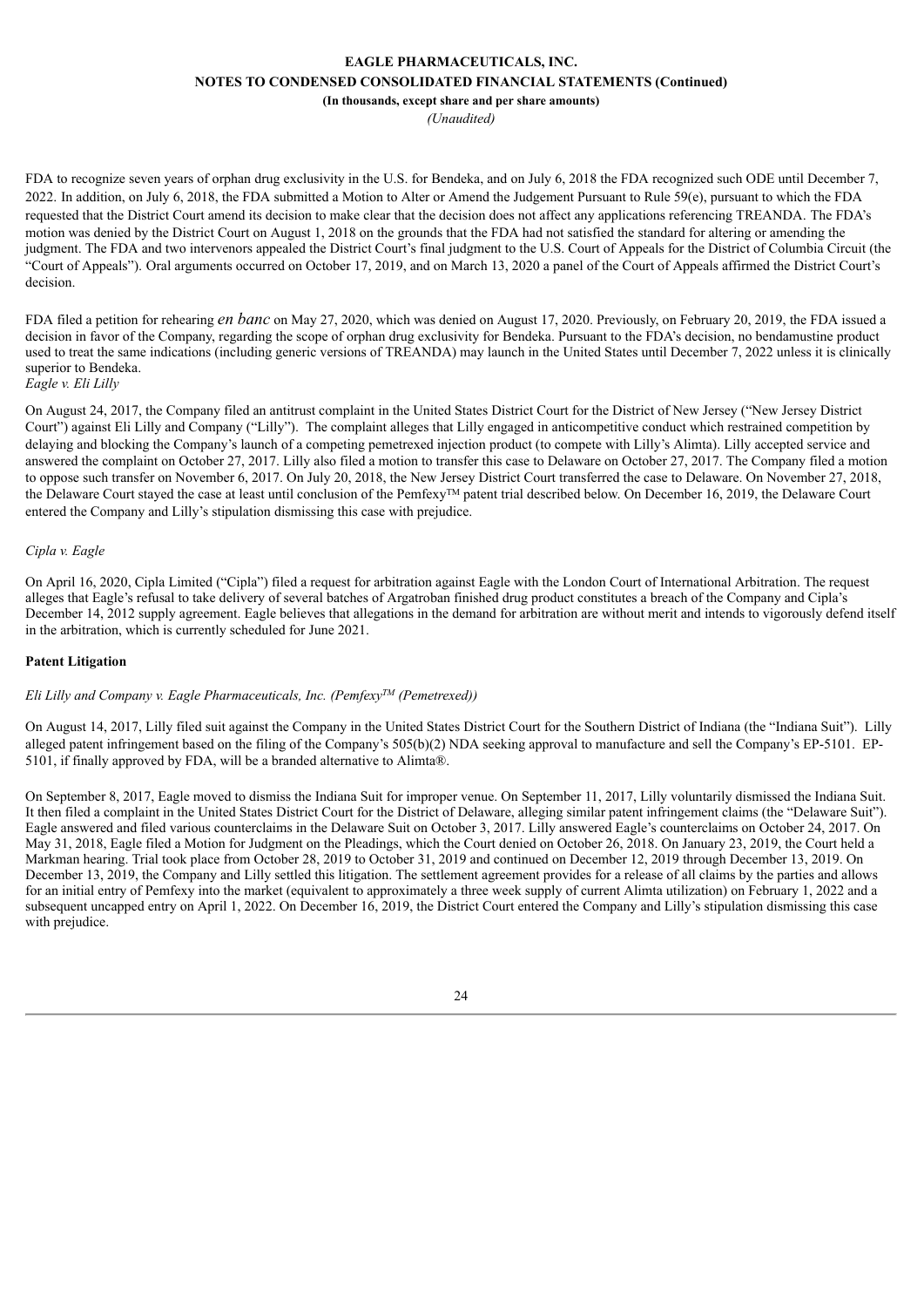**(In thousands, except share and per share amounts)**

*(Unaudited)*

Eagle Pharmaceuticals, Inc., et al. v. Slayback Pharma Limited Liability Company; Eagle Pharmaceuticals, Inc., et al. v. Apotex Inc. and Apotex Corp.; Eagle Pharmaceuticals, Inc., et al. v. Fresenius Kabi USA, LLC; Eagle Pharmaceuticals, Inc., et al. v. Mylan Laboratories Limited; Eagle Pharmaceuticals, Inc. et al. v. Hospira, Inc; Eagle Pharmaceuticals, Inc. et al. v. Lupin, Ltd. and Lupin Pharmaceuticals, Inc.; Eagle Pharmaceuticals, Inc. *et al v. Aurobindo Pharma, Ltd, Aurobindo Pharma USA, Inc., and Eugia Pharma Specialities Ltd - (Bendeka)*

Bendeka, which contains bendamustine hydrochloride, is an alkylating drug that is indicated for the treatment of patients with chronic lymphocytic leukemia, as well as for the treatment of patients with indolent B-cell non-Hodgkin's lymphoma that has progressed during or within six months of treatment with rituximab or a rituximab-containing regimen. Slayback Pharma Limited Liability Company ("Slayback"), Apotex Inc. and Apotex Corp. ("Apotex"), Fresenius Kabi USA, LLC ("Fresenius"), Mylan Laboratories Limited ("Mylan"), Lupin, Ltd. and Lupin Pharmaceuticals, Inc. ("Lupin"), and Aurobindo Pharma, Ltd, Aurobindo Pharma USA, Inc., and Eugia Pharma Specialities Ltd ("Aurobindo") have filed Abbreviated New Drug Applications ("ANDA's") referencing Bendeka® that include challenges to one or more of the Bendeka® Orange Book-listed patents. Hospira, Inc. ("Hospira") filed a 505(b)(2) NDA.

The Company, Cephalon, Inc. and/or Teva Pharmaceuticals International GMBH (together the "Patentees"), filed separate suits against Slayback, Apotex, Fresenius, Mylan, Hospira, Lupin, and Aurobindo in the United States District Court for the District of Delaware on August 16, 2017 (Slayback ("Slayback I")), August 18, 2017 (Apotex), August 24, 2017 (Fresenius), December 12, 2017 (Mylan), January 19, 2018 (Slayback ("Slayback II")), July 19, 2018 (Hospira), and July 2, 2019 (Lupin). In these Complaints, the Patentees allege infringement of the challenged patents, namely U.S. Patent Nos. 8,791,270 and 9,572,887 against Slayback (Slayback I and Slayback II), and of U.S. Patent Nos. 8,609,707, 8,791,270, 9,000,021, 9,034,908, 9,144,568, 9,265,831, 9,572,796, 9,572,797, 9,572,887, 9,579,384, 9,597,397, 9,597,398, 9,597,399 against Fresenius, Apotex, and Mylan, and of U.S. Patent Nos. 9,572,887, 10,010,533, 9,034,908, 9,144,568, 9,597,397, 9,597,398, 9,597,399, 9,000,021, 9,579,384 against Hospira, and of U.S. Patent Nos. 8,609,707, 9,000,021, 9,034,908, 9,144,568, 9,265,831, 9,572,796, 9,572,797, 9,572,887, 9,579,384, 9,597,397, 9,597,398, 9,597,399, 10,010,533, and 10,052,385 against Lupin. Patentees filed suit against Aurobindo on May 11, 2020. The parties stipulated to dismiss without prejudice U.S. Patent No. 8,791,270 as to Apotex, Fresenius and Mylan on July 24, 2018, August 2, 2018, and August 3, 2018, respectively. Slayback, Apotex, Fresenius, and Mylan answered their Complaints and some filed various counterclaims on September 29, 2017 (Slayback I), February 12, 2018 (Slayback II), November 27, 2017, September 15, 2017, and February 14, 2018, respectively. The Patentees answered the Slayback I, Slayback II, Fresenius, and Apotex counterclaims on October 20, 2017, March 5, 2018, October 6, 2017, and December 18, 2017, respectively. On October 15, 2018, the Patentees filed a suit against Fresenius and Mylan in the United States District Court for the District of Delaware, alleging patent infringement of U.S. Patent Nos. 10,010,533 and 10,052,385. The Slayback I, Slayback II, Apotex, Fresenius and Mylan cases have been consolidated for all purposes (the "Consolidated Bendeka Litigation"), and a bench trial in these cases was held September 9-19, 2019. On April 27, 2020, the district court held that the asserted patents are valid and infringed by Slayback, Apotex, Fresenius and Mylan. On July 6, 2020, the district court entered a final judgment reflecting this decision, stating that pursuant to 35 U.S.C. § 271(e)(4)(A), the FDA shall not approve Apotex's, Fresenius's, Mylan's, or Slayback's ANDA products on a date which is earlier than January 28, 2031, and enjoining Apotex, Fresenius, Mylan, and Slayback from commercially manufacturing, using, offering to sell, or selling within the US or importing into the US, their ANDA products before that date. On August 4, 2020, Apotex, Fresenius, and Mylan appealed this final judgment, and briefing is pending. Hospira filed a motion to dismiss, which was fully briefed on November 16, 2018. On December 16, 2019, the United States District Court for the District of Delaware denied Hospira's motion to dismiss with respect to U.S. Patent No. 9,572,887 and granted that motion with respect to the remaining patents. Trial is set for November 15, 2021. The case remains pending.

The FDA is stayed from approving Hospira's 505(b)(2) application until the earlier of (1) December 20, 2020 (the "30-month stay date"); and (2) a court decision that the '887 patent is not infringed, invalid, or unenforceable. The 30-month stay dates may be shortened or lengthened if either party to the action fails to reasonably cooperate in expediting the action.

#### *Eagle Pharmaceuticals, Inc. v. Slayback Pharma Limited Liability Company*

Slayback filed an ANDA referencing Eagle's Belrapzo NDA. Slayback's ANDA includes challenges to one or more of the Belrapzo Orange Book-listed patents. On September 20, 2018, the Company filed a suit against Slayback in the United States District Court for the District of Delaware, alleging patent infringement of U.S. Patent Nos. 8,609,707, 9,265,831, 9,572,796, 9,572,797 and 10,010,533. On October 10, 2018, Slayback answered the Complaint and filed various counterclaims. On

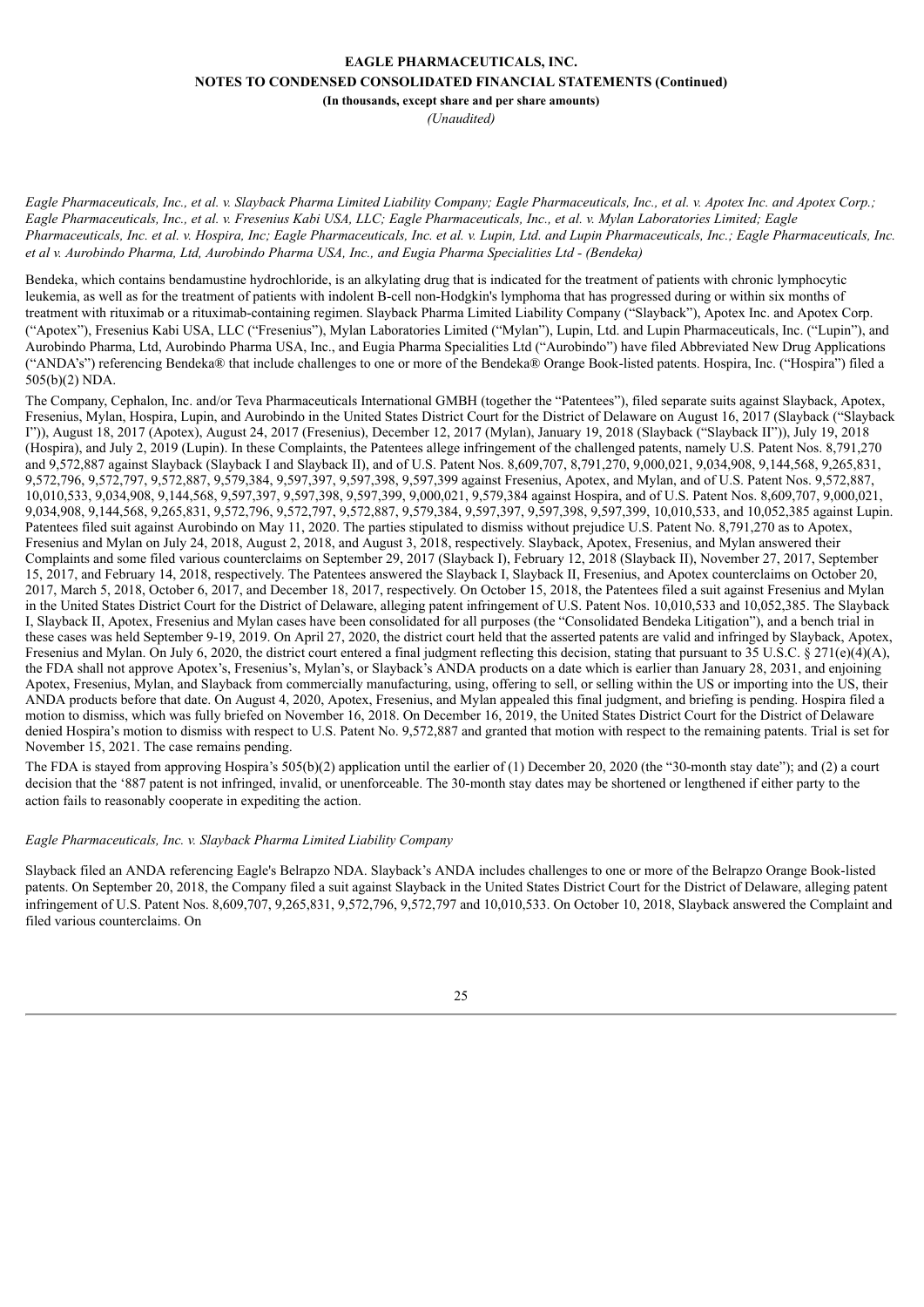*(Unaudited)*

October 31, 2018, the Company answered Slayback's counterclaims. Pursuant to a stipulation between the parties, Slayback is bound by any final judgment entered in the Consolidated Bendeka Litigation. This case is currently stayed.

#### *Eagle Pharmaceuticals, Inc. v. Slayback Pharma Limited Liability Company*

Slayback filed a 505(b)(2) NDA referencing Eagle's Belrapzo NDA. Slayback's NDA includes challenges to one or more of the Belrapzo Orange Booklisted patents. On December 11, 2018, the Company filed a suit against Slayback in the United States District Court for the District of Delaware, alleging patent infringement of U.S. Patent Nos. 9,265,831, 9,572,796, 9,572,797, and 10,010,533. On January 4, 2019, Slayback filed a motion for judgment on the pleadings. On May 9, 2019, the United States District Court for the District of Delaware granted Slayback's motion for judgment on the pleadings. On July 23, 2019, the Company filed an appeal of this decision with the United States Court of Appeals for the Federal Circuit. On May 8, 2020, the Federal Circuit upheld the district court's decision.

#### *Par Pharmaceutical, Inc. et al. v. Eagle Pharmaceuticals, Inc. (Vasopressin)*

On May 31, 2018, Par Pharmaceutical, Inc., Par Sterile Products, LLC, and Endo Par Innovation Company, LLC (together, "Par") filed suit against the Company in the United States District Court for the District of Delaware. Par alleged patent infringement based on the filing of the Company's ANDA seeking approval to manufacture and sell the Company's vasopressin product. The Company's vasopressin product, if approved by FDA, will be an alternative to Vasostrict, which is indicated to increase blood pressure in adults with vasodilatory shock (e.g., post-cardiotomy or sepsis) who remain hypotensive despite fluids and catecholamines. The Company answered the complaint on August 6, 2018, and filed an amended answer and counterclaims on October 30, 2019. The court issued a Markman ruling on July 1, 2019. On December 20, 2019, Par dismissed with prejudice claims of three of the patents asserted against Eagle, and the Court entered an Order reflecting that dismissal on December 27, 2019. Mediation took place on March 3, 2020. On April 17, 2020, the Company submitted a letter requesting leave to file a motion for summary judgment of non-infringement. Par's responsive letter was submitted on May 8, 2020. On May 18, 2020, the court said it would hear non-infringement arguments at trial and not through summary judgment. Due to the COVID-19 pandemic, the trial, which was scheduled to begin May 18, 2020, has been rescheduled to begin on January 11, 2021. The 30-month stay of FDA approval expired on October 17, 2020. This suit is pending.

*Eagle Pharmaceuticals, Inc. et al. v. Accord (Argatroban)*

On March 27, 2019, the Company and Chiesi filed suit against Accord Healthcare, Inc. ("Accord") in the United States District Court for the District of New Jersey (the "New Jersey suit") and in the United States District Court for the Middle District of North Carolina (the "North Carolina suit") (together "the suits"). The suits alleged patent infringement based on Accord's 505(b)(2) NDA seeking approval to manufacture and sell Accord's proposed argatroban product. On May 21, 2019, the Company and Chiesi voluntarily dismissed the North Carolina suit. On July 10, 2019, Accord moved for judgment on the pleadings in the New Jersey suit. On June 30, 2020, the district court held a settlement conference. On October 7, 2020, the Magistrate Judge held a status conference. On October 8, 2020, Accord withdrew its July 10, 2019 motion for judgment on the pleadings. The New Jersey suit is currently pending.

## **13. Collaboration with Tyme**

On January 7, 2020, Tyme and the Company announced a strategic collaboration to advance SM-88, an oral product candidate for the treatment of patients with cancer. SM-88 is an investigational agent in two Phase II studies, one for pancreatic cancer and another for prostate cancer.

Under the terms of the related agreements, Tyme is entitled to receive up to a total \$40.0 million as follows:

- (a) an initial \$20.0 million upfront payment. In return, we received 10 million restricted shares of Tyme's common stock at \$2.00 per share. The Company is contractually restricted from selling its investment in Tyme for up to three years; and
- (b) a second potential \$20.0 million milestone payment upon the earlier of (i) the successful completion of a pivotal trial in pancreatic cancer or (ii) FDA approval of SM-88 in any cancer indication within the United States. Upon

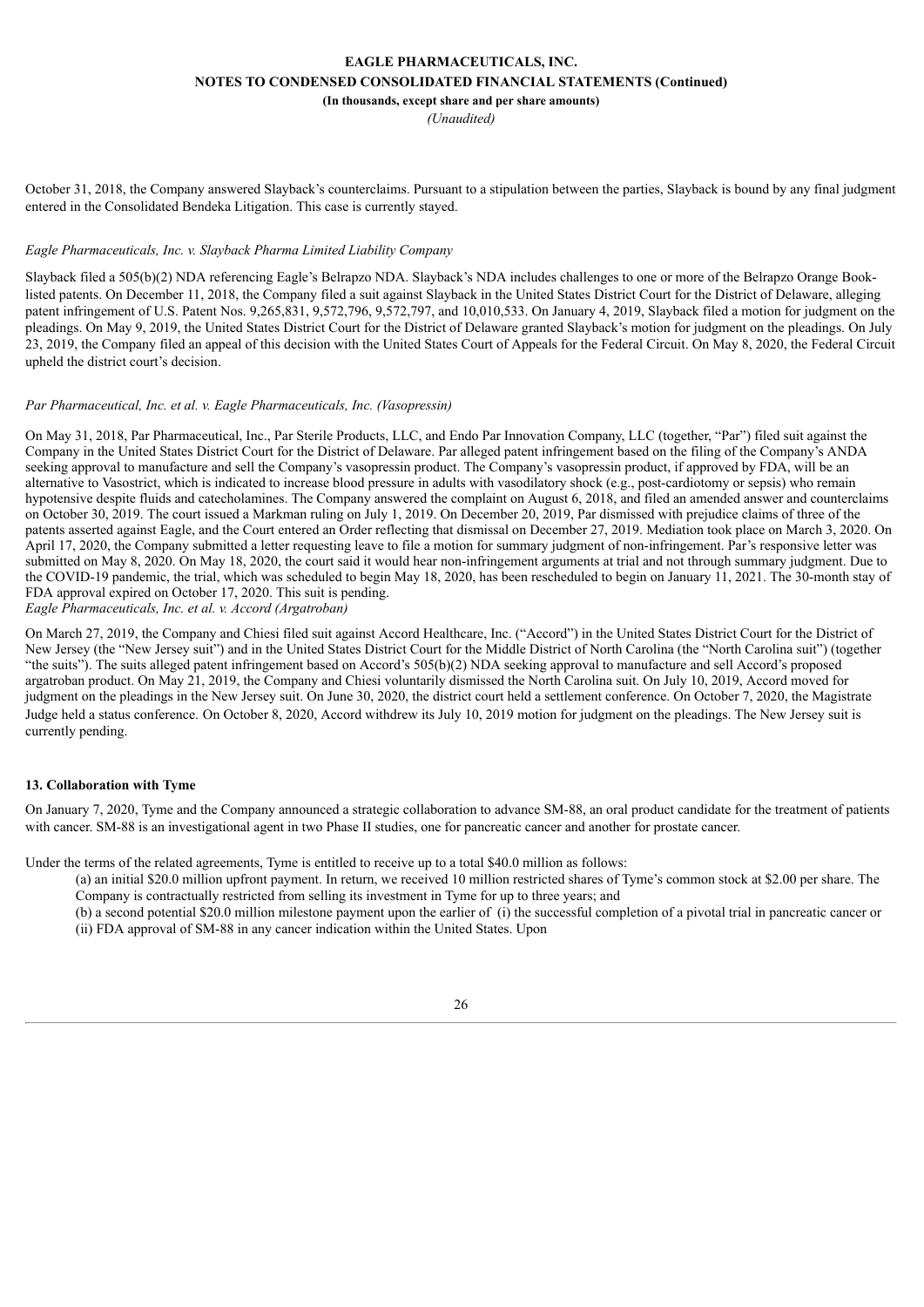**(In thousands, except share and per share amounts)**

*(Unaudited)*

occurrence of such milestone event, this payment would be split into a \$10.0 million one-time milestone cash payment and a \$10.0 million additional investment in Tyme's preferred stock. The preferred shares will be convertible into common stock with a conversion price at a 15% premium to the then-prevailing common stock market price per share.

Under the terms of a related co-promotion agreement, we would be responsible for 25% of the promotional sales effort of SM-88 and would receive 15% royalty on the net revenues of SM-88 in the United States. Tyme is be responsible for clinical development, regulatory approval, commercial strategy, marketing, reimbursement and manufacturing of SM-88. Tyme retains the remaining 85% of net U.S. revenues and reserves the right to repurchase our U.S. co-promotion right for \$200.0 million.

Under the terms of the agreement, the initial \$20.0 million paid to Tyme, was accounted for as a \$17.5 million readily determinable fair value equity investment based on the closing price per share of Tyme's common stock on January 7, 2020. The remainder was treated as an upfront collaboration payment of \$2.5 million that was recorded as selling, general and administrative expense in the first quarter of 2020. The investment in Tyme represents approximately 9% of the total shares outstanding of Tyme's common stock.

<span id="page-30-0"></span>As of September 30, 2020, the Company included its investment in Tyme in Other Assets (non-current) on its condensed consolidated balance sheet. For the three months ended September 30, 2020, the fair value adjustments for the equity investment was a loss of \$3.5 million and for the nine months ended September 30, 2020, the fair value adjustments for the equity investment was a loss of \$7.7 million which was recorded in other income (expense) on our condensed consolidated statements of operations.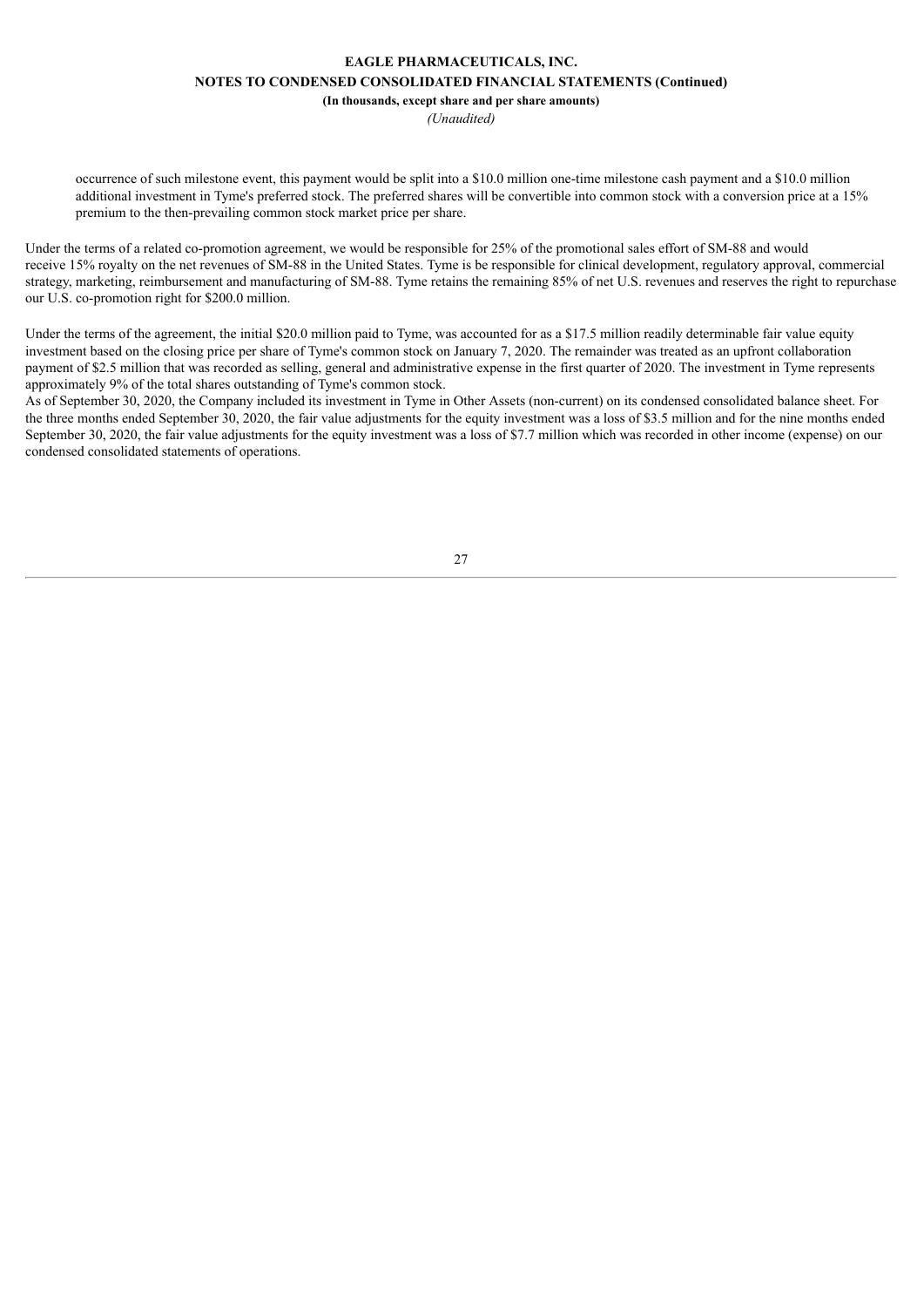#### **Item 2. Management's Discussion and Analysis of Financial Condition and Results of Operations**

The following information should be read in conjunction with our unaudited consolidated financial statements and the notes thereto included in this Quarterly Report on Form 10-Q, or the Quarterly Report, and the audited financial information and the notes thereto included in our Annual Report on Form 10-K, which was filed with the Securities and Exchange Commission, or the SEC, on March 2, 2020, or the Annual Report. This discussion and analysis contains forward-looking statements that involve significant risks and uncertainties. Our actual results, performance or experience could differ materially from what is indicated by any forward-looking statement due to various important factors, risks and uncertainties, including, but not limited to, those set forth under "Risk Factors" included elsewhere in this Quarterly Report. Such factors may be amplified by the COVID-19 pandemic and its current or its potential impact on our business and the global economy. Unless otherwise indicated or required by context, references throughout to "Eagle," the "Company," "we," "our," or "us" refer to financial information and transactions of Eagle Pharmaceuticals, Inc.

#### **Overview**

We are an integrated pharmaceutical company focused on finding ways to help medicines do more for patients. Along with our collaborators, we have the capabilities to take a molecule from preclinical research through regulatory approval and into the marketplace, including development, manufacturing and commercialization of our products and product candidates. Our business model applies our scientific expertise, proprietary research-based insights and marketplace proficiency to identify challenging-to-treat diseases of the central nervous system or metabolic critical care therapeutic areas as well as in oncology. By focusing on patients' unmet needs, we strive to provide healthcare professionals with urgently needed treatment solutions that are designed to improve patient care and outcomes and create near- and long-term value for our stakeholders, including patients and healthcare providers and our employees, marketing partners, collaborators and stockholders.

Our science-based business model has a proven track record with the U.S. Food and Drug Administration, or FDA, approval and commercial launches of three products: Ryanodex, Belrapzo and Bendeka. We market our products through marketing partners and/or our internal direct sales force. We market Ryanodex and Belrapzo, and Teva markets Bendeka through its subsidiary, Cephalon, Inc. Reflecting further expansion of our oncology portfolio, in February 2020, we received final FDA approval for Pemfexy, a branded alternative to Alimta for metastatic non-squamous non-small cell lung cancer and malignant pleural mesothelioma. We expect to launch Pemfexy in early 2022.

With 10 pipeline projects underway and the potential for up to five or more product launches over the next several years, we believe we have many growth opportunities ahead. We believe that each of our pipeline projects currently has the potential to enter the market as a first-in-class, first-to-file or best-inclass product. In particular, we are applying our expertise to conduct novel research regarding the potential for Ryanodex to address conditions including Alzheimer's disease, traumatic brain injury/concussion, nerve agent exposure and acute radiation syndrome. In addition, our clinical development program includes a strategic partnership with Tyme for SM-88, a product candidate for the treatment of patients with pancreatic or other advanced cancers, as well as investigations of compounds such as EA-114 and our Fulvestrant product candidate for patients with HR-positive advanced breast cancer. Other products in development include Vasopressin, our first-to-file Abbreviated New Drug Application, or ANDA, that references Endo International plc's Vasostrict indicated to increase blood pressure in adults with vasodilatory shock who remain hypotensive despite fluids and catecholamines; and EA-111, a new chemical entity and next-generation ryanodine receptor antagonist, in an intramuscular formulation that that would allow for easier and more rapid administration in emergency situations (military and civilian).

#### **Recent Developments**

## *Executive Of icer Transitions*

#### *Chief Medical Of icer*

As of July 31, 2020, Adrian J. Hepner, M.D., Ph.D. resigned as our Executive Vice President and Chief Medical Officer. On July 31, 2020, we entered into a consulting agreement with Dr. Hepner, or the Consulting Agreement. Pursuant to the Consulting Agreement, Dr. Hepner will provide consulting services to us until July 31, 2021, unless earlier terminated, or the Consulting Period. In consideration of Dr. Hepner's provision of consulting services, we have agreed to pay Dr. Hepner (i) a weekly retainer of \$8,000 for 20 hours of services each week for the first six months of the Consulting Period and (ii) a weekly retainer of \$4,000 for 10 hours of services each week for the remaining six months of the Consulting Period. We will also continue to pay the employer portion of Dr. Hepner's COBRA medical continuation benefits until January 31, 2022.

On October 29, 2020, Judith Ng-Cashin, M.D. was appointed as our Chief Medical Officer.

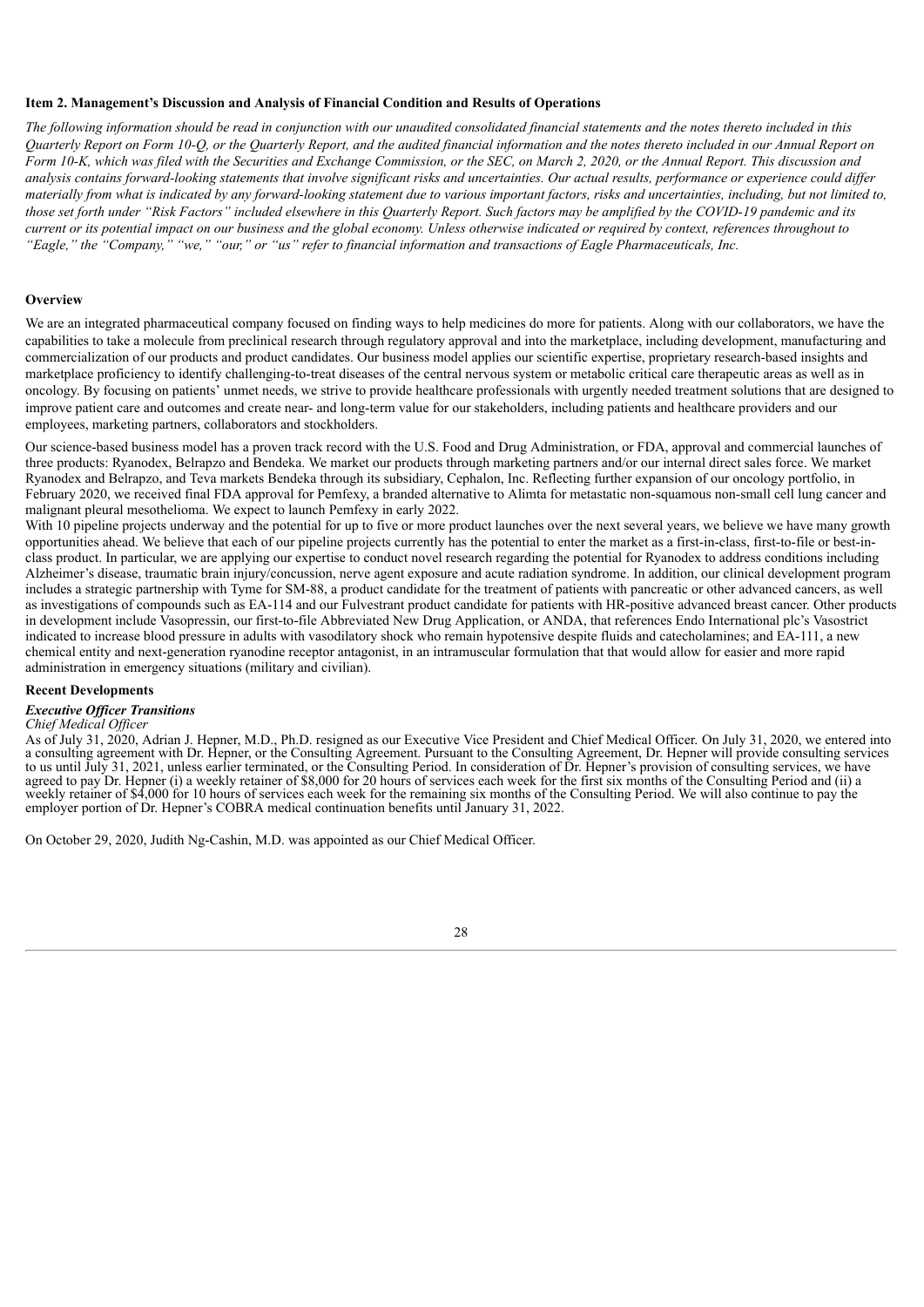#### *Chief Financial Of icer*

As of October 29, 2020, Pete Meyers ceased to serve as our Chief Financial Officer. In connection with his departure, Mr. Meyers will receive the severance compensation provided for under our previously disclosed Amended and Restated Severance Benefit Plan and Mr. Meyers' participation agreement thereunder, for a non-change in control covered termination.

On October 29, 2020, Brian Cahill was appointed as our Chief Financial Officer. Mr. Cahill has served as our Vice President of Finance since January 2018 and previously served as our Corporate Controller from October 2016 to December 2017. Information regarding any material compensatory arrangement between us and Mr. Cahill in connection with his appointment as Chief Financial Officer, or any grant or award to Mr. Cahill under any such arrangement, has not been finalized. We will disclose such information, when it becomes available, in a filing with the SEC.

#### *Change in Independent Registered Public Accounting Firm*

On September 25, 2020, the Audit Committee of the Board approved the engagement of Ernst & Young, LLP as our independent registered public accounting firm for the fiscal year ending December 31, 2020, and dismissed BDO USA, LLP, as our current independent registered public accounting firm.

#### *Complete Response Letter for NDA for Ryanodex*

On August 7, 2020, we received a Complete Response Letter for its NDA for Ryanodex for the treatment of exertional heat stroke, or EHS; we decided that we will no longer pursue this indication in order to direct our resources to other product candidates.

#### *Pemfexy Billing Code*

On July 9, 2020, we announced that the Centers for Medicare & Medicaid Services, or CMS, had established a unique, product-specific billing code for Pemfexy. The new Healthcare Common Procedure Coding System, or J-code, will become effective on October 1, 2020.

We expect that the new HCPCS code will provide coding clarity to outpatient facilities and physicians who administer Pemfexy, facilitating access for patients and reimbursement from Medicare, Medicaid and commercial insurance.

#### *New Share Repurchase Program*

On March 17, 2020, we announced that our Board approved a new share repurchase program, or the Share Repurchase Program, providing for the repurchase of up to an aggregate of \$160.0 million of our outstanding common stock. The Share Repurchase Program replaces our existing share repurchase program, or the Previous Share Repurchase Program, which was announced on October 30, 2018 and was terminated in connection with the Board's approval of the Share Repurchase Program. At termination, we had repurchased approximately \$68.0 million of our outstanding common stock under the Previous Share Repurchase Program.

Under the Share Repurchase Program, we are authorized to repurchase shares through open market purchases, privately-negotiated transactions, accelerated share repurchases or otherwise in accordance with applicable federal securities laws, including through Rule 10b5-1 trading plans and under Rule 10b-18 of the Exchange Act. The repurchases have no time limit and may be suspended or discontinued completely at any time. The specific timing and amount of repurchases will vary based on available capital resources and other financial and operational performance, market conditions, securities law limitations, and other factors. The repurchases will be made using our cash resources.

On September 23, 2020, the Board approved a \$25.0 million accelerated share repurchase, or ASR, transaction with JPMorgan Chase Bank, National Association, or JP Morgan, as part of the Share Repurchase Program. The specific number of shares to be repurchased pursuant to the ASR is based on the average of the daily volume weighted average share prices of the Company's common stock, less a discount, during the term of the ASR program. Under the terms of the Company's agreement with JP Morgan, the Company paid \$25.0 million to JP Morgan on September 24, 2020, and received 505,817 shares, representing approximately 80% of the notional amount of the ASR, based on the closing price of \$39.54 on September 23, 2020. Upon settlement of the ASR, the final number of shares repurchased will be determined based on the average of the daily volume weighted average share prices of the Company's common stock, less a discount, during the term of the accelerated share repurchase program. The Company expects the ASR to be completed in the fourth quarter of 2020.

As of September 30, 2020, we have repurchased an aggregate of 3,594,511 shares of common stock for an aggregate of \$199.9 million pursuant to our share repurchase programs in effect since August 2016.

#### *COVID-19 Business Update*

In response to the ongoing COVID-19 pandemic, we have taken and continue to take active measures designed to address and mitigate the impact of the COVID-19 pandemic on its business, such as remote working policies, facilitating management's

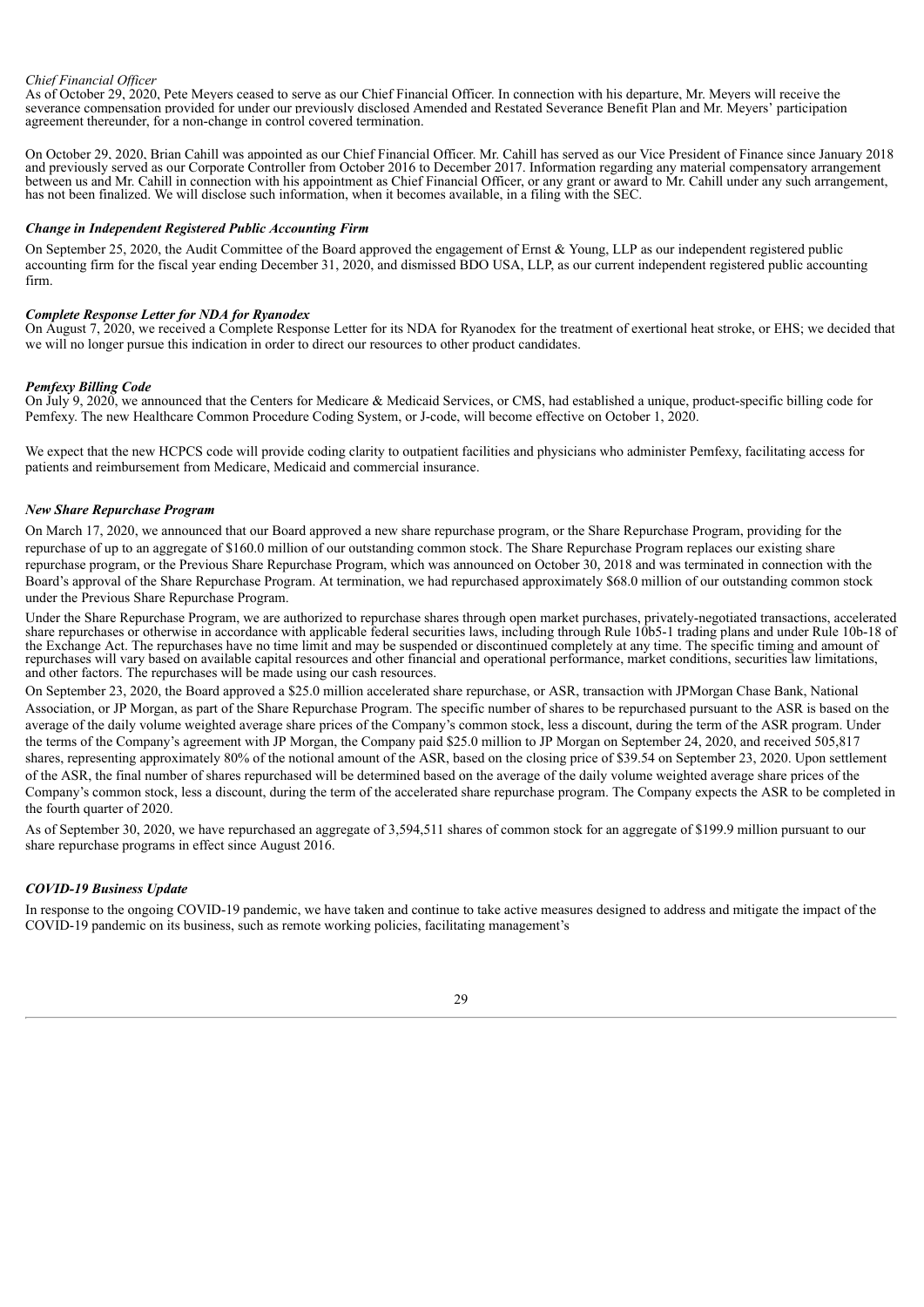daily communication to address employee and business concerns and providing frequent updates to the Board. We anticipate that the COVID-19 pandemic may have an impact on the clinical development timeline for EA-114. We anticipate that the COVID-19 pandemic will continue to delay our supply chain and marketing and sales efforts for certain of its products, including Bendeka, although it is not currently expected that any disruption would be material. The COVID-19 pandemic and associated lockdowns have resulted in a decrease in healthcare utilization broadly and specifically lead to a continuing reduction in the utilization of physician-administered oncology products including Belrapzo and Bendeka. In addition, the COVID-19 pandemic has delayed the timing of ongoing litigation, including the litigation with Par Pharmaceutical, Inc. and its affiliated entities with respect to Vasopressin, and we anticipate that such delays will continue for the duration of the pandemic. While we have experienced variable financial impacts to date, the ongoing COVID-19 pandemic, including the global economic slowdown, government measures taken in response thereto, the overall disruption of global healthcare systems and other risks and uncertainties associated with the pandemic, could materially adversely affect our business, financial condition, results of operations and growth prospects. We continue to closely monitor the COVID-19 pandemic as we evaluate and evolve our business plans and response strategy. The impact of the COVID-19 pandemic on our business and financial condition is more fully described below in *Trends and Uncertainties*.

#### **Financial Operations Overview**

#### *Revenue*

Our revenue consists of product sales, royalty revenue and license and other revenue.

*Product Sales*. Through September 30, 2020, we have recognized revenues from product sales of Bendeka, Argatroban, Ryanodex and Belrapzo. Sales of Bendeka were made to our commercial partner, Teva, while Argatroban was sold directly to our commercial partners, Chiesi and Sandoz AG, or Sandoz. Sales to our commercial partners are typically made at little or no profit for resale. Ryanodex and Belrapzo were sold directly to wholesalers, hospitals and surgery centers through a third-party logistics partner.

We typically enter into agreements with group purchasing organizations acting on behalf of their hospital members, in connection with the hospitals' purchases of our direct commercial products. Based on these agreements, most of our hospital customers have contracted prices for products and volumebased rebates on product purchases. These amounts are estimated and recorded at the time of sale. In the case of discounted pricing, we typically pay a chargeback, representing the difference between the price invoiced to the wholesaler and the customer contract price.

*Royalty Revenue.* We recognize revenue from royalties based on a percentage of Teva's net sales of Bendeka and Sandoz's and Chiesi's gross profits of Argatroban, both net of discounts, returns and allowances incurred by our commercial partners. Royalty revenue is recognized as earned in accordance with contract terms when it can be reasonably estimated and collectability is reasonably assured.

*License and Other Revenue.* Our revenues may either be in the form of the recognition of deferred revenues upon milestone achievement for which cash has already been received or recognition of revenue upon milestone achievement the payment for which is reasonably assured to be received in the future.

- The primary factors that determine our revenues derived from Bendeka are:
	- the level of orders submitted by our commercial partner, Teva;
	- the rate at which Teva can convert the current market to Bendeka;
	- the level of institutional demand for Bendeka;
	- unit sales prices charged by Teva, net of any sales reserves; and
	- the level of orders submitted by wholesalers, hospitals and surgery centers.

The primary factors that may determine our revenues derived from Argatroban are:

- the level of orders submitted by our commercial partners, Sandoz and Chiesi;
- the level of institutional demand for Argatroban; and
- unit sales prices charged by Sandoz and Chiesi, net of any sales reserves.

The primary factors that may determine our revenues derived from Ryanodex, Belrapzo and our future products are:

- the effectiveness of our sales force;
- the level of orders submitted by wholesalers, hospitals and surgery centers;
- the level of institutional demand for our products; and
- unit sales prices, net of any sales reserves.

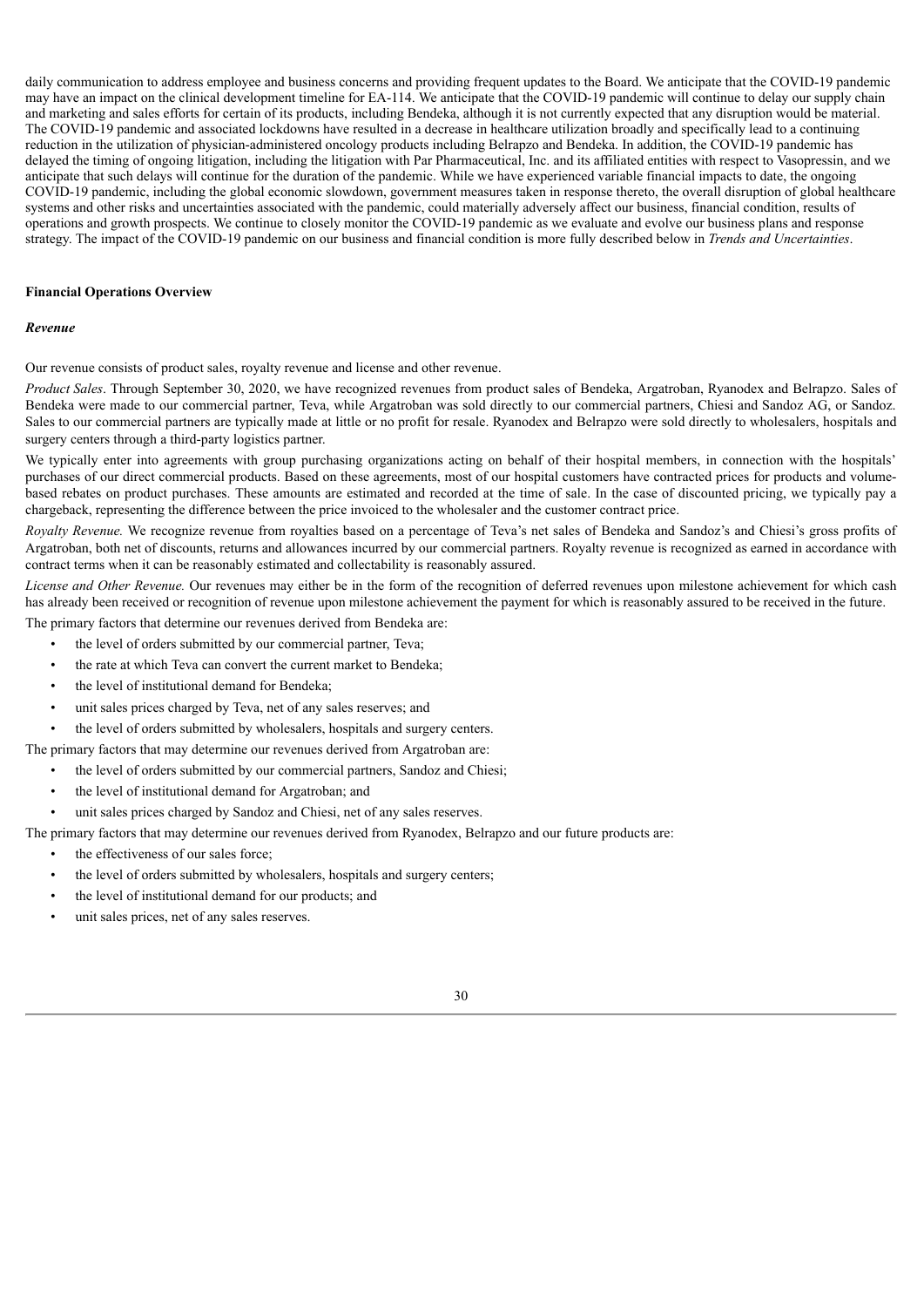#### *Cost of Revenues*

Cost of revenue consists of the costs associated with producing our products for our commercial partners. In particular, our cost of revenue includes production costs of our products paid to a contract manufacturing organization coupled with shipping and customs charges, cost of royalty and the amortization of intangible assets. Cost of revenue may also include the effects of product recalls, if applicable.

#### *Research and Development*

Costs for research and development are charged to expenses as incurred and include: employee-related expenses including salaries, benefits, travel and stock-based compensation expense for research and development personnel; expenses incurred under agreements with contract research organizations, contract manufacturing organizations and service providers that assist in conducting clinical and preclinical studies; costs associated with preclinical activities and development activities; costs associated with regulatory operations; and depreciation expense for assets used in research and development activities.

Costs for certain development activities, such as clinical studies, are recognized based on an evaluation of the progress to completion of specific tasks using data such as patient enrollment, clinical site activations, or information provided to the Company by its vendors on their actual costs incurred. Payments for these activities are based on the terms of the individual arrangements, which may differ from the patterns of costs incurred, and are reflected in the condensed consolidated financial statements as prepaid expenses or accrued expenses as deemed appropriate. Recoveries of previously recognized research and development expenses from third parties are recorded as a reduction to research and development expense in the period it becomes realizable.

#### *Selling, General and Administrative*

Selling, general and administrative costs consist of employee-related costs including salaries, benefits and other related costs, stock-based compensation for executive, finance, sales and operations personnel. Selling, general and administrative expenses also include facility and related costs, professional fees for legal, consulting, tax and accounting services, insurance, selling, marketing, market research, advisory board and key opinion leaders, depreciation and general corporate expenses.

#### *Income Taxes*

We account for income taxes using the liability method in accordance with Financial Accounting Standards Board Accounting Standards Codification Topic 740, "Income Taxes," or ASC 740. Deferred tax assets and liabilities are determined based on temporary differences between financial reporting and tax bases of assets and liabilities and are measured by applying enacted rates and laws to taxable years in which differences are expected to be recovered or settled. Further, the effect on deferred tax assets and liabilities of a change in tax rates is recognized in income (loss) in the period that the rate changes. A valuation allowance is required when it is "more likely than not" that all or a portion of deferred tax assets will not be realized. ASC 740 also prescribes a comprehensive model for how a company should recognize, measure, present and disclose in its financial statements uncertain tax positions that it has taken or expects to take on a tax return, including a decision whether to file or not file a return in a particular jurisdiction. We recognize any interest and penalties accrued related to unrecognized tax benefits as income tax expense.

The provision for income taxes was based on the applicable federal and state tax rates for those periods. The effective tax rate for the three and nine months ended September 30, 2020 reflects the impact of a valuation allowance established and adjusted for the fair value adjustments on the Company's investment in Tyme, certain non-deductible executive compensation, changes in state filing positions partially offset by credits for research and development activity. The effective tax rate for the three months ended September 30, 2019 reflects the impact of certain non-deductible executive compensation partially offset by credits for research and development activity.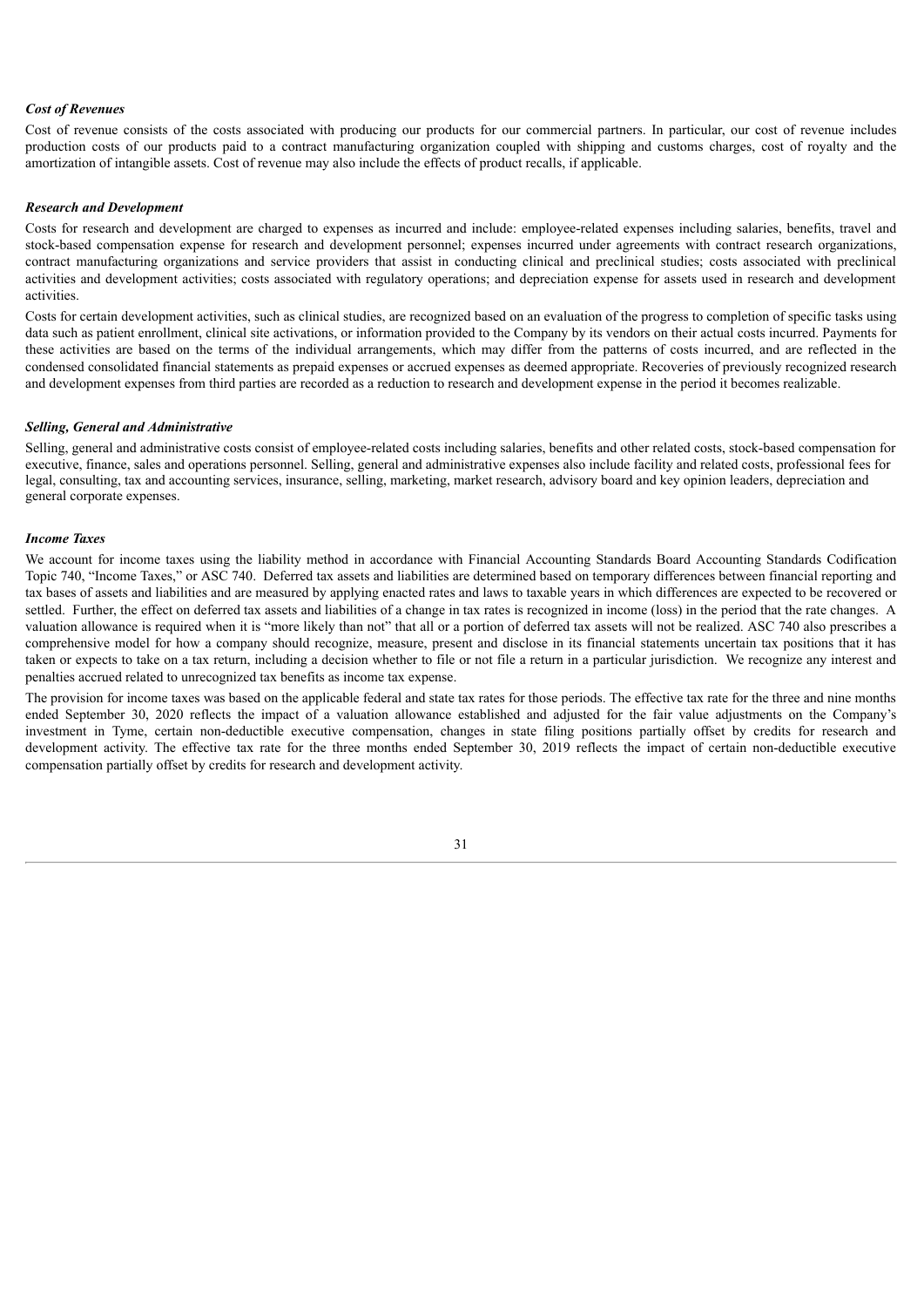#### **Results of Operations**

#### *Comparison of Three Months Ended September 30, 2020 and 2019*

#### *Revenues*

|                           |    | 2020   | 2019           | <b>Increase</b> |
|---------------------------|----|--------|----------------|-----------------|
|                           |    |        | (in thousands) |                 |
| Product sales             | \$ | 17,317 | 14,659         | 2,658           |
| Royalty revenue           |    | 27,611 | 26,488         | 1,123           |
| License and other revenue |    | 5,000  |                | 5,000           |
| Total revenue             |    | 49.928 | 41.147         | 8.781           |

Our product sales increased \$2.7 million in the three months ended September 30, 2020 as compared to the three months ended September 30, 2019. The increase was attributable to an increase of \$5.4 million in product sales of Belrapzo coupled with an increase of \$1.5 million in product sales of Ryanodex partially offset with a decrease of \$4.3 million in product sales of Bendeka primarily due to unit volume. In addition, the impact of the COVID-19 pandemic and associated lockdowns have resulted in a decrease in healthcare utilization broadly and specifically lead to a reduction in the utilization of physician-administered oncology products including Bendeka.

Our royalty revenue increased \$1.1 million in the three months ended September 30, 2020 as compared to the three months ended September 30, 2019 primarily as a result of an increase in royalty revenue from our share of Teva's Bendeka sales.

The Company earned a \$5.0 million milestone in the three months ended September 30, 2020 when its marketing partner, SymBio Pharmaceuticals Limited, received regulatory approval for TREAKISYM ready-to-dilute (250 ml) liquid bendamustine formulation from the Pharmaceuticals and Medical Devices Agency in Japan.

#### *Cost of Revenue*

|                         | <b>Three Months Ended</b><br>September 30, |  |                |  |                                 |  |
|-------------------------|--------------------------------------------|--|----------------|--|---------------------------------|--|
|                         | 2020                                       |  | 2019           |  | (Decrease) /<br><b>Increase</b> |  |
|                         |                                            |  | (in thousands) |  |                                 |  |
| Cost of product sales   | 8,726                                      |  | 12,137         |  | (3,411)                         |  |
| Cost of royalty revenue | 3,260                                      |  | 2,785          |  | 475                             |  |
| Total cost of revenue   | 11.986                                     |  | 14.922         |  | (2,936)                         |  |

Our cost of product sales decreased \$3.4 million in the three months ended September 30, 2020 as compared to the three months ended September 30, 2019. This was primarily the result of a decrease of \$4.8 million in Bendeka cost of revenue resulting from lower product unit sales, partially offset by an increase of a \$1.2 million of cost of revenue resulting from higher product unit sales of Belrapzo.

Our cost of royalty revenue increased \$0.5 million in the three months ended September 30, 2020 as compared to the three months ended September 30, 2019, primarily as a result of declining gross margin related to the royalty revenue for Bendeka.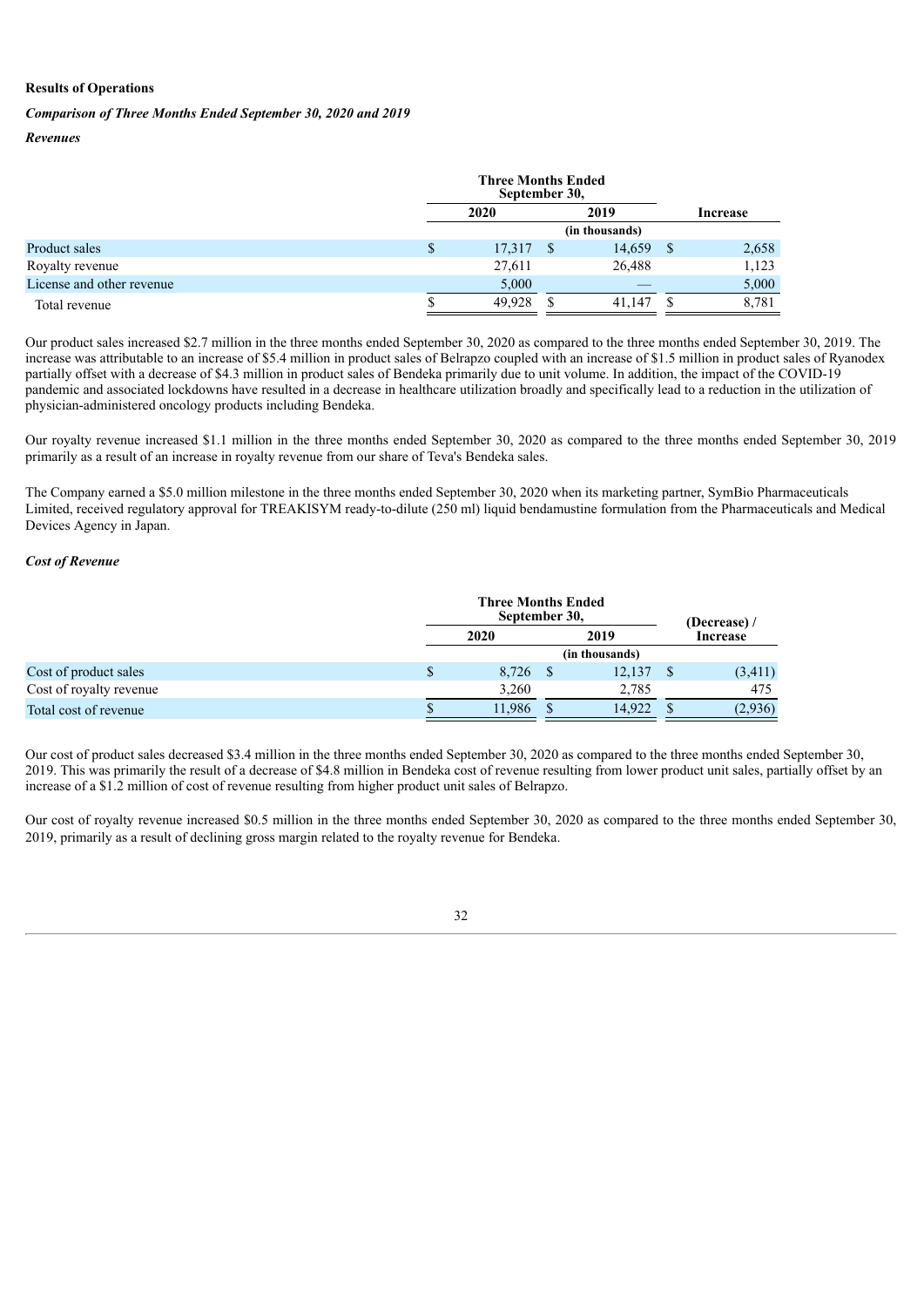#### *Research and Development*

The table below details the Company's research and development expenses by significant project for the periods presented.

|                                    | Three Months Ended September 30, |  |                |  |          |  |
|------------------------------------|----------------------------------|--|----------------|--|----------|--|
|                                    | 2020                             |  | 2019           |  | Decrease |  |
|                                    |                                  |  | (in thousands) |  |          |  |
| Fulvestrant "EGL-5385-C-1701"      | 474 \$                           |  | 967            |  | (493)    |  |
| Vasopressin                        | 1,298                            |  | 2,319          |  | (1,021)  |  |
| Ryanodex EHS "EP-4104"             | 114                              |  | 2,044          |  | (1,930)  |  |
| All other projects                 | 1.078                            |  | 1,163          |  | (85)     |  |
| Salary and other personnel related | 1,864                            |  | 3,679          |  | (1, 815) |  |
| Research and development           | 4,828                            |  | 10,172         |  | (5, 344) |  |

Our research and development expenses decreased \$5.3 million in the three months ended September 30, 2020 as compared to the three months ended September 30, 2019. The decrease primarily resulted from lower spending for Ryanodex (EHS indication), Vasopressin, and EGL-5385-C-1701 coupled with lower stock compensation expense allocated to the research and development function related to the departure of the chief medical officer.

#### *Selling, General and Administrative*

|                                     | <b>Three Months Ended</b><br>September 30, |  |                |  |                 |
|-------------------------------------|--------------------------------------------|--|----------------|--|-----------------|
|                                     | 2020                                       |  | 2019           |  | <b>Decrease</b> |
|                                     |                                            |  | (in thousands) |  |                 |
| Selling, general and administrative | 17697                                      |  | 18.537         |  | (840)           |

Our selling, general and administrative expenses decreased \$0.8 million for the three months ended September 30, 2020 as compared to the three months ended September 30, 2019. This decrease is primarily related to decreased travel, entertainment, and trade show expenses as a result of minimizing travel due to the impact of the COVID-19 pandemic.

#### *Other Income (Expense), net*

|                                   | <b>Three Months Ended</b><br>September 30, |          |  |                |    |                         |
|-----------------------------------|--------------------------------------------|----------|--|----------------|----|-------------------------|
|                                   | 2020                                       |          |  | 2019           |    | (Decrease)/<br>Increase |
|                                   |                                            |          |  | (in thousands) |    |                         |
| Interest income                   | \$                                         | 46       |  | 570            | -S | (524)                   |
| Interest expense                  |                                            | (489)    |  | (628)          |    | (139)                   |
| Other expense                     |                                            | (6,049)  |  |                |    | 6,049                   |
| Total other income (expense), net |                                            | (6, 492) |  | (58)           |    | 6,434                   |

Our interest income decreased \$0.5 million for the three months ended September 30, 2020 as compared to the three months ended September 30, 2019. This decrease is primarily due to lower interest rates associated with money market funds as compared to the three months ended September 30, 2019.

Our interest expense decreased \$0.1 million for the three months ended September 30, 2020 as compared to the three months ended September 30, 2019. This decrease is primarily due to lower borrowings from the revolving credit facility during the 2020 quarter.

Our other expense increased \$6.0 million for the three months ended September 30, 2020 as compared to the three months ended September 30, 2019. This increase is related to fair value adjustments on the Company's equity investment in Tyme in the amount of \$3.5 million and the related fair value adjustments related to the final settlement of the \$25.0 million ASR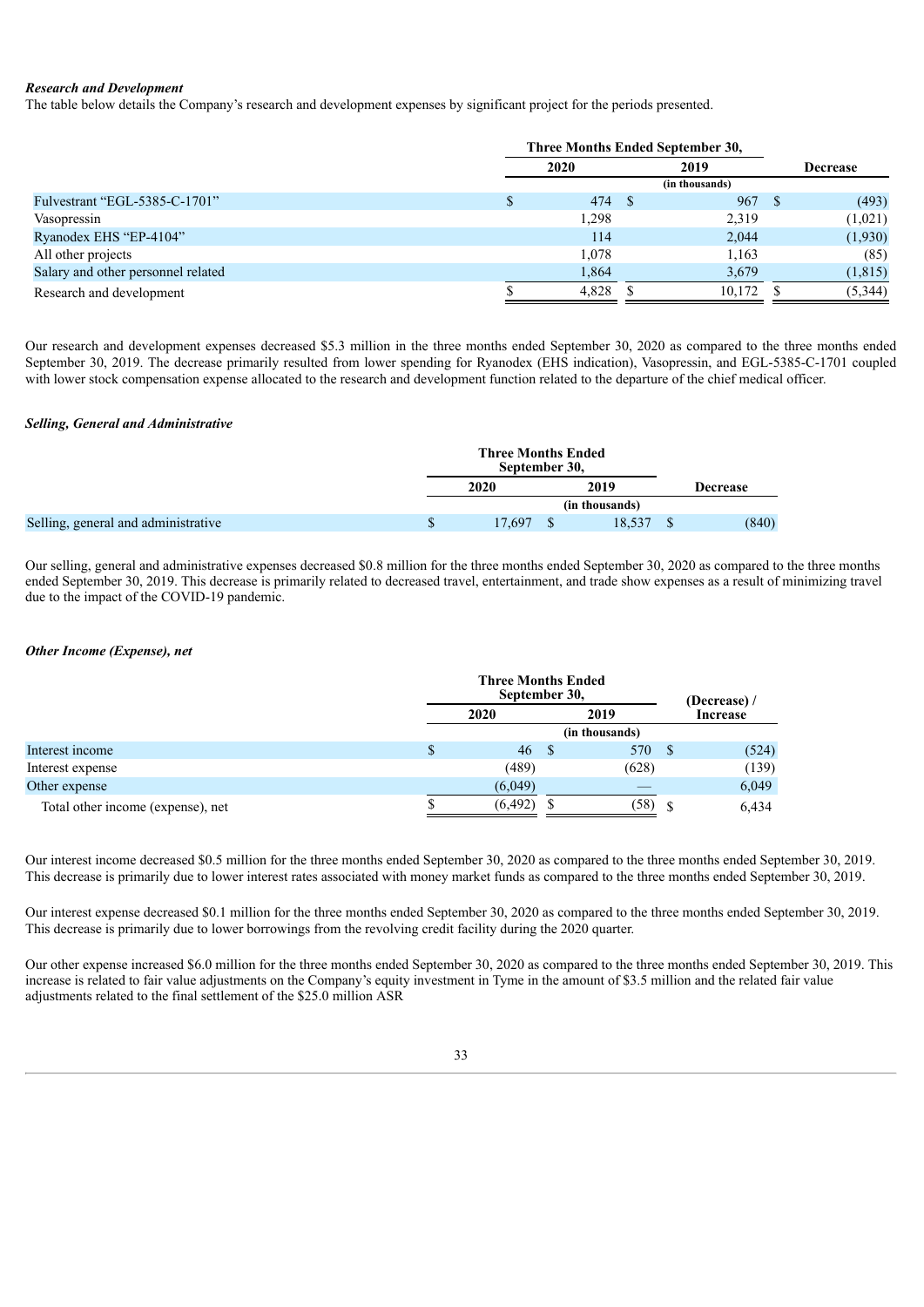transaction with JPMorgan as part of the Company's Share Repurchase Program. The Company determined the ASR contained a forward contract and therefore the Company recorded fair value adjustments on unsettled accelerated share repurchase agreement in the amount of \$2.5 million in the three months ended September 30, 2020.

#### *Income Tax Provision*

|                                        | Three Months Ended September 30, |                |       |  |  |  |  |
|----------------------------------------|----------------------------------|----------------|-------|--|--|--|--|
|                                        | 2020                             |                | 2019  |  |  |  |  |
|                                        |                                  | (in thousands) |       |  |  |  |  |
| (Provision) / benefit for income taxes | (1.866)                          |                | 152   |  |  |  |  |
| Effective tax rate                     | $21\%$                           |                | $6\%$ |  |  |  |  |

Our provision for income taxes was based on the applicable federal and state tax rates for those periods. The effective tax rate for the three months ended September 30, 2020 reflects the impact of a valuation allowance established and adjusted for the fair value adjustments on the Company's investment in Tyme, certain non-deductible executive compensation, non-deductible nature of the fair value adjustment the unsettled ASR agreement and changes in state filing positions partially offset by credits for research and development activity. The effective tax rate for the three months ended September 30, 2019 reflects the impact of certain non-deductible executive compensation partially offset by credits for research and development activity.

# **Comparison of Nine Months Ended September 30, 2020 and 2019**

## **Revenues**

|                           | Nine Months Ended September 30, |         |  |                |  | (Decrease) / |
|---------------------------|---------------------------------|---------|--|----------------|--|--------------|
|                           |                                 | 2020    |  | 2019           |  | Increase     |
|                           |                                 |         |  | (in thousands) |  |              |
| Product sales             | S                               | 49.387  |  | 58,568         |  | (9,181)      |
| Royalty revenue           |                                 | 83.499  |  | 80,066         |  | 3,433        |
| License and other revenue |                                 | 5.000   |  | 9.000          |  | (4,000)      |
| Total revenue             |                                 | 137.886 |  | 147.634        |  | (9,748)      |

Our product sales decreased \$9.2 million in the nine months ended September 30, 2020 as compared to the nine months ended September 30, 2019 primarily driven by decreases in product sales of Bendeka of \$15.5 million coupled with decreases in Belrapzo's product sales of \$4.6 million primarily due to volume decreases. In addition, the COVID-19 pandemic and associated lockdowns have resulted in a decrease in healthcare utilization broadly and specifically lead to a reduction in the utilization of physician-administered oncology products including Belrapzo and Bendeka. The decreased sales were partially offset by increases in product sales of Ryanodex of \$10.8 million due to higher volume.

Our royalty revenue increased \$3.4 million in the nine months ended September 30, 2020 as compared to the nine months ended September 30, 2019 as a result of higher royalties on Teva's sales of Bendeka of \$1.7 million, which were partially offset by lower royalties on sales of Argatroban of \$0.9 million.

Our license and other revenue decreased \$4.0 million in the nine months ended September 30, 2020 as compared to the nine months ended September 30, 2019. The decrease was due to the non-recurrence of an upfront cash payment of \$9.0 million upon execution of an amendment to the Bendeka License Agreement, dated March 29, 2019 to terminate Teva's obligation to pay future milestones and royalties on Bendeka sales outside of the U.S. The decrease was partially offset by a \$5.0 million milestone earned in the three months ended September 30, 2020 from SymBio for regulatory approval of TREAKISYM ready-to-dilute (250 ml) liquid bendamustine formulation from the Pharmaceuticals and Medical Devices Agency in Japan.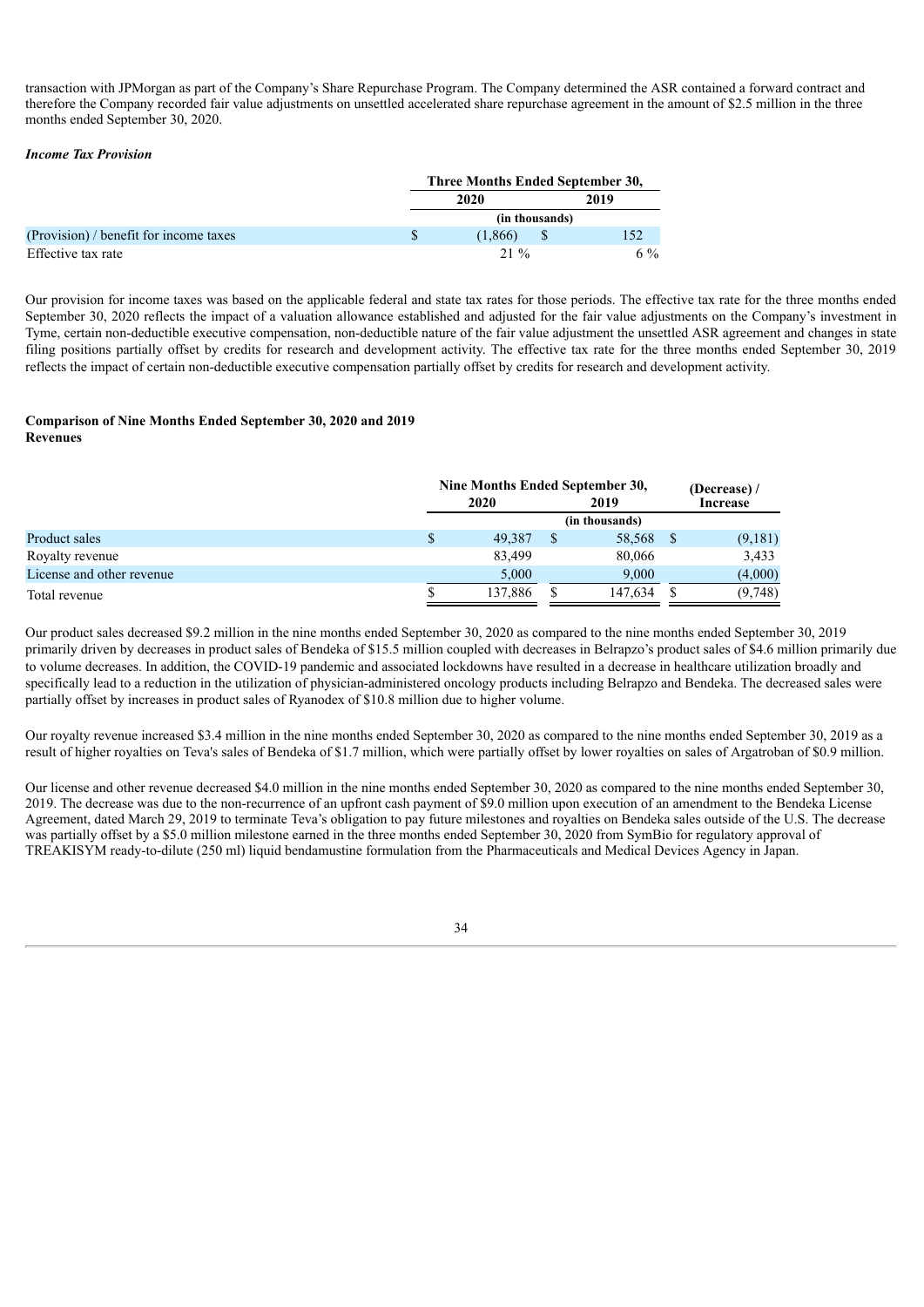#### **Cost of Revenue**

|                         | Nine Months Ended September 30, |  |                |  |                 |
|-------------------------|---------------------------------|--|----------------|--|-----------------|
|                         | 2020                            |  | 2019           |  | <b>Decrease</b> |
|                         |                                 |  | (in thousands) |  |                 |
| Cost of product sales   | 23,804                          |  | 39,866         |  | (16,062)        |
| Cost of royalty revenue | 9.120                           |  | 9.440          |  | (320)           |
| Total cost of revenue   | 32.924                          |  | 49,306         |  | (16, 382)       |

Our cost of product sales decreased \$16.1 million in the nine months ended September 30, 2020 as compared to the nine months ended September 30, 2019, primarily as a result of decreased product sales of Belrapzo and Bendeka, partially offset by increased product sales of Ryanodex.

Our cost of royalty revenue decreased \$0.3 million in the nine months ended September 30, 2020 as compared to the nine months ended September 30, 2019, primarily as a result of a decrease in royalty revenue on Teva's sales of Bendeka.

#### **Research and Development**

|                                    | Nine Months Ended September 30, |  |                |  |                          |  |
|------------------------------------|---------------------------------|--|----------------|--|--------------------------|--|
|                                    | 2020                            |  | 2019           |  | Increase /<br>(Decrease) |  |
|                                    |                                 |  | (in thousands) |  |                          |  |
| Fulvestrant "EGL-5385-C-1701"      | 4,633                           |  | 1,650          |  | 2,983                    |  |
| Vasopressin                        | 2,440                           |  | 6,906          |  | (4, 466)                 |  |
| Ryanodex EHS "EP-4104"             | 1,985                           |  | 3,403          |  | (1, 418)                 |  |
| All other projects                 | 2.490                           |  | 2.947          |  | (457)                    |  |
| Salary and other personnel related | 9,842                           |  | 10,598         |  | (756)                    |  |
| Research and development           | 21,390                          |  | 25,504         |  | (4, 114)                 |  |

Our research and development expenses decreased \$4.1 million in the nine months ended September 30, 2020 as compared to the nine months ended September 30, 2019, primarily from a decrease in clinical study project spending for vasopressin and Ryanodex for EHS indication, and employee-related costs, primarily stock compensation expense. This decrease was partially offset by increased spend related to the Company's EGL-5385-C-1701 (the Company's fulvestrant formulation) initiative.

#### **Selling, General and Administrative**

|                                     | Nine Months Ended September 30, |        |                |          |
|-------------------------------------|---------------------------------|--------|----------------|----------|
|                                     | 2020                            |        | 2019           | Increase |
|                                     |                                 |        | (in thousands) |          |
| Selling, general and administrative |                                 | 60.411 | 53.906         | 6.505    |

Our selling, general and administrative expenses increased \$6.5 million in the nine months ended September 30, 2020 as compared to the nine months ended September 30, 2019. This increase is primarily related to \$2.5 million of costs related to the collaboration with Tyme, coupled with an increase in consulting costs of \$0.7 million, increased stock compensation expense of \$2.9 million, other administrative expenses of \$0.9 million, and is partially offset by a decrease in external legal fees related to ongoing litigation matters of \$0.5 million.

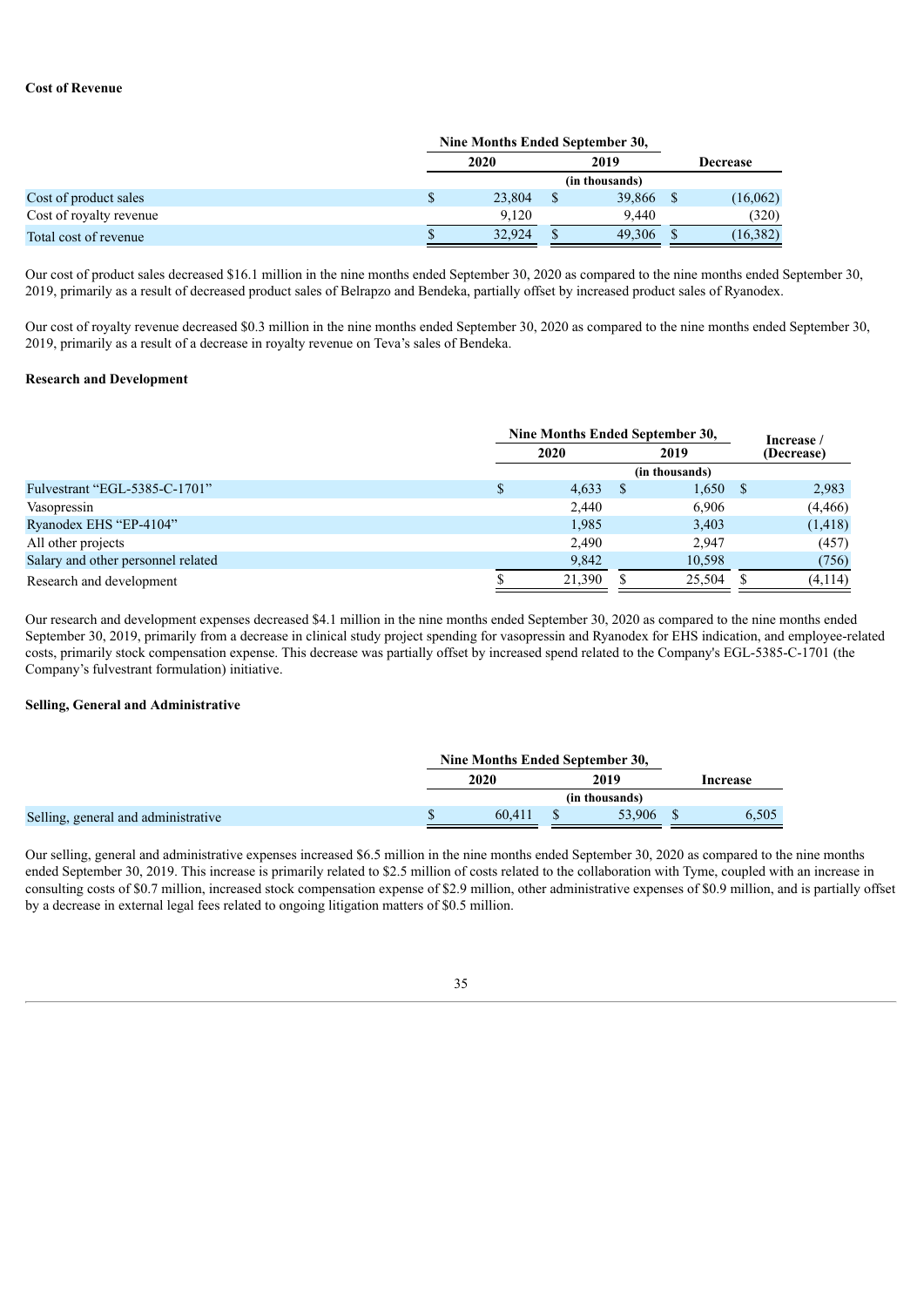#### **Other Income (Expense)**

|                          | Nine Months Ended September 30, | (Decrease) / |  |         |                 |
|--------------------------|---------------------------------|--------------|--|---------|-----------------|
|                          | 2020                            |              |  | 2019    | <b>Increase</b> |
|                          |                                 |              |  |         |                 |
| Interest income          | S                               | 542          |  | 1,701   | (1,159)         |
| Interest expense         |                                 | (2,164)      |  | (1,979) | 185             |
| Other expense            |                                 | (10,249)     |  |         | 10,249          |
| Total other expense, net |                                 | (11, 871)    |  | (278)   | 11,593          |

Our interest income decreased \$1.2 million in the nine months ended September 30, 2020 as compared to the nine months ended September 30, 2019. This decrease is primarily due to lower interest rates associated with money market funds as compared to the nine months ended September 30, 2019.

Our interest expense increased \$0.2 million in the nine months ended September 30, 2020 as compared to the nine months ended September 30, 2019. This increase is primarily due to primarily due to additional borrowings from the revolving credit facility during the 2020 year to date period.

Our other expense increased \$10.2 million for the nine months ended September 30, 2020 as compared to the nine months ended September 30, 2019. This increase is related to fair value adjustments on equity investment in Tyme in the amount of \$7.7 million and the related fair value adjustments related to the final settlement of the \$25.0 million ASR transaction with JPMorgan as part of the Company's Share Repurchase Program. The Company determined the ASR contained a forward contract and therefore the Company recorded fair value adjustments on unsettled accelerated share repurchase agreement in the amount of \$2.5 million in the nine months ended September 30, 2020

#### **Income Tax Provision**

|                            | Nine Months Ended September 30, |  |         |  |  |  |  |  |
|----------------------------|---------------------------------|--|---------|--|--|--|--|--|
|                            | 2020                            |  |         |  |  |  |  |  |
|                            | (in thousands)                  |  |         |  |  |  |  |  |
| Provision for income taxes | (7.358)                         |  | (5,332) |  |  |  |  |  |
| Effective tax rate         | 65 %                            |  | $29\%$  |  |  |  |  |  |

Our provision for income taxes was based on the applicable federal and state tax rates for those periods. The effective tax rate for the nine months ended September 30, 2020 reflects the impact of a valuation allowance established and adjusted for the fair value adjustments on the Company's investment in Tyme, certain non-deductible executive compensation, non-deductible nature of the fair value adjustment the unsettled ASR agreement and changes in state filing positions partially offset by credits for research and development activity. The effective tax rate for the nine months ended September 30, 2019 reflects the impact of certain non-deductible executive compensation partially offset by credits for research and development activity.

#### **Liquidity and Capital Resources**

Our primary uses of cash are to fund working capital requirements, product development costs and operating expenses. Cash and cash equivalents were \$89.7 million and \$117.2 million as of September 30, 2020 and September 30, 2019, respectively.

For the nine months ended September 30, 2020, we generated a net income of \$3.9 million. As of September 30, 2020, our working capital surplus was \$118.3 million. For the nine months ended September 30, 2019, we realized net income of \$13.3 million.

We believe that future cash flows from operations will be sufficient to fund our currently anticipated working capital requirements for at least the next 12 months.

The COVID-19 pandemic has disrupted and continues to disrupt the U.S. healthcare system, global economies and global capital markets. There are significant uncertainties surrounding the full extent and duration of the impact of the COVID-19 pandemic on our business and operations. We have experienced variable financial impacts to date, as a result of the COVID-19 pandemic and the ongoing pandemic could have a material adverse impact on our financial condition and results of operations

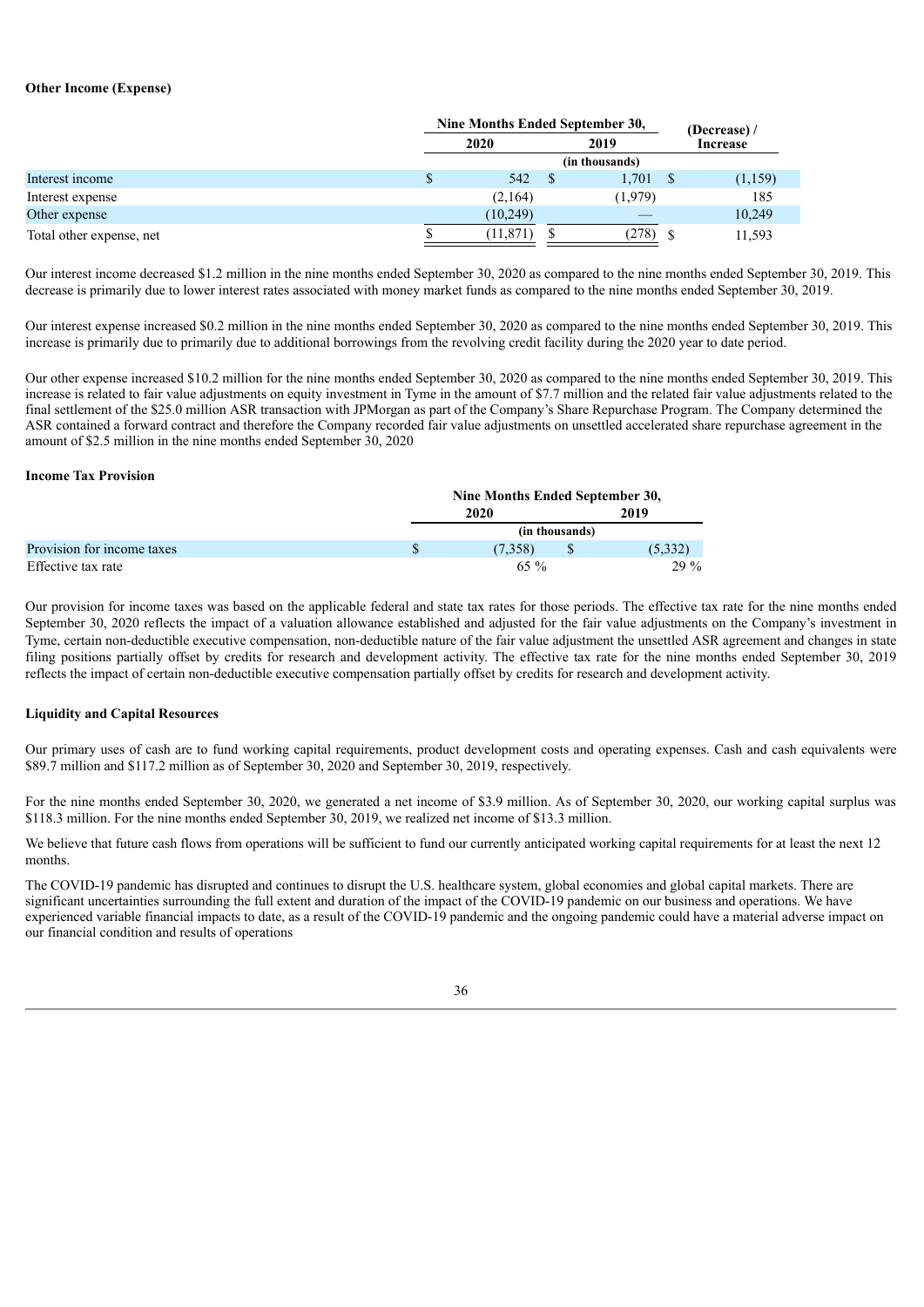in the future, including our ability to obtain financing when and if needed. The impact of COVID-19 on our business and financial condition is more fully described below in *Trends and Uncertainties.*

#### *Operating Activities:*

Net cash provided by operating activities for the nine months ended September 30, 2020 was \$29.7 million. Net income for the period was \$3.9 million enhanced by the net of non-cash adjustments of approximately \$30.5 million from deferred income taxes, depreciation, amortization expense of right-ofuse assets, amortization expense of intangible assets, fair value adjustments on equity investment, stock-based compensation expense, amortization of debt issuance costs and fair value adjustment on unsettled accelerated share repurchase agreement. Net changes in working capital increased cash from operating activities by approximately \$4.7 million, due to changes in working capital accounts. The total amount of accounts receivable at September 30, 2020 was approximately \$52.2 million, which included \$18.6 million related to product sales and \$28.2 million related to royalty revenue. Receivables from our product sales have payment terms ranging from 30 to 75 days with select extended terms to wholesalers on initial purchases of product launch quantities. Our receivables from royalty revenue are due 45-days from the end of the quarter.

#### *Investing Activities:*

Net cash used by investing activities for the nine months ended September 30, 2020 was \$18.1 million, as a result of \$17.5 million of investment to purchase 10 million restricted shares of Tyme's common stock and spent \$0.6 million for purchases of property and equipment.

#### *Financing Activities:*

Net cash used by financing activities for the nine months ended September 30, 2020 was \$31.8 million, as a result of \$3.0 million of principal payments for debt required by the Company's Second Amended and Restated Credit Agreement with JPMorgan Chase Bank, N.A., as administrative agent and the lenders party thereto, or the Revised Credit Agreement, \$28.0 million in payments related to the repurchases of our common stock, \$1.3 million of payments associated with employee withholding tax upon vesting of stock-based awards, partially offset by \$0.5 million of proceeds from common stock exercises of employee stock options.

#### **Trends and Uncertainties**

#### *Impact of the COVID-19 Pandemic*

The COVID-19 pandemic has resulted in authorities implementing aggressive actions. Government authorities in the United States have recommended or imposed various social distancing, quarantine, and isolation measures on large portions of the population, and similar measures have also been taken in many other countries around the world. Both the COVID-19 pandemic and the containment and mitigation efforts related to the pandemic have had a serious adverse impact on the U.S. economy and the economies of other countries around the world, the severity and duration of which are uncertain. The extent of and timing for such lifting of government restrictions remains uncertain as the COVID-19 pandemic continues to evolve. There is no guarantee that prior or new restrictions will not be reinstated in response to the continued spread of COVID-19.

During the nine months ended September 30, 2020, we have experienced a variable impact on our business and financial condition due to the COVID-19 pandemic, which impacts include a decrease in revenue from sales of Belrapzo resulting, in part, from a decrease in inventory stocking and utilization rates, as well as a decrease in research and development expenses partially resulting from preclinical program delays. We also incurred an insignificant amount of incremental administrative costs related to the COVID-19 pandemic. The COVID-19 pandemic, including containment and mitigation measures, has impacted, and is expected to continue to impact, our business and operations in a number of ways, including:

- *Day-to-Day Operations*: Since mid-March 2020, our employees, including customer-facing employees, have been working remotely. The duration and extent of these restrictions are uncertain. We have developed plans to resume in-person work practices as we determine it to be safe to do so and pending relevant health authority guidance. We expect to incur additional expenses in 2020 related to the impact of the COVID-19 pandemic on our operations, including procurement of personal protective equipment for our employees and updates to our facilities to align with safety protocols.
- *Manufacturing and Supply Chain:* We are working closely with our commercial partners and third-party manufacturers to mitigate potential disruptions as a result of the COVID-19 pandemic by continuing to monitor the supply and availability of Bendeka, Ryanodex and Belrapzo for the patients who rely on these products. We anticipate that the COVID-19 pandemic will continue to delay our supply chain and marketing and sales efforts for certain of our

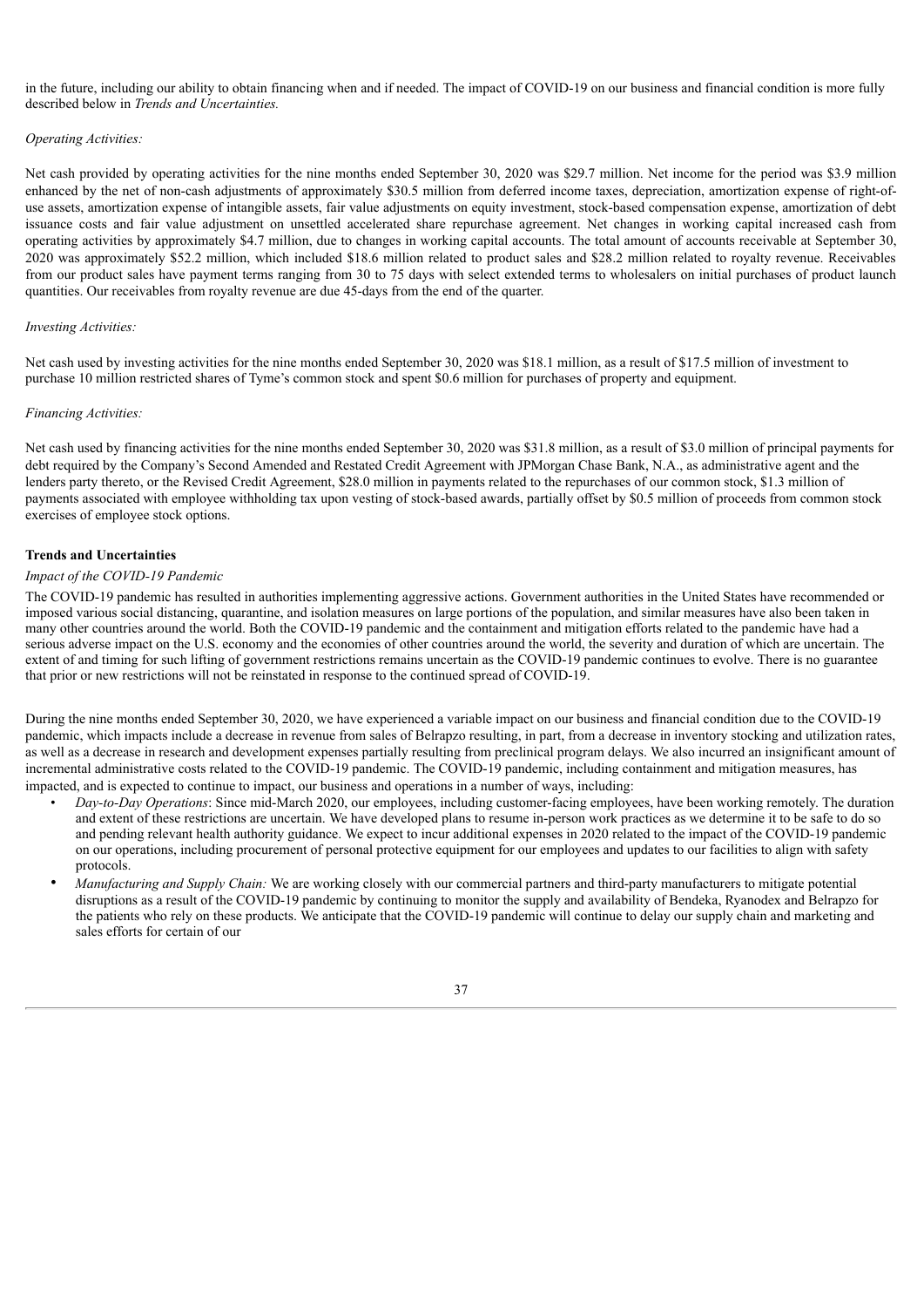products, including Bendeka, although it is not currently expected that any disruption would be material. If the COVID-19 pandemic continues to persist for an extended period of time and impacts essential distribution systems such as FedEx and postal delivery, we could experience future disruptions to our supply chain and operations, and associated delays in the manufacturing and our clinical supply, which would adversely impact our development activities.

- *Marketing and Sale of Products*: In addition to the impact on our product revenues resulting in a decrease in sales from Belrapzo, driven, in part, by the COVID-19 pandemic, we have also observed a reduction in the number of Bendeka patients visiting infusion centers, hospitals and clinics for intravenous administration of Bendeka due to interruptions in healthcare services, and the patients' inability to visit administration sites as well as desire to avoid contact with infected individuals. In addition, our sales and marketing teams have been working remotely and our virtual initiatives with respect to marketing and supporting the sale and administration of our products have not been as effective as our in-person sales and marketing activities.
- *Liquidity and Capital Resources*: We believe that future cash flows from operations will be sufficient to fund our currently anticipated working capital requirements for the next 12 months. While the COVID-19 pandemic has not had, and we do not expect it to have, a material adverse effect on our liquidity, the situation continues to rapidly evolve and has already resulted in a significant disruption of global financial markets. If the disruption persists or deepens, we could experience an inability to access additional capital when and if needed. If we are unable to obtain funding, we could be forced to delay, reduce or eliminate distribution of our commercialized products, product portfolio expansion or some or all of our research and development programs, which would adversely affect our business prospects. We expect to use be able to obtain any future funding under the terms of the Revised Credit Agreement, for general corporate purposes and any strategic acquisitions.
- *Regulatory Activities*: We may experience further delays in the timing of NDA review and/or our interactions with FDA due to, for example, absenteeism by governmental employees, inability to conduct planned physical inspections related to regulatory approval, or the diversion of FDA's efforts and attention to approval of other therapeutics or other activities related to the COVID-19 pandemic, which could further delay approval decisions with respect to regulatory submissions or obtain new product approvals.
- *Clinical Development Timelines:* The clinical trial timelines for certain of our product candidates, including EA-114 (our fulvestrant product candidate), have been delayed given difficulties with limited patient enrollment resulting from the impact of the COVID-19 pandemic, and we expect that our clinical trial timelines will continue to be impacted for the duration of the pandemic.

There are significant uncertainties surrounding the extent and duration of the impact of the COVID-19 pandemic on our business and operations. We continue to evaluate the impact of the COVID-19 pandemic on our operating results and financial condition. The COVID-19 pandemic has had a variable impact our results of operations during the nine months ended September 30, 2020 and, it could have a material adverse impact on our financial condition and results of operations in the future.

#### **Contractual Obligations**

Other than as set forth below, there have been no material changes to our contractual and commercial obligations during the nine months ended September 30, 2020, as compared to the obligations disclosed in our Annual Report.

| <b>Obligations</b>       | Total  | 2020   | 2021  | 2022   | 2023  | 2024 | 2025 | Bevond |
|--------------------------|--------|--------|-------|--------|-------|------|------|--------|
| Operating leases (1)     | 5,903  | 641    | .362  | .376   | .291  | 820  | 413  |        |
| Credit facility (2)      | 36,000 | 2.000  | 8.000 | 26.000 |       |      | _    |        |
| Purchase obligations (3) | 32.944 | 32.944 |       |        |       |      |      |        |
| Total obligations        | 74.847 | 35.585 | 9.362 | .376   | 1.291 | 820  | 413  |        |

Our future material contractual obligations included the following as of September 30, 2020 (in thousands):

(1) We lease our corporate office location. On August 8, 2019, we amended the lease for our corporate office location in order to rent additional office space and extend the term of our existing lease to June 30, 2025. The Company also leases its lab space under a lease agreement that expires on October 31, 2023.

(2) Refer to Note 10 Debt for details of the Revised Credit Agreement.

(3) As of September 30, 2020, the Company has purchase obligations in the amount of \$32.9 million which represents the contractual commitments under contract manufacturing and supply agreements with suppliers. The obligation under the supply agreement is primarily for finished product, inventory, and research and development.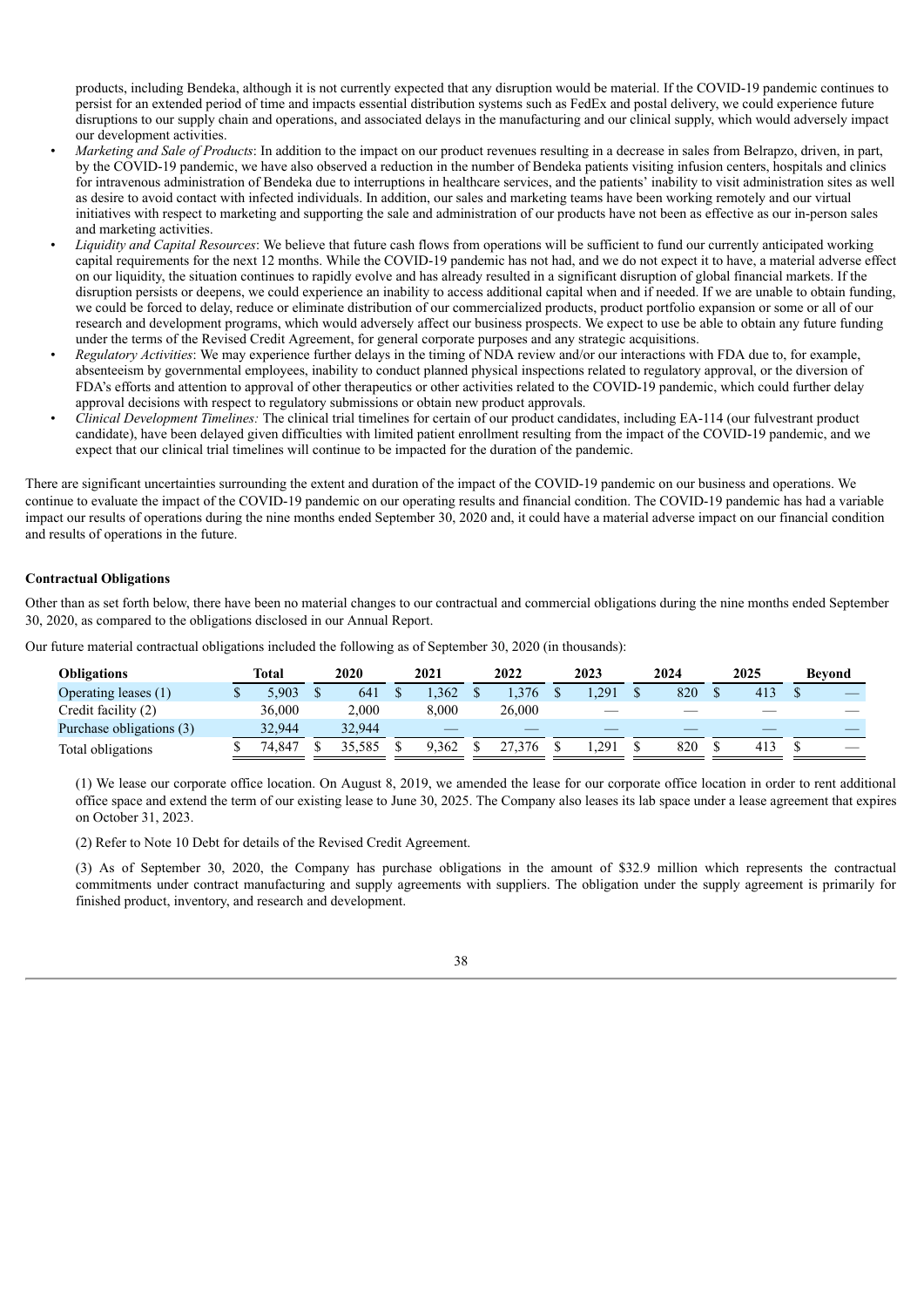#### **Recent Accounting Pronouncements**

#### *Recent Accounting Pronouncements - Not Yet Adopted*

In March 2020, the FASB issued Update 2020-04 Reference Rate Reform (Topic 848), Facilitation of the Effects of Reference Rate Reform on Financial Reporting to provide temporary optional guidance to ease the potential burden in accounting for reference rate reform. The amendments in Update 2020-04 are elective and apply to all entities that have contracts, hedging relationships, and other transactions that reference LIBOR, formerly known as the London Interbank Offered Rate, or another reference rate expected to be discontinued due to reference rate reform. The new guidance provides optional expedients, including; (1) Simplify accounting analyses under current GAAP for contract modifications, such as modifications of contracts within the scope of Topic 470, Debt, that will be accounted for by prospectively adjusting the effective interest rate, as if any modification was not substantial. That is, the original contract and the new contract shall be accounted for as if they were not substantially different from one another; (2) Simplify the assessment of hedge effectiveness and allow hedging relationships affected by reference rate reform to continue; (3) Allow a one-time election to sell or transfer debt securities classified as held to maturity before January 1, 2020 that reference a rate affected by reference rate reform. The amendments are effective for all entities from the beginning of an interim period that includes the issuance date of the ASU. An entity may elect to apply the amendments prospectively through December 31, 2022. The adoption of ASU 2020-4 is not expected to have a material impact on the Company's financial position or results of operations.

### *Recently Adopted Accounting Pronouncements*

In June 2016, the FASB issued ASU 2016-13, Financial Instruments - Credit Losses which requires financial assets measured at amortized cost basis to be presented at the net amount expected to be collected. This standard is effective for fiscal years beginning after December 15, 2019 and the Company adopted the standard effective January 1, 2020. The adoption of ASU 2016-13 had no material impact on the Company's financial position and results of operations.

#### **Off-Balance Sheet Arrangements**

We do not have any off-balance sheet arrangements that have, or are reasonably likely to have, a current or future material effect on our financial condition, changes in financial condition, revenue or expenses, results of operations, liquidity, capital expenditures or capital resources.

#### **Impact of Inflation**

<span id="page-42-0"></span>While it is difficult to accurately measure the impact of inflation due to the imprecise nature of the estimates required, we believe the effects of inflation, if any, on our results of operations and financial condition have been immaterial.

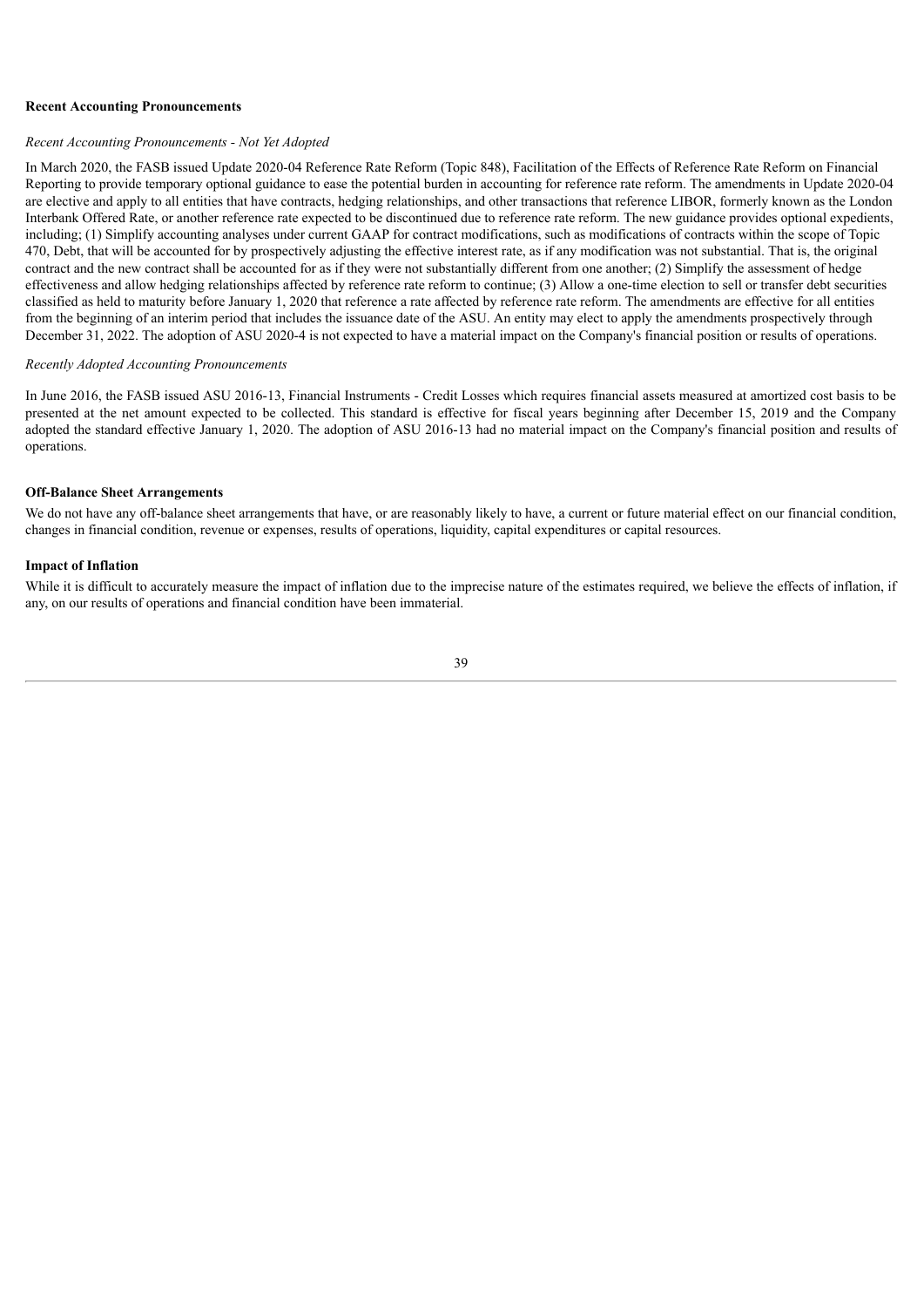#### **Item 3. Quantitative and Qualitative Disclosures About Market Risk**

During the nine months ended September 30, 2020, there were no material changes to our market risk disclosures as set forth in Part II, Item 7A "Quantitative and Qualitative Disclosures About Market Risk" in our Annual Report, except as discussed below.

We are monitoring the ongoing impacts of the COVID-19 pandemic on our business. While the full extent of the economic impact brought by, and the duration of, the COVID-19 pandemic is difficult to assess or predict, the impact on the global financial markets may reduce our ability to access capital, which could negatively impact our long-term liquidity.

#### <span id="page-43-0"></span>**Item 4. Controls and Procedures**

#### **Evaluation of Disclosure Controls and Procedures**

We maintain "disclosure controls and procedures," as such term is defined in Rules 13a-15(e) and 15d-15(e) under the Securities Exchange Act of 1934, as amended, or the "Exchange Act", that are designed to ensure that information required to be disclosed by us in reports that we file or submit under the Exchange Act is recorded, processed, summarized, and reported within the time periods specified in SEC rules and forms, and that such information is accumulated and communicated to our management, including our Chief Executive Officer and Chief Financial Officer, as appropriate, to allow timely decisions regarding required disclosure. Management recognizes that disclosure controls and procedures, no matter how well conceived and operated, can provide only reasonable, not absolute, assurance that the objectives of the disclosure controls and procedures are met. Additionally, in designing disclosure controls and procedures, our management necessarily was required to apply its judgment in evaluating the cost-benefit relationship of possible disclosure controls and procedures. The design of any disclosure controls and procedures also is based in part upon certain assumptions about the likelihood of future events, and there can be no assurance that any design will succeed in achieving its stated goals under all potential future conditions.

Based on their evaluation at September 30, 2020, our Chief Executive Officer and our Chief Financial Officer concluded that our disclosure controls and procedures were effective at the reasonable assurance level.

#### **Changes in Internal Control over Financial Reporting**

No change in our internal control over financial reporting (as defined in Rules 13a-15(f) and 15d-15(f) under the Exchange Act) occurred during the three months ended September 30, 2020 that has materially affected, or is reasonably likely to materially affect, our internal control over financial reporting.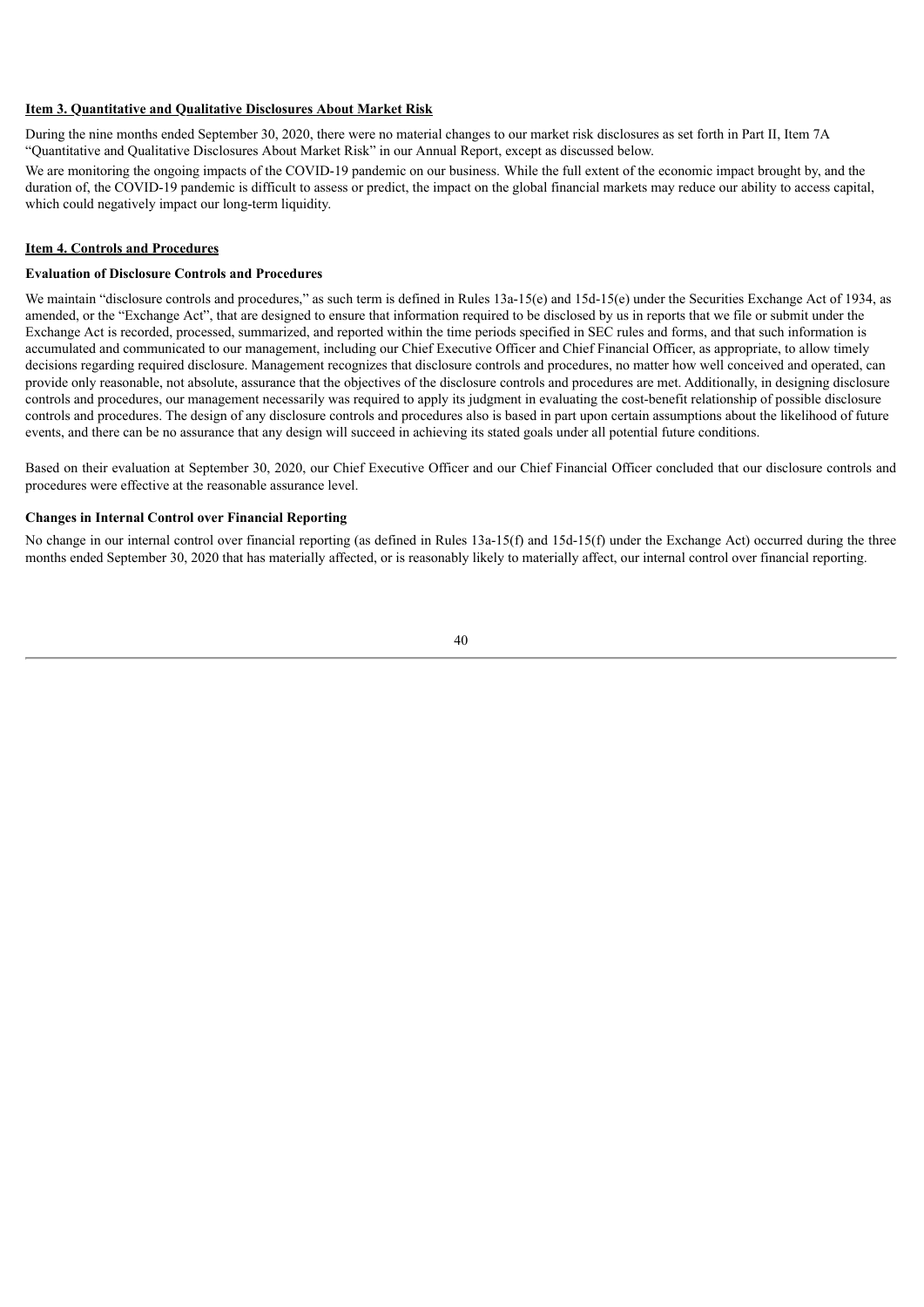#### **PART II-OTHER INFORMATION**

#### <span id="page-44-0"></span>**Item 1. Legal Proceedings**

The disclosures under Note 12. Legal Proceedings in the Condensed Consolidated Financial Statements included in Part I, Item 1 of this Quarterly Report are incorporated into this Part II, Item 1 by reference.

#### <span id="page-44-1"></span>**Item 1A. Risk Factors**

An investment in our securities involves a high degree of risk. Our business is subject to risks and events that, if they occur, could adversely affect our financial condition and results of operations and the trading price of our securities. Except for the updated risk factors set forth immediately below, our risk factors have not changed materially from those described in "Part I, Item 1A. Risk Factors" of our Annual Report or in the "Risk Factors" section of our Quarterly Report on Form 10-Q for the quarter ended June 30, 2020.

#### The COVID-19 pandemic could adversely impact our business, including the marketing, sale and commercialization of our products, our supply chain, *our clinical trials, our liquidity and access to capital markets and our business development activities.*

The COVID-19 pandemic has resulted in authorities implementing aggressive actions, and they may from time to time take additional actions, to reduce the spread of the disease, including limiting non-essential gatherings of people, ceasing all non-essential travel, ordering certain businesses and government agencies to cease non-essential operations at physical locations and issuing "shelter-in-place" orders which direct individuals to shelter at their places of residence (subject to limited exceptions). In addition, in mid-March 2020, we implemented work-from-home policies which are still in place for the majority of our employees. Our work-from-home policies may negatively impact productivity or disrupt our business, the magnitude of which will continue to depend, in part, on the length of this continued remote working arrangement and other limitations on our ability to conduct our business in the ordinary course. We expect to work from home in the near future and will closely follow the guidance from federal and state authorities, including the Centers for Disease Control and Prevention and the New Jersey Department of Health, in deciding when to transition back to working in our offices. The effects of government actions and our policies and those of third parties to reduce the spread and ameliorate the impact of COVID-19 may negatively impact productivity and our ability to market and sell our products, cause disruptions to our supply chain and ongoing and future clinical trials and impair our ability to execute our business development strategy. These and other disruptions in our operations and the global economy could negatively impact our business, operating results and financial condition.

The marketing, sale and commercialization of our products have been adversely impacted and may continue to be adversely impacted by COVID-19 and actions taken to slow its spread and ameliorate its impact. We saw a variable impact on our product revenues in 2020 due to the COVID-19 pandemic and also experienced variable impacts on our business and financial condition as a result of the pandemic. We are expecting the impact on our near-term financial results to continue for the duration of the pandemic. Other parts of our business have been, and continue to be, impacted by the outbreak. For example, patients have postponed and we expect will continue to postpone visits to healthcare provider facilities, certain healthcare providers have temporarily closed their offices or are restricting patient visits, healthcare provider employees may become generally unavailable and there could be disruptions in the operations of payors, distributors, logistics providers and other third parties that are necessary for our products to be prescribed, reimbursed and administered to patients. For example, we have continued to observe a reduction in the number of Bendeka patients visiting infusion centers, hospitals and clinics for intravenous administration of Bendeka due to interruptions in healthcare services, and the patients' inability to visit administration sites and desire to avoid contact with infected individuals. In addition, our sales and marketing teams have been working remotely and our virtual initiatives with respect to marketing and supporting the sale and administration of our products have not been as effective as our in-person sales and marketing activities. We cannot predict when we will be able to resume in-person sales and marketing activities.

Quarantines, shelter-in-place, safer-at-home and similar government orders, or the perception that such orders, shutdowns or other restrictions on the conduct of business operations could continue to occur, related to COVID-19 or other infectious diseases could impact personnel at third-party manufacturing facilities upon which we rely, or the availability or cost of materials, which could disrupt the supply chain for our products. In particular, some of our suppliers of certain materials used in the production of our drug products are located in regions that continue to be subject to COVID-19 related actions and policies that limit the conduct of normal business operations. To the extent our suppliers and service providers are unable to comply with their obligations under our agreements with them or they are otherwise unable to deliver or are delayed in delivering goods

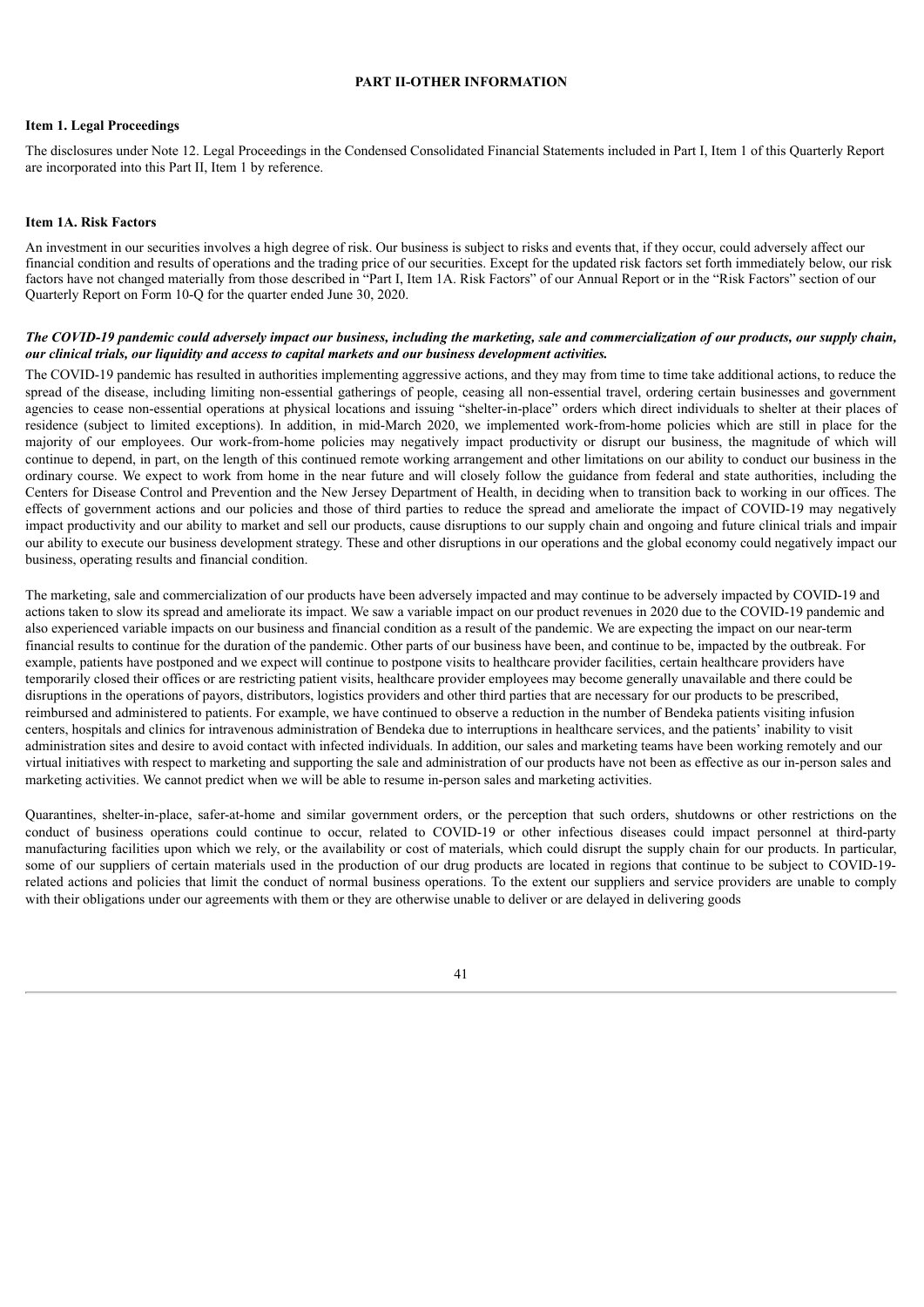and services to us due to the COVID-19 pandemic, our ability to continue meeting commercial demand for our products in the United States or advancing development of our product candidates may become impaired. At this time, we consider our inventories on hand to be sufficient to meet our commercial requirements.

In addition, our clinical trials have been affected by COVID-19. Clinical site initiation and patient enrollment has been delayed due to prioritization of hospital resources toward COVID-19. Current or potential patients in our ongoing or planned clinical trials have chosen to not enroll, not participate in follow-up clinical visits or drop out of the trial as a precaution against contracting COVID-19. Further, some patients may not be able to comply with clinical trial protocols if quarantines continue to impede patient movement or interrupt healthcare services. Some clinical sites in the United States have slowed or stopped further enrollment of new patients in clinical trials, denied access to site monitors or otherwise curtailed certain operations. For example, the clinical trial timelines for certain of our product candidates, including EA-114 (our fulvestrant product candidate), have been delayed given difficulties with patient enrollment resulting from the COVID-19 pandemic, and we expect that clinical trial timelines will continue to be delayed for the duration of the pandemic.. Similarly, our ability to recruit and retain principal investigators and site staff who, as healthcare providers, may have heightened exposure to COVID-19, has been and may continue to be adversely impacted. These events could delay our clinical trials, increase the cost of completing our clinical trials and negatively impact the integrity, reliability or robustness of the data from our clinical trials.

The spread of COVID-19 and actions taken to reduce its spread and ameliorate its impact may also materially affect us economically. As a result of the COVID-19 pandemic and actions taken to slow its spread and ameliorate its impact, the global credit and financial markets have experienced extreme volatility and disruptions, including diminished liquidity and credit availability, declines in consumer confidence, declines in economic growth, increases in unemployment rates and uncertainty about economic stability. If the equity and credit markets deteriorate, it may make any additional debt or equity financing more difficult, more costly or more dilutive. While the potential economic impact brought by, and the duration of, the COVID-19 pandemic may be difficult to assess or predict, there could continue to be a significant disruption of global financial markets, reducing our ability to access capital, which could negatively affect our liquidity and financial position or our business development activities.

The COVID-19 pandemic continues to rapidly evolve. The extent to which COVID-19 continues to impact the marketing, sale and commercialization of our products, our supply chain, our clinical trials, our access to capital and our business development activities, depends on future developments, which are highly uncertain and cannot be predicted with confidence, such as the ultimate geographic spread of the pandemic, the duration of the pandemic and the efforts by governments and business to contain it, business closures or business disruptions, any re-opening plans, additional closures and spikes or surges in COVID-19 infection, and the impact on the economy and capital markets.

#### Current and future legislation and regulations may increase the difficulty and cost for us to commercialize our product candidates and affect the prices *we may obtain for our products.*

The United States and some foreign jurisdictions are considering, or have enacted, a number of legislative and regulatory proposals to change the health care system in ways that could affect our ability to sell our products and our product candidates profitably, once they are approved for sale. Among policy makers and payors in the United States and elsewhere, there is significant interest in promoting changes in health care systems with the stated goals of containing health care costs, improving quality and/or expanding access. In the United States, the pharmaceutical industry has been a particular focus of these efforts and has been significantly affected by major legislative initiatives.

By way of example, in March 2010, the ACA was passed, which significantly changed health care financing by both governmental and private insurers. There have been judicial and Congressional challenges to certain aspects of the ACA, as well as recent efforts by the U.S. Presidential administration to repeal or replace certain aspects of the ACA.. Since January 2017, the U.S. President has signed two Executive Orders and other directives designed to delay the implementation of certain provisions of the ACA or otherwise circumvent some of the requirements for health insurance mandated by the ACA. Concurrently, Congress has considered legislation that would repeal or repeal and replace all or part of the ACA. While Congress has not passed comprehensive repeal legislation, several bills affecting the implementation of certain taxes under the ACA have been signed into law. For example, the Tax Cuts and Jobs Act of 2017, or Tax Act, included a provision which repealed, effective January 1, 2019, the tax-based shared responsibility payment imposed by the ACA on certain individuals who fail to maintain qualifying health coverage for all or part of a year that is commonly referred to as the "individual mandate". Additionally, the 2020 federal spending package permanently eliminated, effective January 1, 2020, the PPACA-mandated "Cadillac" tax on high-cost employer-sponsored health coverage and medical device tax and, effective January 1, 2021, also eliminates the health insurer tax. The Bipartisan Budget Act of 2018, or the BBA, among other things, amended the ACA, effective January 1, 2019, to increase from 50 percent to 70 percent the point-of-sale discount that is owed by pharmaceutical manufacturers who participate in Medicare Part D and to close the coverage gap in most Medicare drug plans, commonly referred to as the "donut hole". In December 2018, CMS published a new final rule permitting further collections and payments to and from certain ACA qualified health plans and health insurance issuers under the ACA risk adjustment program in response to the outcome of federal district court litigation regarding the method CMS uses to determine this risk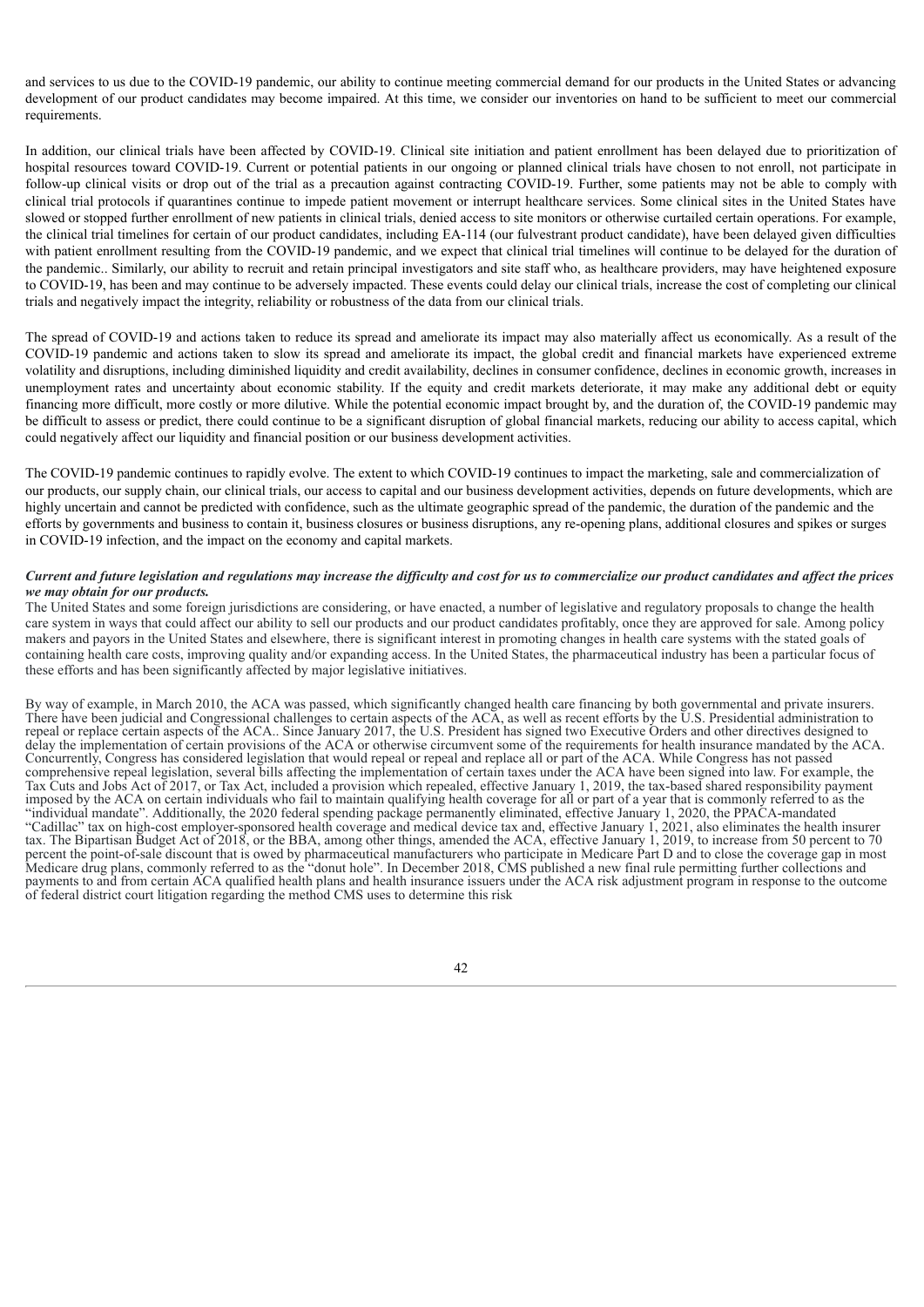adjustment. On April 27, 2020, the U.S. Supreme Court reversed a federal circuit decision that previously upheld Congress' denial of \$12 billion in "risk corridor" funding. On December 14, 2018, a Texas U.S. District Court Judge ruled that ACA is unconstitutional in its entirety because the "individual mandate" was repealed by Congress as part of the Tax Act. On December 18, 2019, the U.S. Court of Appeals for the 5th Circuit upheld the District Court ruling that the individual mandate was unconstitutional and remanded the case back to the District Court to determine whether the remaining provisions of the PPACA are invalid as well. On March 2, 2020, the U.S. Supreme Court announced that it would review this case. It is unclear how this decision, future decisions, subsequent appeals, and other efforts to repeal and replace ACA will impact ACA and our business. We cannot predict how future federal or state legislative or administrative changes relating to healthcare reform will affect our business.

In addition, other legislative changes have been proposed and adopted since the ACA was enacted. For example, in August 2011, President Obama signed into law the Budget Control Act of 2011, which, among other things, created the Joint Select Committee on Deficit Reduction to recommend proposals for spending reductions to Congress. The Joint Select Committee on Deficit Reduction did not achieve its targeted deficit reduction of at least \$1.2 trillion for the years 2013 through 2021, triggering the legislation's automatic reductions to several government programs. These reductions include aggregate reductions to Medicare payments to providers of up to 2% per fiscal year, which went into effect on April 1, 2013 and, due to subsequent legislative amendments, will remain in effect through 2030 unless additional Congressional action is taken. The CARES Act, suspended the 2% Medicare sequester from May 1, 2020 through December 31, 2020, and extended the sequester reductions by one year, through 2030. Additionally, in January 2013, President Obama signed into law the American Taxpayer Relief Act of 2012, which, among other things, further reduced Medicare payments to several providers and increased the statute of limitations period for the government to recover overpayments to providers from three to five years.

Further, under the Drug Supply Chain Security Act signed into law on November 27, 2013, certain drug manufacturers will be subject to product identification, tracing and verification requirements, among others, that are designed to improve the detection and removal of counterfeit, stolen, contaminated or otherwise potentially harmful drugs from the U.S. drug supply chain. These requirements will be phased in over several years and compliance with this law will likely increase the costs of the manufacture and distribution of drug products, which could have an adverse effect on our financial condition.

Additionally, there has been increasing legislative and enforcement interest in the United States with respect to drug pricing practices. Specifically, there have been several recent U.S. Congressional inquiries and proposed and adopted federal and state legislation designed to, among other things, bring more transparency to drug pricing, review the relationship between pricing and manufacturer patient programs, and reform government program reimbursement methodologies for drugs. For example, the current U.S. Presidential administration's budget proposal for fiscal year 2021 includes a \$135 billion allowance to support legislative proposals seeking to reduce drug prices, increase competition, lower out-of-pocket drug costs for patients, and increase patient access to lower-cost generic and biosimilar drugs. Further, the U.S. Presidential administration previously released a "Blueprint", or plan, to lower drug prices and reduce out of pocket costs of drugs that contains additional proposals to increase drug manufacturer competition, increase the negotiating power of certain federal healthcare programs, incentivize manufacturers to lower the list price of their products, and reduce the out of pocket costs of drug products paid by consumers. The Department of Health and Human Services, or HHS, has solicited feedback on some of these measures and has implemented others under its existing authority. For example, in May 2019, CMS issued a final rule to allow Medicare Advantage Plans the option of using step therapy for Part B drugs beginning on January 1, 2020. The final rule codified a CMS policy change that was effective January 1, 2019. In a proposed rule issued by CMS on June 17, 2020, CMS proposed to establish a broader definition for a "line extension" drug such that the line extension of the initial brand name listed drug would not need to be an oral solid dosage form. This proposed rule, if finalized, may impact the rebate amounts associated with our products and negatively affect the commercial success of our products. Additionally, on August 3, 2020, CMS proposed changes to the Medicare Physician Fee Schedule for Calendar Year 2021 that, if finalized, also may adversely impact the coverage and reimbursement of our products. Under the proposed changes, CMS is proposing to assign certain 505(b)(2) drug products to existing multiple source drug codes because, according to CMS, some drug products approved under the 505(b)(2) pathway share similar labeling and uses with generic drugs that are assigned to multiple source drug codes. CMS noted that this change is consistent with efforts to "curb drug prices" and encourages competition among products that are described by one billing code and share similar labeling. On July 24, 2020, the current U.S. Presidential administration announced four executive orders related to prescription drug pricing that attempt to implement several of the administration's proposals, including a policy that would tie Medicare Part B drug prices to international drug prices, the details of which were released on September 13, 2020 and also expanded the policy to cover certain Part D drugs; one that directs HHS to finalize the Canadian drug importation proposed rule previously issued by HHS and makes other changes allowing for personal importation of drugs from Canada; one that directs HHS to finalize the rulemaking process on modifying the anti-kickback law safe harbors for discounts for plans, pharmacies, and pharmaceutical benefit managers; and one that reduces costs of insulin and epipens to patients of federally qualified health centers. The FDA also recently released a final rule, effective November 30, 2020, implementing a portion of the importation executive order providing guidance for states to build and submit importation plans for drugs from Canada. While some of these and other proposed measures may require additional authorization to become effective, Congress and the current U.S. Presidential administration have each indicated that it will continue to seek new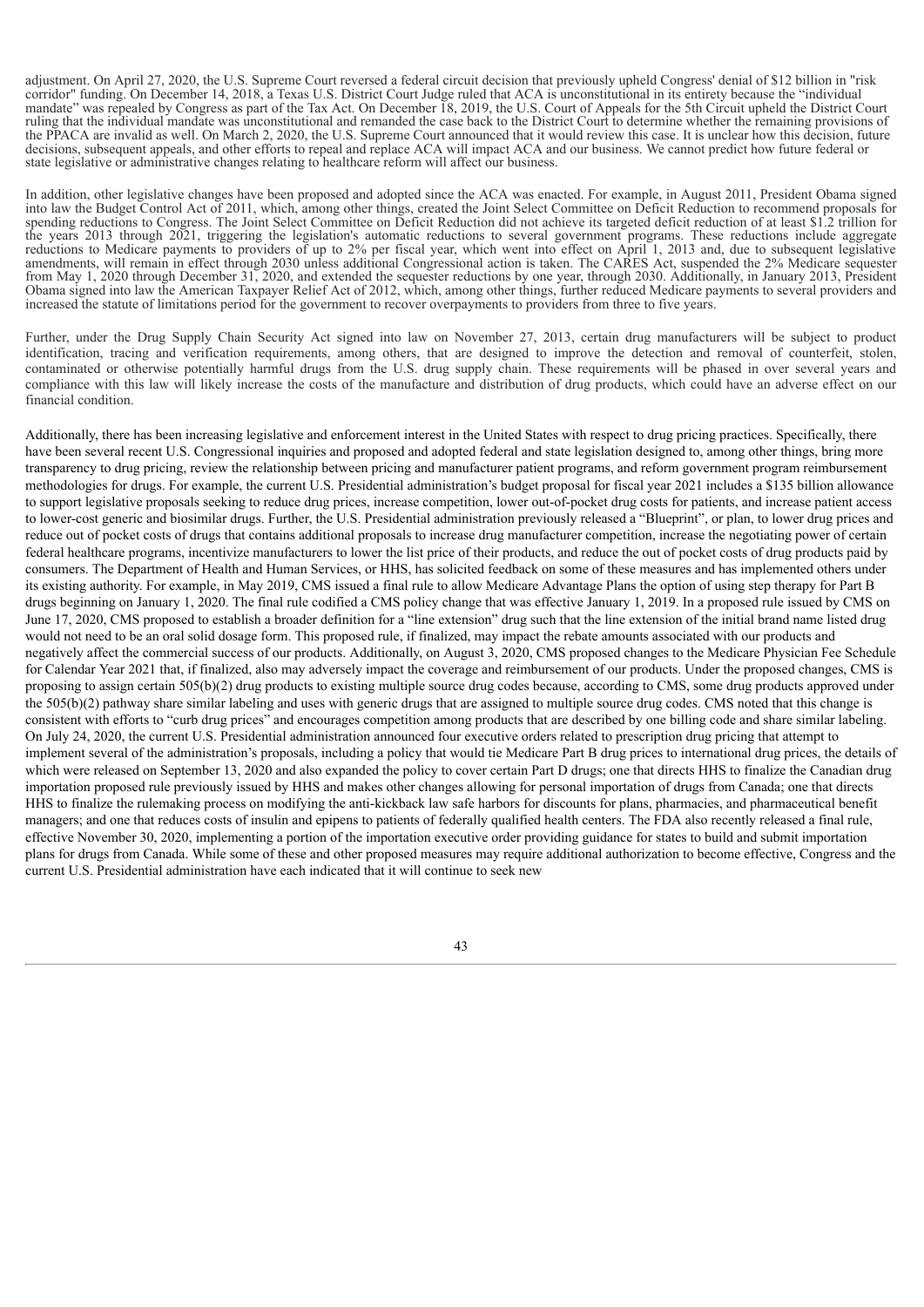legislative and/or administrative measures to control drug costs. At the state level, legislatures have increasingly passed legislation and implemented regulations designed to control pharmaceutical and biological product pricing, including price or patient reimbursement constraints, discounts, restrictions on certain product access and marketing cost disclosure and transparency measures, and, in some cases, designed to encourage importation from other countries and bulk purchasing. The full impact of these laws, as well as other new laws and reform measures that may be proposed and adopted in the future remains uncertain, but may result in additional reductions in Medicare and other health care funding, or higher production costs which could have a material adverse effect on our customers and, accordingly, our financial operations.

#### <span id="page-47-0"></span>**Item 2. Unregistered Sales of Equity Securities and Use of Proceeds**

#### *Issuer Purchases of Equity Securities*

#### *Share Repurchase Program*

On March 17, 2020, we announced that our Board approved a new share repurchase program, or the Share Repurchase Program, providing for the repurchase of up to an aggregate of \$160.0 million of the Company's outstanding common stock. The Share Repurchase Program replaces the Previous Share Repurchase Program, which was announced on October 30, 2018 and was terminated in connection with the Board's approval of the Share Repurchase Program. At termination, we had repurchased approximately \$68.0 million of our outstanding common stock under the Previous Share Repurchase Program.

Under the Share Repurchase Program, we are authorized to repurchase shares through open market purchases, privately-negotiated transactions, accelerated share repurchases or otherwise in accordance with applicable federal securities laws, including through Rule 10b5-1 trading plans and under Rule 10b-18 of the Securities Exchange Act of 1934, as amended. The repurchases have no time limit and may be suspended or discontinued completely at any time. The specific timing and amount of repurchases will vary based on available capital resources and other financial and operational performance, market conditions, securities law limitations, and other factors. The repurchases will be made using our cash resources.

On September 23, 2020, our Board approved a \$25.0 million ASR transaction with JPMorgan as part of our Share Repurchase Program. The specific number of shares to be repurchased pursuant to the ASR is based on the average of the daily volume weighted average share prices of our common stock. less a discount, during the term of the ASR program. Under the terms of our agreement with JP Morgan, we paid \$25.0 million to JP Morgan on September 24, 2020, and received 505,817 shares, representing approximately 80% of the notional amount of the ASR, based on the closing price of \$39.54 on September 23, 2020. Upon settlement of the ASR, the final number of shares repurchased will be determined based on the average of the daily volume weighted average share prices of our common stock, less a discount, during the term of the accelerated share repurchase program. We expect the ASR to be completed in the fourth quarter of 2020. The Company determined the ASR contained a forward contract and therefore the Company recorded fair value adjustments on unsettled accelerated share repurchase agreement in the three months ended September 30, 2020.

We made the following purchases of our equity securities during the period covered by this Quarterly Report on Form 10-Q.

| Period                                  | <b>Total Number of</b><br><b>Shares Purchased</b> | <b>Average Price Paid</b><br>per Share | <b>Total Number of</b><br><b>Shares Purchased</b><br>as Part Publicly<br><b>Announced Plans</b><br>or Programs | Approximate<br><b>Dollar Value of</b><br><b>Shares that May</b><br><b>Yet Be Purchased</b><br>Under the<br><b>Programs</b> |
|-----------------------------------------|---------------------------------------------------|----------------------------------------|----------------------------------------------------------------------------------------------------------------|----------------------------------------------------------------------------------------------------------------------------|
|                                         |                                                   |                                        |                                                                                                                | (dollars in thousands)                                                                                                     |
| July 1, 2020 to July 31, 2020           |                                                   | N/A                                    |                                                                                                                | 154,998                                                                                                                    |
| August 1, 2020 to August 31, 2020       | 75,000                                            | 40.00<br>-S                            | 75,000                                                                                                         | 151,998                                                                                                                    |
| September 1, 2020 to September 30, 2020 | 505,817                                           | 39.54                                  | 505,817                                                                                                        | 131,998                                                                                                                    |
| <b>Total</b>                            | 580,817                                           |                                        | 580,817                                                                                                        |                                                                                                                            |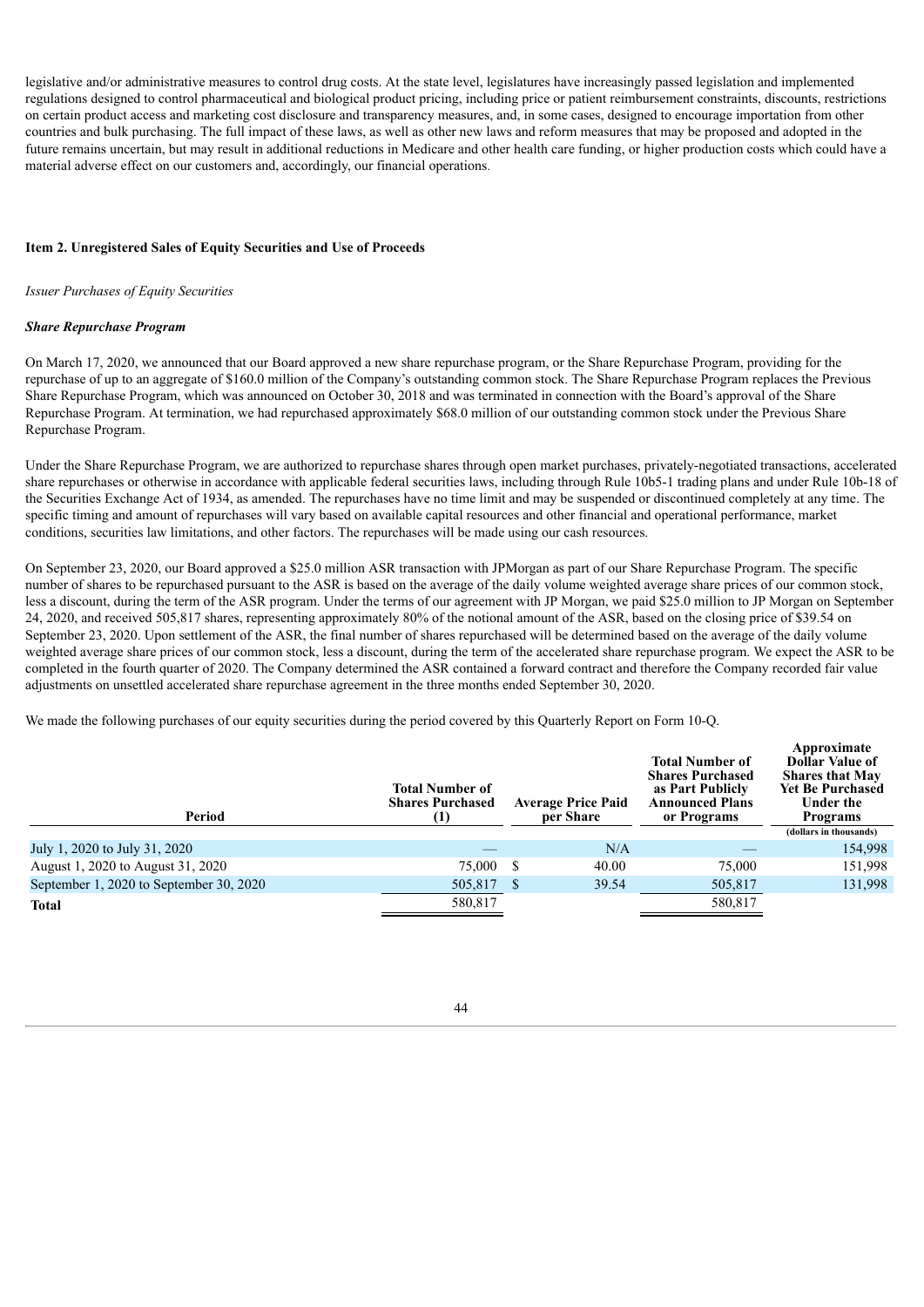(1) All shares repurchased by us during the three months ended September 30, 2020 were repurchased pursuant to the Share Repurchase Program, described above.

## <span id="page-48-0"></span>**Item 3. Defaults Upon Senior Securities**

None.

## <span id="page-48-1"></span>**Item 4. Mine Safety Disclosures**

Not applicable.

## <span id="page-48-2"></span>**Item 5. Other Information**

None.

<span id="page-48-3"></span>**Item 6. Exhibits**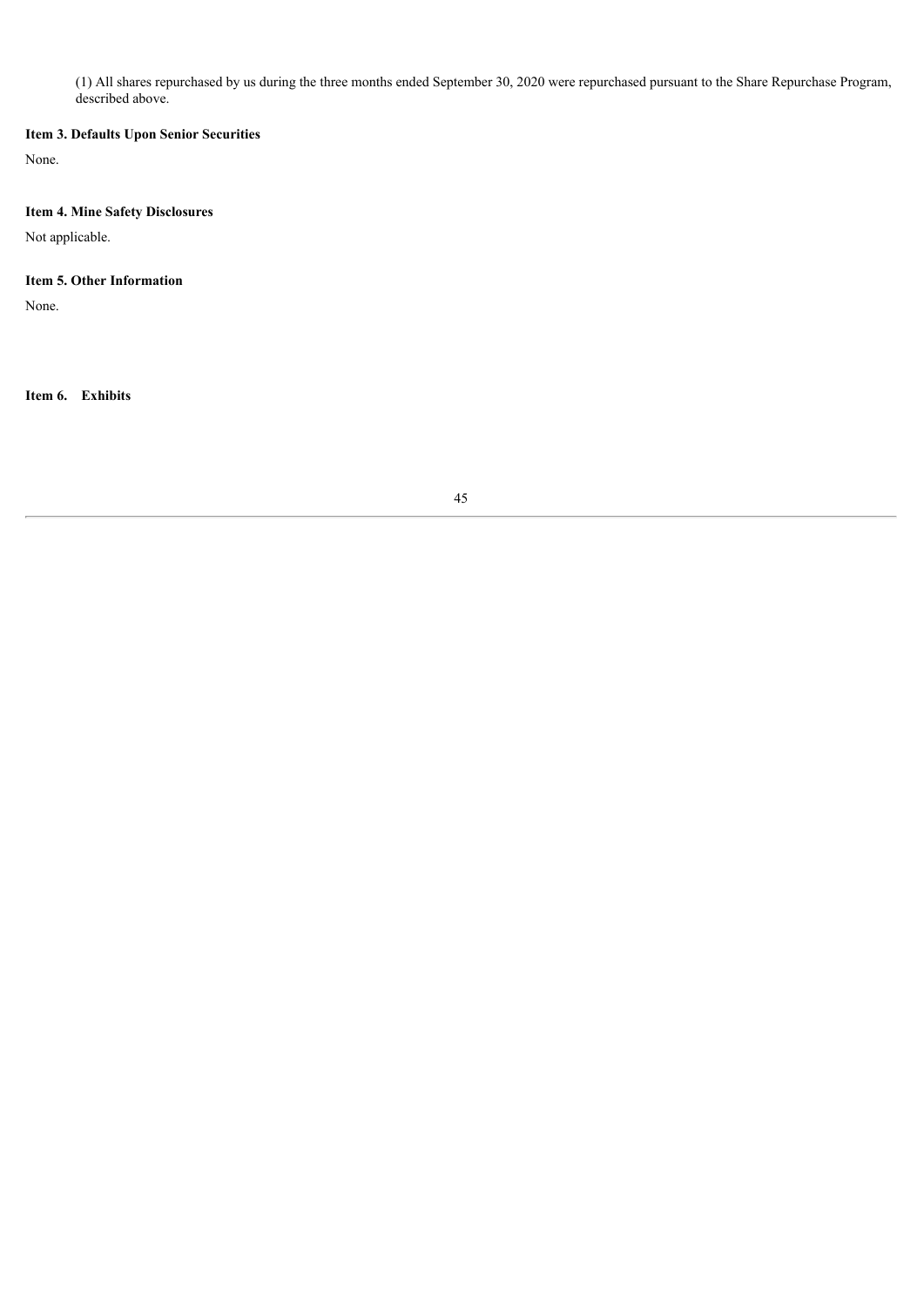## **EXHIBIT INDEX**

| <b>Exhibit</b><br><b>Number</b> |          | <b>Description of Exhibit</b>                                                                                                                                                                            |
|---------------------------------|----------|----------------------------------------------------------------------------------------------------------------------------------------------------------------------------------------------------------|
|                                 |          | Amended and Restated Certificate of Incorporation (incorporated by reference to Exhibit 3.2 to                                                                                                           |
| 3.1                             |          | the Registrant's Registration Statement on Form S-1/A, SEC File No. 333-192984, filed January<br>28, 2014)                                                                                               |
| 3.2                             |          | Amended and Restated Bylaws (incorporated by reference to Exhibit 3.4 to the Registrant's<br>Registration Statement on Form S-1/A, SEC File No. 333-192984, filed January 28, 2014)                      |
| 10.1                            | $(1)$ †+ | <u>Consulting Agreement between the Registrant and Adrian J. Hepner, M.D., Ph.D. dated July 31,</u><br>2020                                                                                              |
| 31.1                            | (1)      | Certification of Principal Executive Officer pursuant to Rule 13a-14(a) and 15d-14(a) of the<br>Securities Exchange Act of 1934, as adopted pursuant to Section 302 of the Sarbanes-Oxley Act<br>of 2002 |
| 31.2                            | (1)      | Certification of Principal Financial Officer pursuant to Rule 13a-14(a) and 15d-14(a) of the<br>Securities Exchange Act of 1934, as adopted pursuant to Section 302 of the Sarbanes-Oxley Act<br>of 2002 |
| 32.1                            | **       | Certification of Principal Executive Officer and Chief Financial Officer pursuant to 18 U.S.C.<br>Section 1350, as adopted pursuant to Section 906 of the Sarbanes-Oxley Act of 2002.                    |
| 101.INS                         |          | XBRL Instance Document - the instance document does not appear in the interactive data file<br>because its XBRL tags are embedded within the inline XBRL document.                                       |
| 101.SCH                         |          | Inline XBRL Taxonomy Extension Schema Document                                                                                                                                                           |
| $101$ CAL                       |          | Inline XBRL Taxonomy Extension Calculation Linkbase Document                                                                                                                                             |
| 101.DEF                         |          | Inline XBRL Taxonomy Definition Linkbase Document                                                                                                                                                        |
| 101.LAB                         |          | Inline XBRL Taxonomy Extension Label Linkbase Document                                                                                                                                                   |
| 101.PRE                         |          | Inline XBRL Taxonomy Extension Presentation Linkbase Document                                                                                                                                            |
| 104                             |          | Cover Page Interactive Data File (formatted as inline XBRL with applicable taxonomy extension<br>information contained in Exhibits 101).                                                                 |

(1) Filed herewith.

†Management contract or compensatory plan or arrangement.

+ Certain portions of the exhibit (indicated by asterisks) have been omitted because they are not material and would likely cause competitive harm to the Registrant if publicly disclosed.

<span id="page-49-0"></span>\*\*The certifications attached as Exhibit 32.1 that accompany this Quarterly Report on Form 10-Q are not deemed filed with the SEC and are not to be incorporated by reference into any filing of Eagle Pharmaceuticals, Inc. under the Securities Act of 1933, as amended, or the Securities Exchange Act of 1934, as amended (whether made before or after the date hereof), irrespective of any general incorporation language contained in such filing.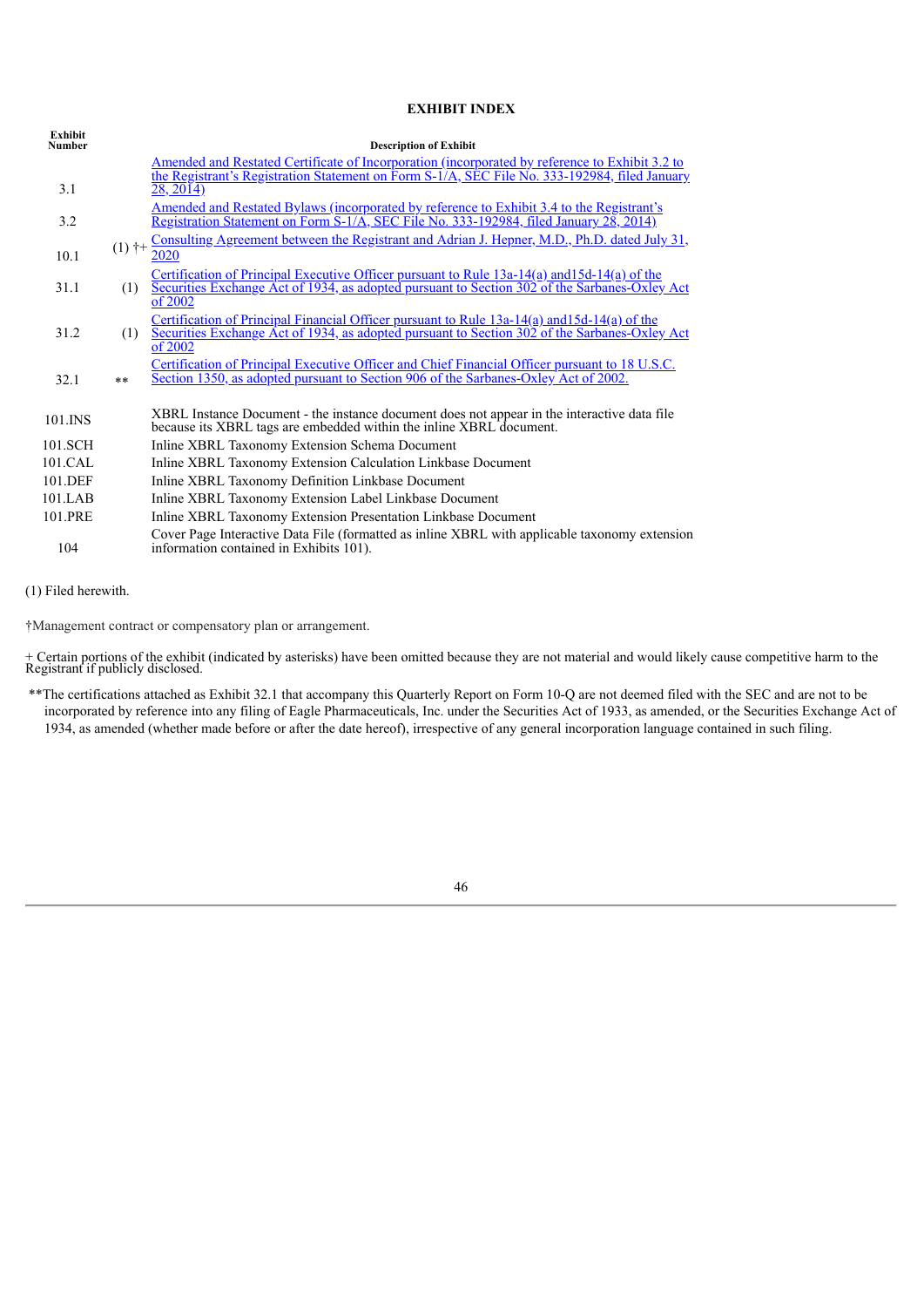## **SIGNATURES**

Pursuant to the requirements of the Securities Exchange Act of 1934, the registrant has duly caused this report to be signed on its behalf by the undersigned thereunto duly authorized

## EAGLE PHARMACEUTICALS, INC.

/s/ Scott Tarriff DATED: November 2, 2020 By: i. Scott Tarriff (On behalf of the Registrant and as Chief Executive Officer as Principal Executive Officer)

> /s/ Brian J. Cahill  $\frac{1}{2}$ Brian J. Cahill Chief Financial Officer (Principal Accounting Officer and Principal Financial Officer)

47

DATED: November 2, 2020 By: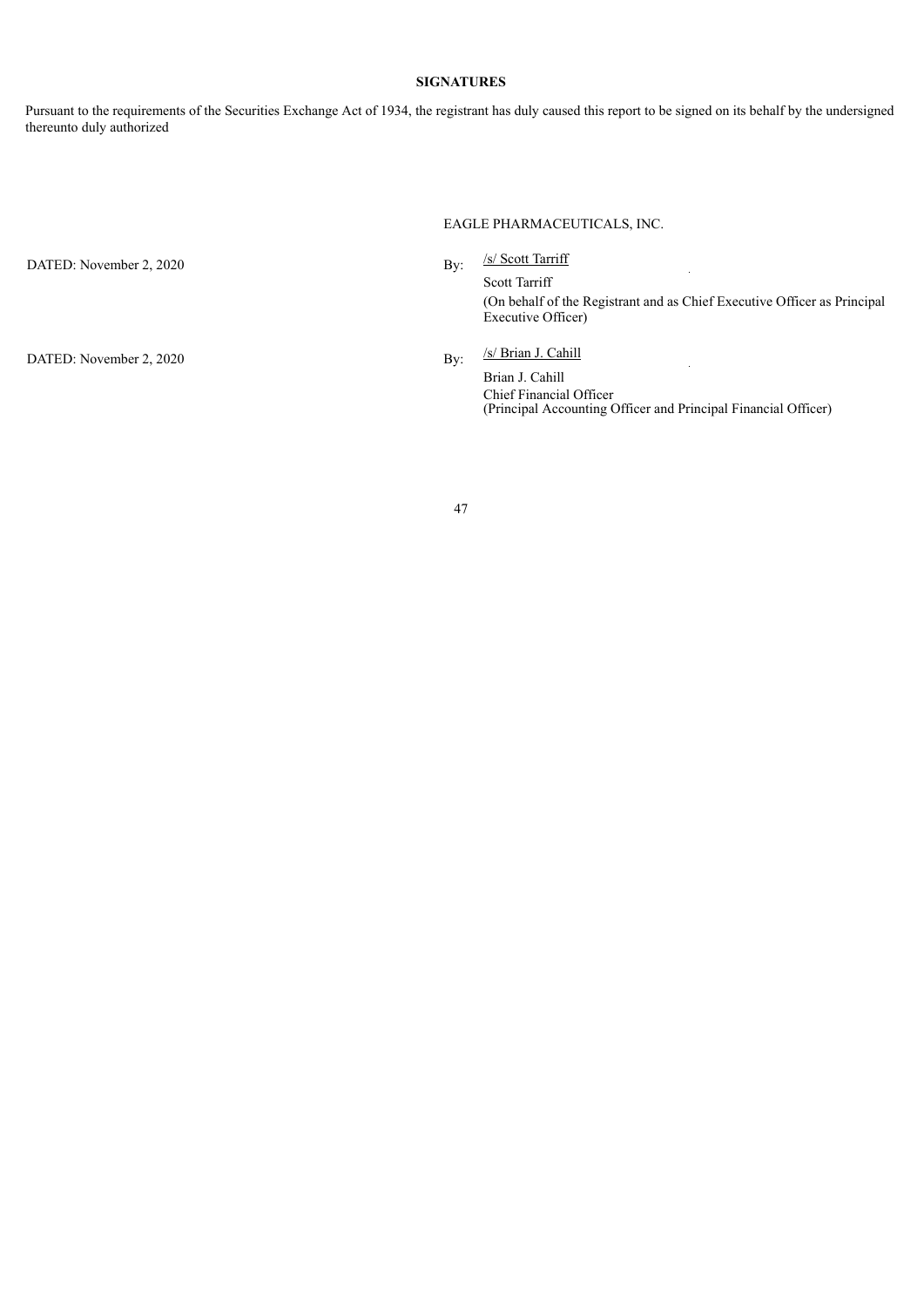<span id="page-51-0"></span>**CERTAIN CONFIDENTIAL INFORMATION CONTAINED IN THIS DOCUMENT, MARKED BY [\*\*\*], HAS BEEN OMITTED BECAUSE IT IS NOT MATERIAL AND WOULD LIKLEY CAUSE COMPETITIVE HARM TO EAGLE PHARMACEUTICALS, INC. IF PUBLICLY DISCLOSED.**

July 31, 2020

Dr. Adrian Hepner [\*\*\*]

## Dear Adrian:

This letter agreement (this "Agreement") sets forth the terms and conditions whereby you agree to provide certain services (as described on Schedule 1) to Eagle Pharmaceuticals, Inc., a Delaware Corporation, with offices located at 50 Tice Boulevard, Suite 315, Woodcliff Lake, New Jersey 07677 (the "Company").

1. Services

- a. The Company hereby engages you, and you hereby accept such engagement, as an independent contractor to provide certain services to the Company on the terms and conditions set forth in this Agreement.
- b. You shall provide to the Company the services set forth on Schedule 1 (the "Services").
- c. The Company shall not control the manner or means by which you perform the Services, including but not limited to the time and place you perform the Services.
- d. To the extent you perform any Services on the Company's premises or using the Company's equipment, you shall comply with all applicable policies of the Company relating to business and office conduct, health and safety and use of the Company's facilities, supplies, information technology, equipment, networks and other resources.

Updated 12-14/2018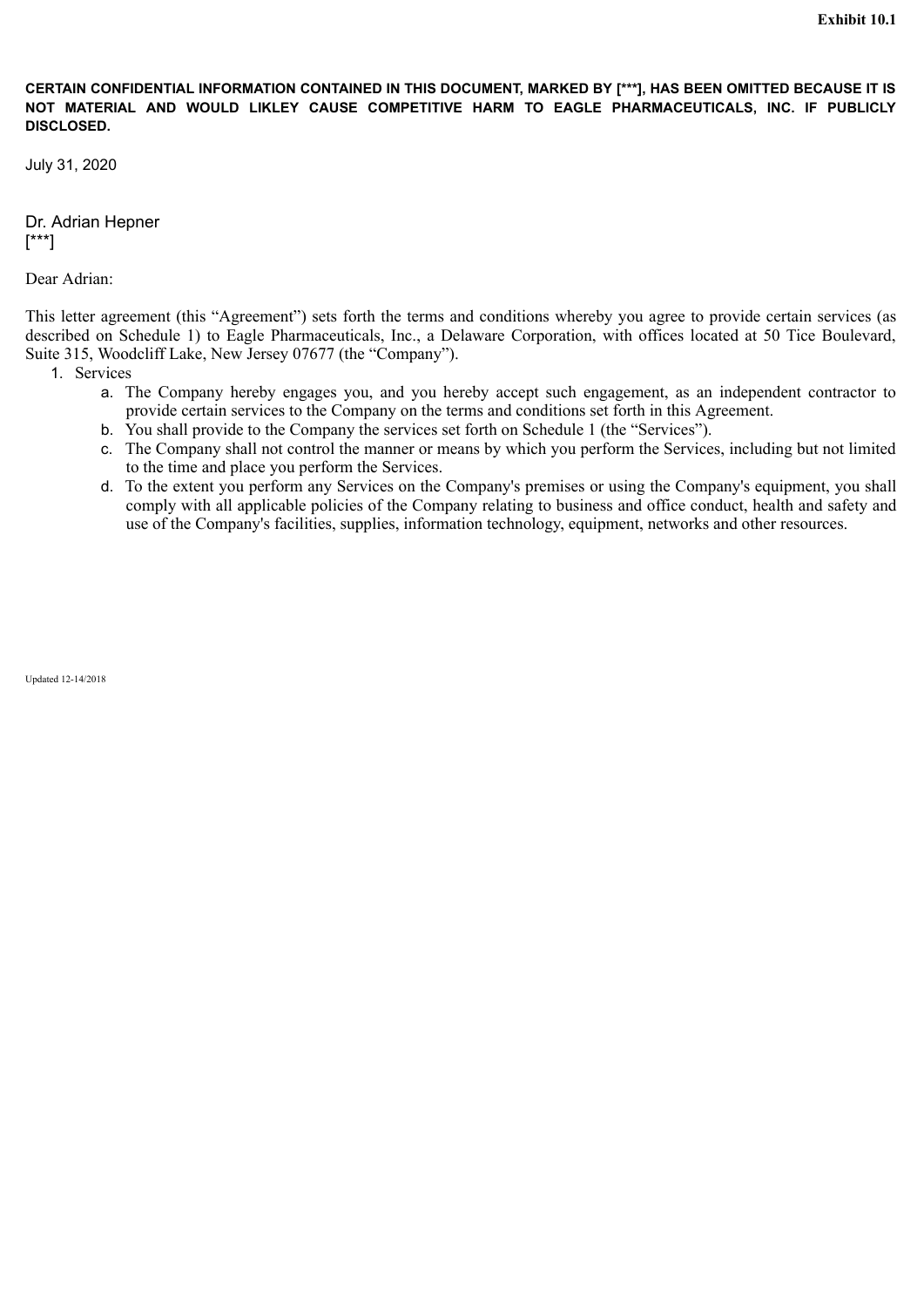## **1. Term**

## 1. Term

The term of this Agreement shall commence on August 1, 2020 and shall continue until July 31, 2021, unless earlier terminated in accordance with section 10 (the "Termination"). Any extension of the term will be subject to mutual written agreement between the parties.

- 1. Compensation and Expenses
	- a. As full compensation for the Services and the rights granted to the Company in this Agreement, the Company shall pay you \$8,000 per week for the first semester of the Term and \$4,000 per week for the second semester (the "Fees"). It is anticipated that you will work 20 hours per week during the first semester and 10 hours per week during the second. The Fees will be paid to you bi-weekly. You acknowledge that you will receive an IRS Form 1099-MISC from the Company, and that you shall be solely responsible for all federal, state and local taxes, as set out in section 4.2.
	- b. In addition to the Fees, Company shall continue to pay the employer portion of your COBRA medical continuation benefits for eighteen months.
	- c. The Company agrees to reimburse you all reasonable and documented travel and other costs or expenses incurred or paid by you in connection with the performance of the Services in accordance with the general reimbursement policy of the Company then in effect, and in each case that have been approved in writing by David Pernock. The Company shall pay all undisputed Fees within 15 days after the Company's receipt of an invoice submitted by you.
- 2. Relationship of the Parties
	- a. You are an independent contractor of the Company, and this Agreement shall not be construed to create any association, partnership, joint venture, employee or agency relationship between you and the Company for any purpose. You have no authority (and shall not hold yourself out as having authority) to bind the Company and you shall not make any agreements or representations on the Company's behalf without the Company's prior written consent.
	- b. Without limiting section 4.1, the Company will not be responsible for withholding or paying any income, payroll, Social Security or other federal, state or local taxes, and, except as otherwise specified herein, making any insurance contributions, including unemployment or disability, or obtaining worker's compensation insurance on your behalf.
- 3. Intellectual Property Rights
	- a. The Company is and shall be, the sole and exclusive owner of all right, title and interest throughout the world in and to all the results and proceeds of the Services performed under this Agreement, including but not limited to any deliverables set out on Schedule 1 (collectively, the "Deliverables"), including all patents, copyrights, trademarks, trade secrets and other intellectual property rights (collectively "Intellectual Property Rights") therein. You agree that the Deliverables are hereby deemed a "work made for hire" as defined in 17 U.S.C. § 101 for the Company. If, for any reason, any of the Deliverables do not constitute a "work made for hire," you hereby irrevocably assign to the Company, in each case without additional consideration, all right, title and interest throughout the world in and to the Deliverables, including all Intellectual Property Rights therein.
	- b. Any assignment of copyrights under this Agreement includes all rights of paternity, integrity, disclosure and withdrawal and any other rights that may be known as "moral rights" (collectively, "Moral Rights"). You hereby irrevocably waive, to the extent permitted by applicable law, any and all claims you may now or hereafter have in any jurisdiction to any Moral Rights with respect  $\hat{\imath}$  the Deliverables.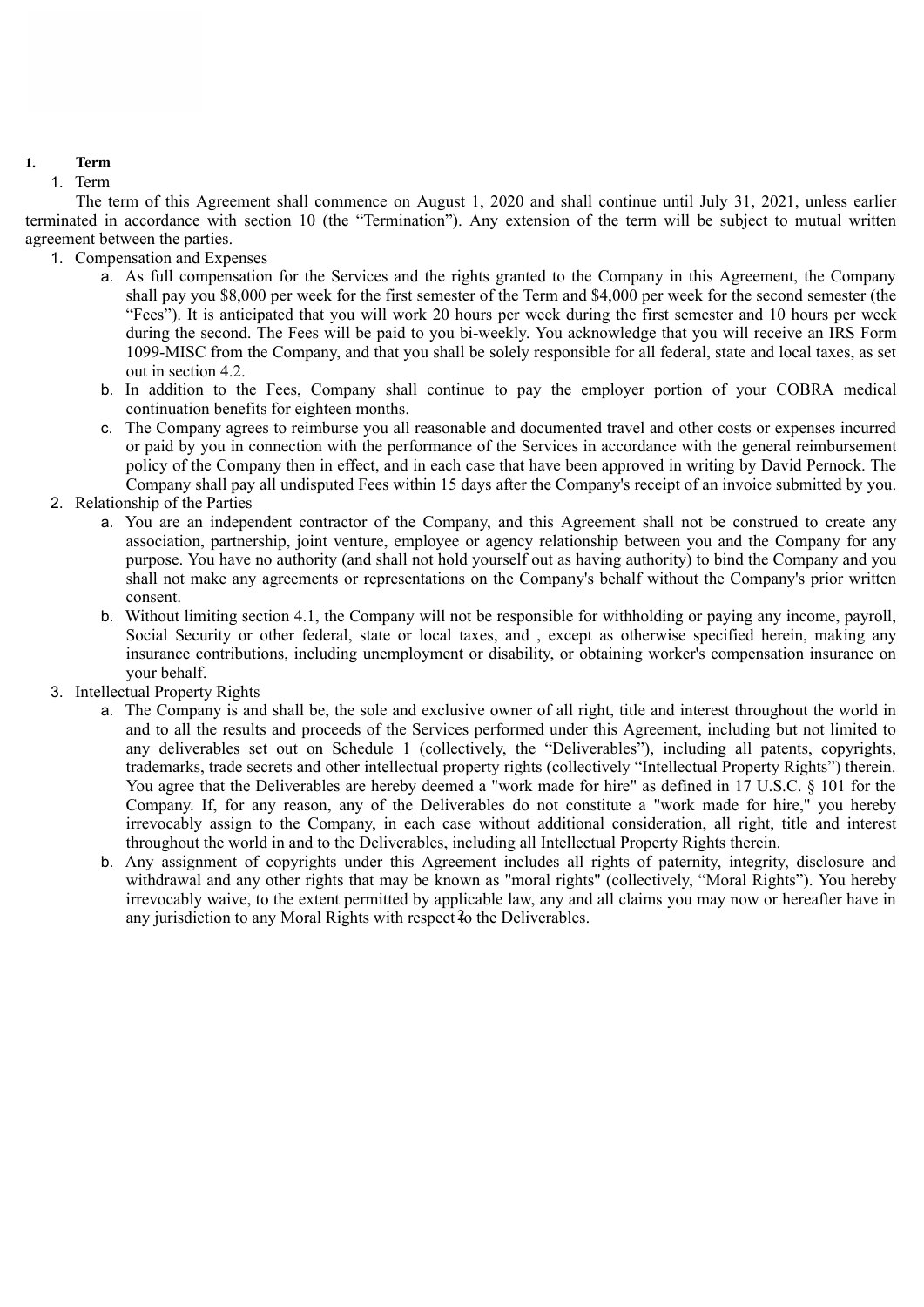- c. You shall make full and prompt disclosure to the Company of any inventions or processes, as such terms are defined in 35 U.S.C. § 100 (the "Patent Act"), made or conceived by you alone or with others during the Term, whether or not such inventions or processes are patentable or protected as trade secrets and whether or not such inventions or processes are made or conceived during normal working hours or on the premises of the Company. You shall not disclose to any third party the nature or details of any such inventions or processes without the prior written consent of the Company.
- d. Upon the request of the Company, you shall promptly take such further actions, including execution and delivery of all appropriate instruments of conveyance, as may be necessary to assist the Company to prosecute, register, perfect, record or enforce its rights in any Deliverables. In the event the Company is unable, after reasonable effort, to obtain your signature on any such documents, you hereby irrevocably designate and appoint the Company as your agent and attorney-in-fact, to act for and on your behalf solely to execute and file any such application or other document and do all other lawfully permitted acts to further the prosecution and issuance of patents, copyrights or other intellectual property protected related to the Deliverables with the same legal force and effect as if you had executed them. You agree that this power of attorney is coupled with an interest.
- e. Notwithstanding section 5.1, to the extent that any of your pre-existing materials identified in Schedule 1 are contained in the Deliverables, you retain ownership of such pre-existing materials and hereby grant to the Company an irrevocable, worldwide, unlimited, royalty-free license to use, publish, reproduce, display, distribute copies of, and prepare derivative works based upon, such pre-existing materials and derivative works thereof. The Company may assign, transfer and sublicense such rights to others without your approval.
- f. Except for such pre-existing materials, you have no right or license to use, publish, reproduce, prepare derivative works based upon, distribute, perform, or display any Deliverables. You have no right or license to use the Company's trademarks, service marks, trade names, trade names, logos, symbols or brand names.
- g. You shall require each of your employees and contractors to execute written agreements securing for the Company the rights provided for in this section 5 prior to such employee or contractor providing any Services under this Agreement.
- 4. Confidentiality
	- a. You acknowledge that you will have access to information that is treated as confidential and proprietary by the Company, including, without limitation, the existence and terms of this Agreement, trade secrets, technology, and information pertaining to business operations and strategies, customers, pricing, marketing, finances, sourcing, personnel, or operations of the Company, its affiliates or their suppliers or customers, in each case whether spoken, written, printed, electronic or in any other form or medium (collectively, the "Confidential Information"). Any Confidential Information that you develop in connection with the Services, including but not limited to any Deliverables, shall be subject to the terms and conditions of this section. You agree to treat all Confidential Information as strictly confidential, not to disclose Confidential Information or permit it to be disclosed, in whole or part, to any third party without the prior written consent of the Company in each instance, and not to use any Confidential Information for any purpose except as required in the performance of the Services. You shall notify the Company immediately in the event you become aware of any loss or disclosure of any Confidential Information.
	- b. Confidential Information shall not include information that: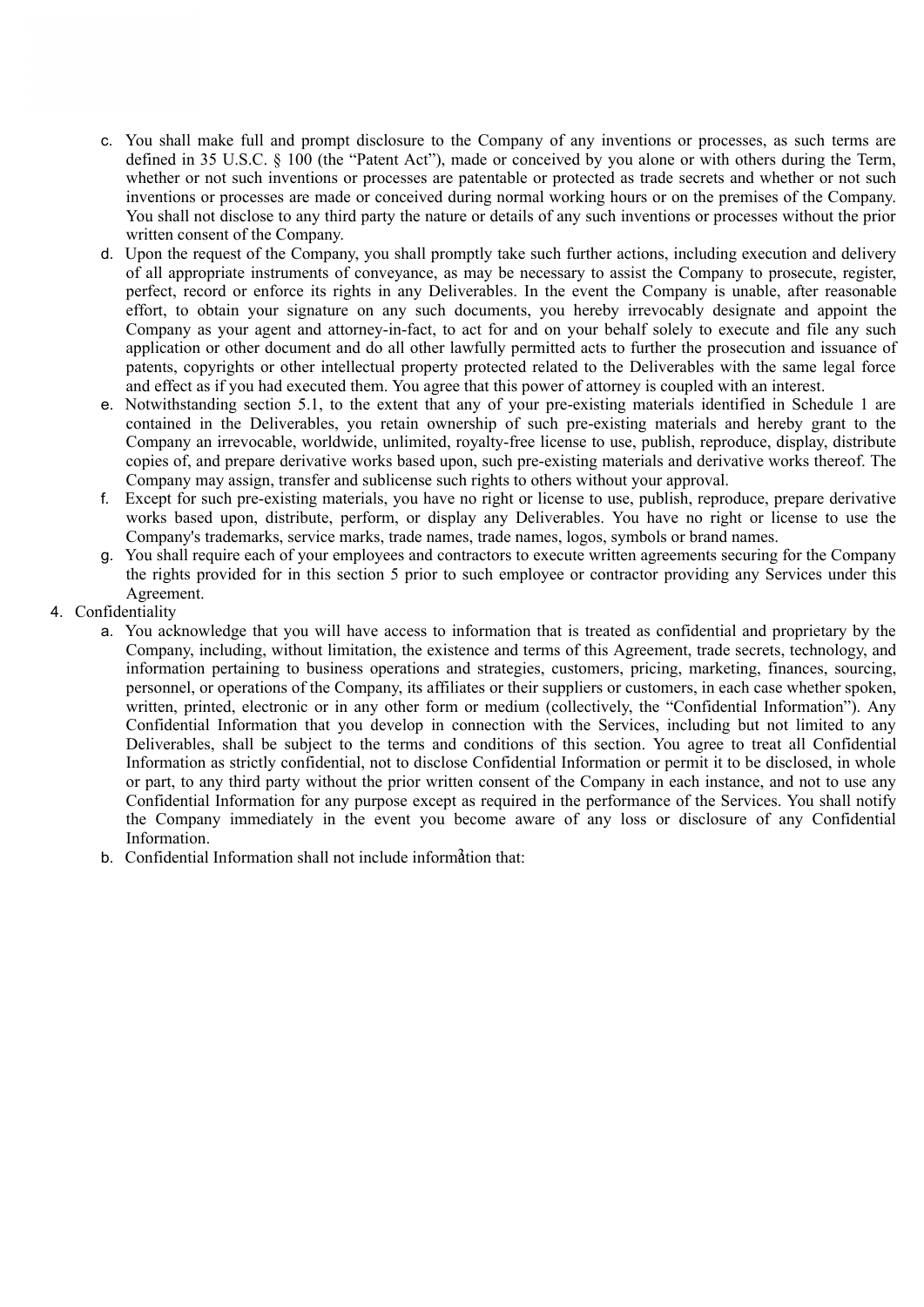- i. is or becomes generally available to the public other than through your breach of this Agreement; or
- ii. is communicated to you by a third party that had no confidentiality obligations with respect to such information.
- c. Nothing herein shall be construed to prevent disclosure of Confidential Information as may be required by applicable law or regulation, or pursuant to the valid order of a court of competent jurisdiction or an authorized government agency, provided that the disclosure does not exceed the extent of disclosure required by such law, regulation or order. You agree to provide written notice of any such order to an authorized officer of the Company within three (3) business days of receiving such order, but in any event sufficiently in advance of making any disclosure to permit the Company to contest the order or seek confidentiality protections, as determined in the Company's sole discretion.
- 5. Representations and Warranties
	- a. You represent and warrant to the Company that:
		- i. you have the right to enter into this Agreement, to grant the rights granted herein and to perform fully all of your obligations in this Agreement;
		- ii. your entering into this Agreement with the Company and your performance of the Services do not and will not conflict with or result in any breach or default under any other agreement to which you are subject;
		- iii. you have the required skill, experience and qualifications to perform the Services, you shall perform the Services in a professional and workmanlike manner in accordance with generally recognized industry standards for similar services and you shall devote sufficient resources to ensure that the Services are performed in a timely and reliable manner;
		- iv. you shall perform the Services in compliance with all applicable federal, state and local laws and regulations;
		- v. you have not been: (i) debarred under subsections (a) or (b) of Section 306 of the Federal Food, Drug and Cosmetic Act, as amended, 21 U.S.C. Section 335a(a) and (b) (the "FD&C Act"), (ii) excluded, debarred, suspended or otherwise ineligible to participate in federal health care programs or in federal procurement or non-procurement programs (as that term is defined in 42 U.S.C. 1320a-7b(f)) or convicted of a criminal offense related to the provision of health care items or services, but has not yet been debarred. Moreover, if you are subsequently so debarred or excluded, you agree to immediately notify Company of such debarment or exclusion as provided in Section 14.2 herein, and this Agreement shall terminate as of the date of such debarment or exclusion.
		- i. You do not and will not use in any capacity the services of any person debarred under the FD&C Act in connection with its performance of this Agreement. You shall select and shall have full and complete control of and responsibility for all actions of your agents, affiliates, officers, directors, employees and permitted subcontractors, if any, (collectively, "Your Agents") and none of Your Agents shall be, or shall be deemed to be, the agents, affiliates, officers, directors, employees or subcontractors of Company for any purpose whatsoever by virtue of this Agreement. Company shall have no duty, liability or responsibility of any kind, to or for your acts or omissions or those of Your Agents. You hereby acknowledge and agree that you shall cause 4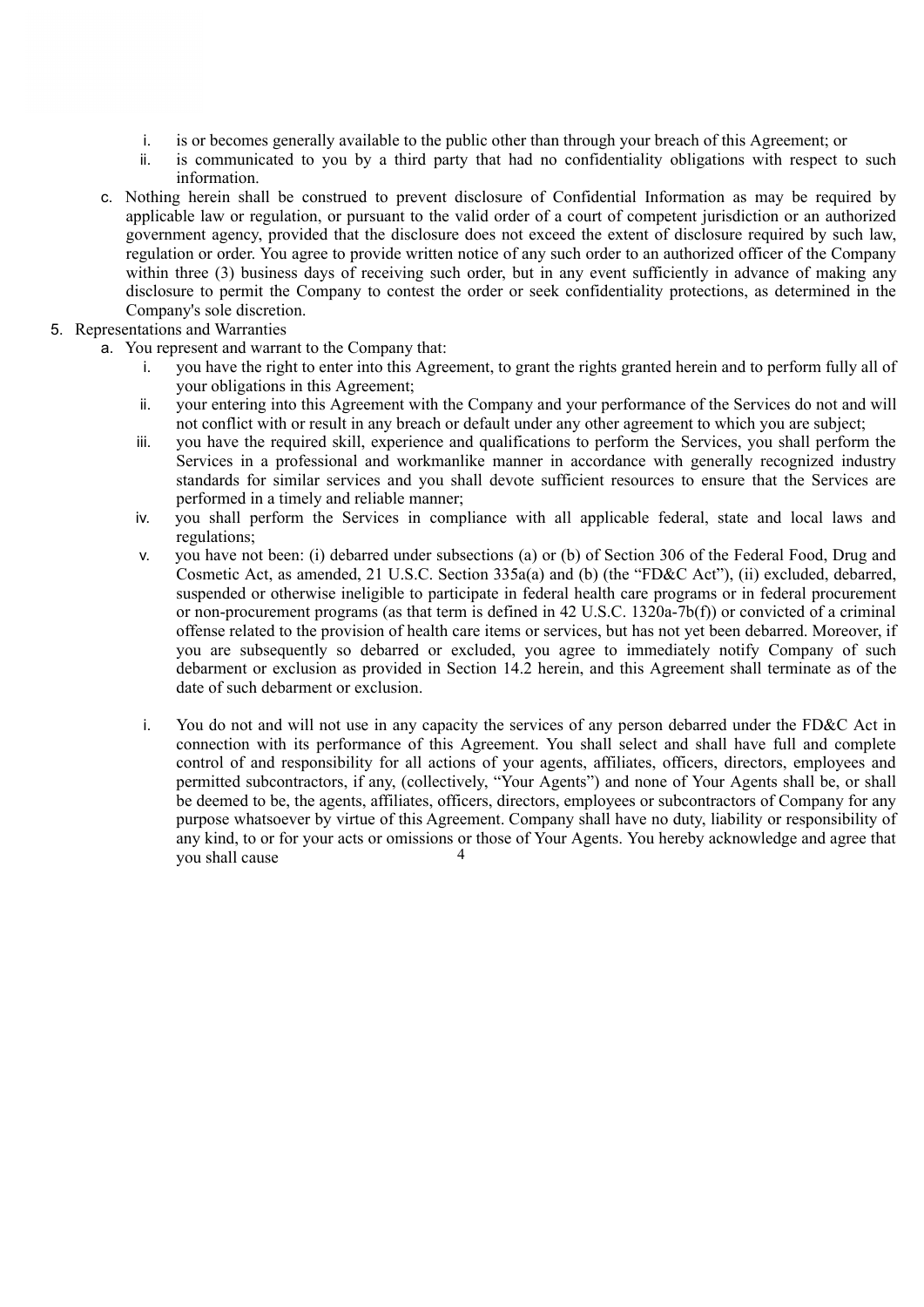each of Your Agents who participate in rendering the Services provided hereunder to comply with the terms of this Agreement.

- i. the Company will receive good and valid title to all Deliverables, free and clear of all encumbrances and liens of any kind;
- ii. all Deliverables are and shall be your original work (except for material in the public domain or provided by the Company) and, to the best of your knowledge, do not and will not violate or infringe upon the intellectual property right or any other right whatsoever of any person, firm, corporation or other entity.
- iii. You will disclose this relationship with Eagle, as established by this Agreement, to all people and entities to whom you owe such disclosure. You will also obtain any required permissions. With regard to any formulary committee on which you sit, this disclosure obligation shall continue for two years after the termination of this Agreement.
- b. The Company hereby represents and warrants to you that:
	- i. it has the full right, power and authority to enter into this Agreement and to perform its obligations hereunder: and
	- ii. the execution of this Agreement by its representative whose signature is set forth at the end hereof has been duly authorized by all necessary corporate action.
- 6. Indemnification
	- a. Company shall defend, indemnify and hold you harmless against all losses, damages, liabilities, deficiencies, actions, judgments, interest, awards, penalties, fines, costs or expenses of whatever kind (including reasonable attorneys' fees) arising out of or resulting from any losses you may incur as a result of providing the Service hereunder:
- 7. Intentionally Left Blank
- 1. Termination
	- a. The Company or you may terminate this Agreement without cause and upon 15 days' written notice. In the event of termination pursuant to this section 10.1, the Company shall pay you for fees earned for any Services completed up to and including the date of such termination.
	- b. The Company may terminate this Agreement, effective immediately upon written notice to you, in the event that you materially breach this Agreement, and such breach is incapable of cure, or with respect to a material breach capable of cure, you do not cure such breach within ten (10) days after receipt of written notice of such breach.
	- c. Upon expiration or termination of this Agreement for any reason, or at any other time upon the Company's written request, you shall within five (5) days after such expiration or termination:
		- i. deliver to the Company all Deliverables (whether complete or incomplete) and all hardware, software, tools, equipment or other materials provided for your use by the Company;
		- ii. deliver to the Company all tangible documents and materials (and any copies) containing, reflecting, incorporating or based on the Confidential Information;
		- iii. permanently erase all of the Confidential Information from your computer systems; and
		- iv. certify in writing to the Company that you have complied with the requirements of this section.
	- d. The terms and conditions of this section and section 4, section 5, section 6, section 7, section 8, section 10.3, section 12, section 13 and section 14 shall survive the expiration or termination of this Agreement.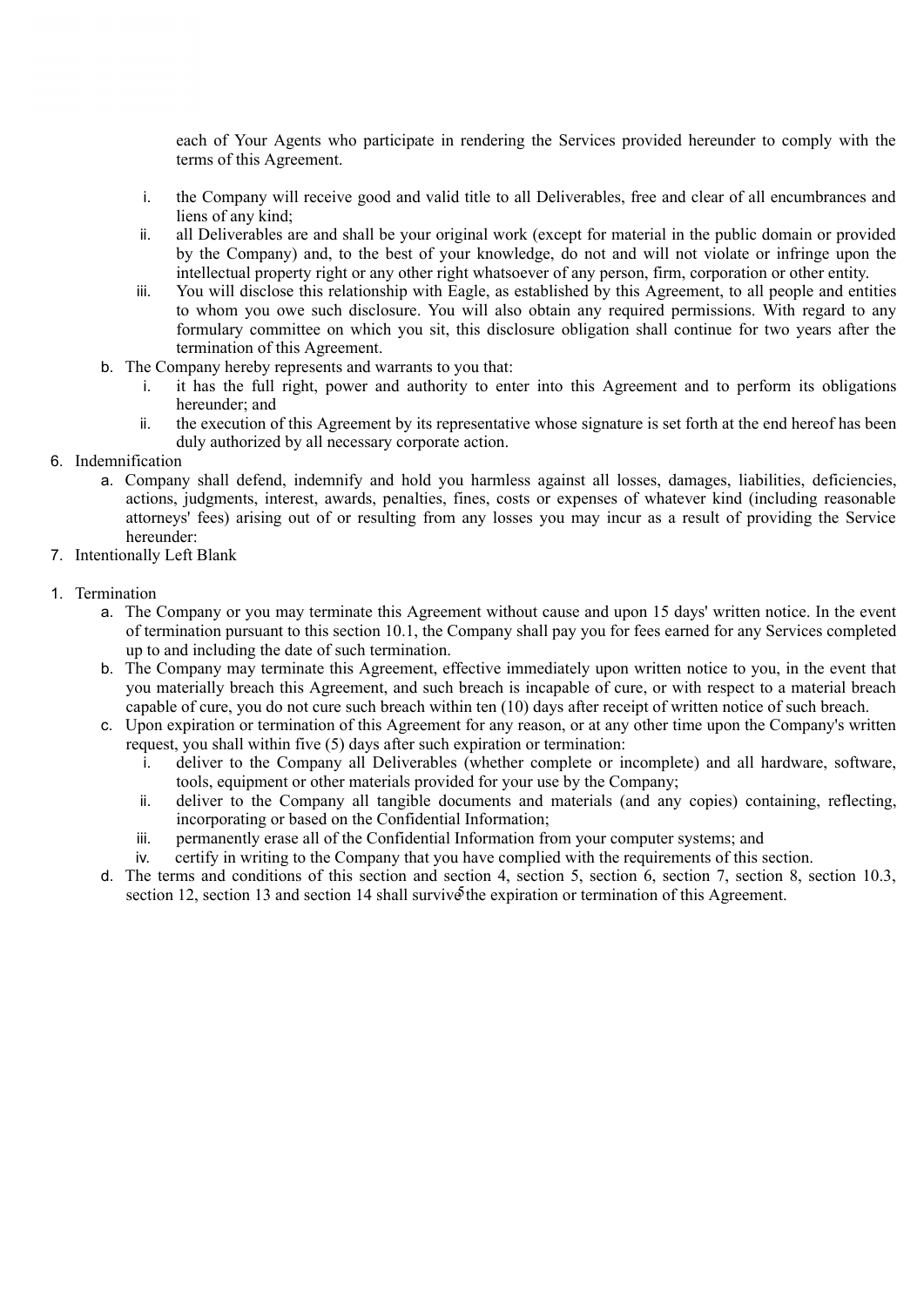## 2. Other Business Activities

You may be engaged or employed in any other business, trade, profession or other activity which does not place you in a conflict of interest with the Company.

1. Non-Solicitation

Each party agrees that during the Term of this Agreement and for a period of six months following the termination or expiration of this Agreement, it shall not make any solicitation to employ the other party's personnel without written consent of the other party to be given or withheld in its sole discretion. For the purposes of this section 12, a general advertisement or notice of a job listing or opening or other similar general publication of a job search or availability to fill employment positions, including on the internet, shall not be construed as a solicitation or inducement, and the hiring of any such employee or independent contractor who freely responds thereto shall not be a breach of this section 12.

## 1. Assignment

You shall not assign any rights, or delegate or subcontract any obligations, under this Agreement without the Company's prior written consent. Any assignment in violation of the foregoing shall be deemed null and void. The Company may freely assign its rights and obligations under this Agreement at any time. Subject to the limits on assignment stated above, this Agreement will inure to the benefit of, be binding on, and be enforceable against each of the parties hereto and their respective successors and assigns.

- 1. Miscellaneous
	- a. The compensation paid hereunder has been established through good faith and arms-length bargaining and represents the fair market value of the services rendered. No amount paid or reimbursed hereunder is intended to be, nor shall it be construed as, an offer or payment made, whether directly or indirectly, to induce the referral of patients, the purchase, lease or order of any item or service, or the recommending or arranging for the purchase, lease or order of any item or service.
	- b. You shall not export, directly or indirectly, any technical data acquired from the Company, or any products utilizing any such data, to any country in violation of any applicable export laws or regulations.
	- c. All notices, requests, consents, claims, demands, waivers and other communications hereunder (each, a "Notice") shall be in writing and addressed to the parties at the addresses set forth on the first page of this Agreement (or to such other address that may be designated by the receiving party from time to time in accordance with this section). All Notices shall be delivered by personal delivery, nationally recognized overnight courier (with all fees pre-paid), facsimile or e-mail of a PDF document (with confirmation of transmission) or certified or registered mail (in each case, return receipt requested, postage prepaid). Except as otherwise provided in this Agreement, a Notice is effective only if (a) the receiving party has received the Notice and (b) the party giving the Notice has complied with the requirements of this section.
	- d. This Agreement, together with any other documents incorporated herein by reference, including, and related exhibits and schedules, constitutes the sole and entire agreement of the parties to this Agreement with respect to the subject matter contained herein, and supersedes all prior and contemporaneous understandings, agreements, representations and warranties, both written and oral, with respect to such subject matter.
	- e. This Agreement may only be amended, modified or supplemented by an agreement in writing signed by each party hereto, and any of the terms thereof may be waived, only by a written document signed by each party to this Agreement or, in the case of waiver, by the party or parties waiving compliance.
	- f. This Agreement shall be governed by and construed in accordance with the internal laws of the State of New Jersey without giving effect to any choice or conflict of law provision or rule. Each party irrevocably submits to  $\frac{6}{5}$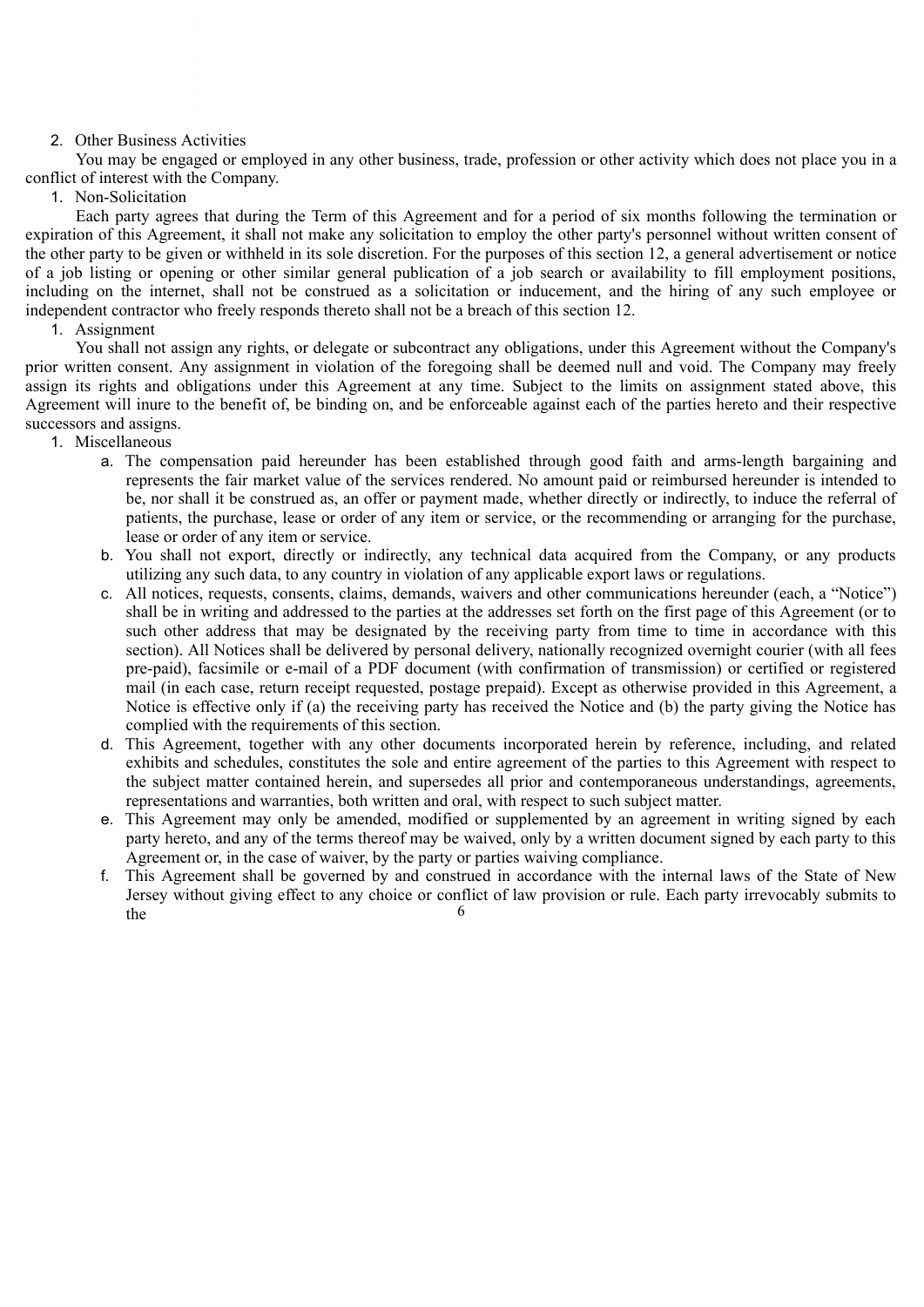exclusive jurisdiction and venue of the federal and state courts located in the State of New Jersey in any legal suit, action or proceeding arising out of or based upon this Agreement or the Services provided hereunder.

- g. If any term or provision of this Agreement is invalid, illegal or unenforceable in any jurisdiction, such invalidity, illegality or unenforceability shall not affect any other term or provision of this Agreement or invalidate or render unenforceable such term or provision in any other jurisdiction.
- h. This Agreement may be executed in multiple counterparts and by facsimile signature, each of which shall be deemed an original and all of which together shall constitute one instrument.
- 2. You acknowledge and agree that (i) eagle may have an obligation to report certain details relating to this agreement, including, without limitation, the fee paid to you by eagle under the federal sunshine act and similar state laws and that (ii) eagle will report such details in its sole discretion.

Very truly yours,

EAGLE PHARMACEUTICALS, INC.

By: /s/ Pete Meyers Name: Pete Meyers Title: Chief Financial Officer of Eagle Pharmaceuticals, Inc.

## ACCEPTED AND AGREED:

By: /s/ Adrian Hepner Name: Adrian Hepner Date: July 31, 2020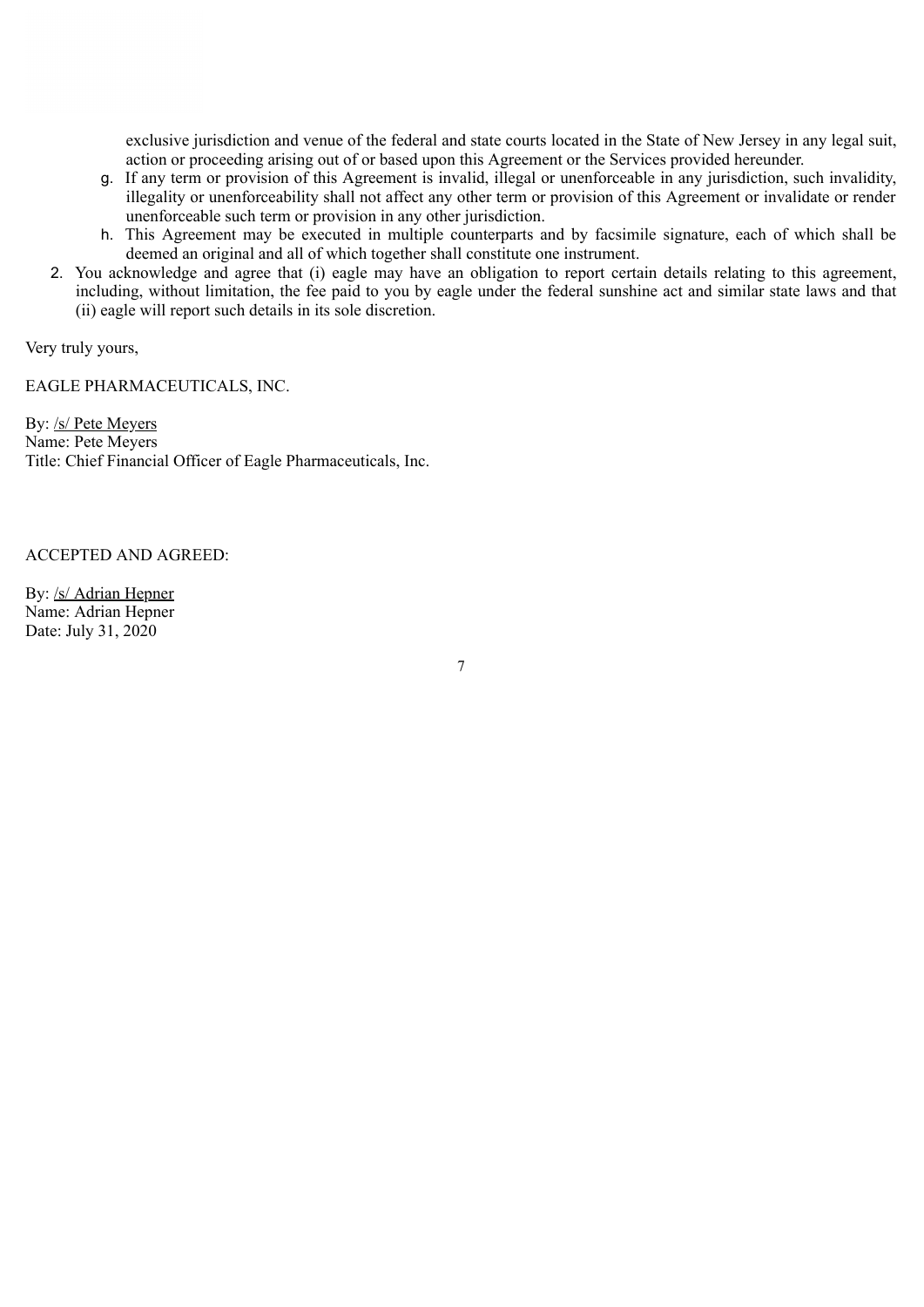## **SCHEDULE 1**

1. SERVICES:

1. SERVICES:

Fulvestrant. Assistance with the meeting request  $\left[\rule{0pt}{10pt}\right.^{***}\hspace{-0.15pt}\left.\rule{0pt}{10pt}\right]$ Briefing package assistance

**Vasopressin** [\*\*\*]

**Nerve Agent** SPA request

**Other** 

UPenn transition

North shore transition

[\*\*\*]

EA 111 assistance with interpretation of mid August data

Transition relationship with military

2. EQUIPMENT, TOOLS OR MATERIALS PROVIDED BY COMPANY: Company-issued laptop computer and smartphone.

3. PAYMENT SCHEDULE: Upon completion and in accordance with Section 3 above.

4. DELIVERABLES: Consulting services as described in Section 1 above.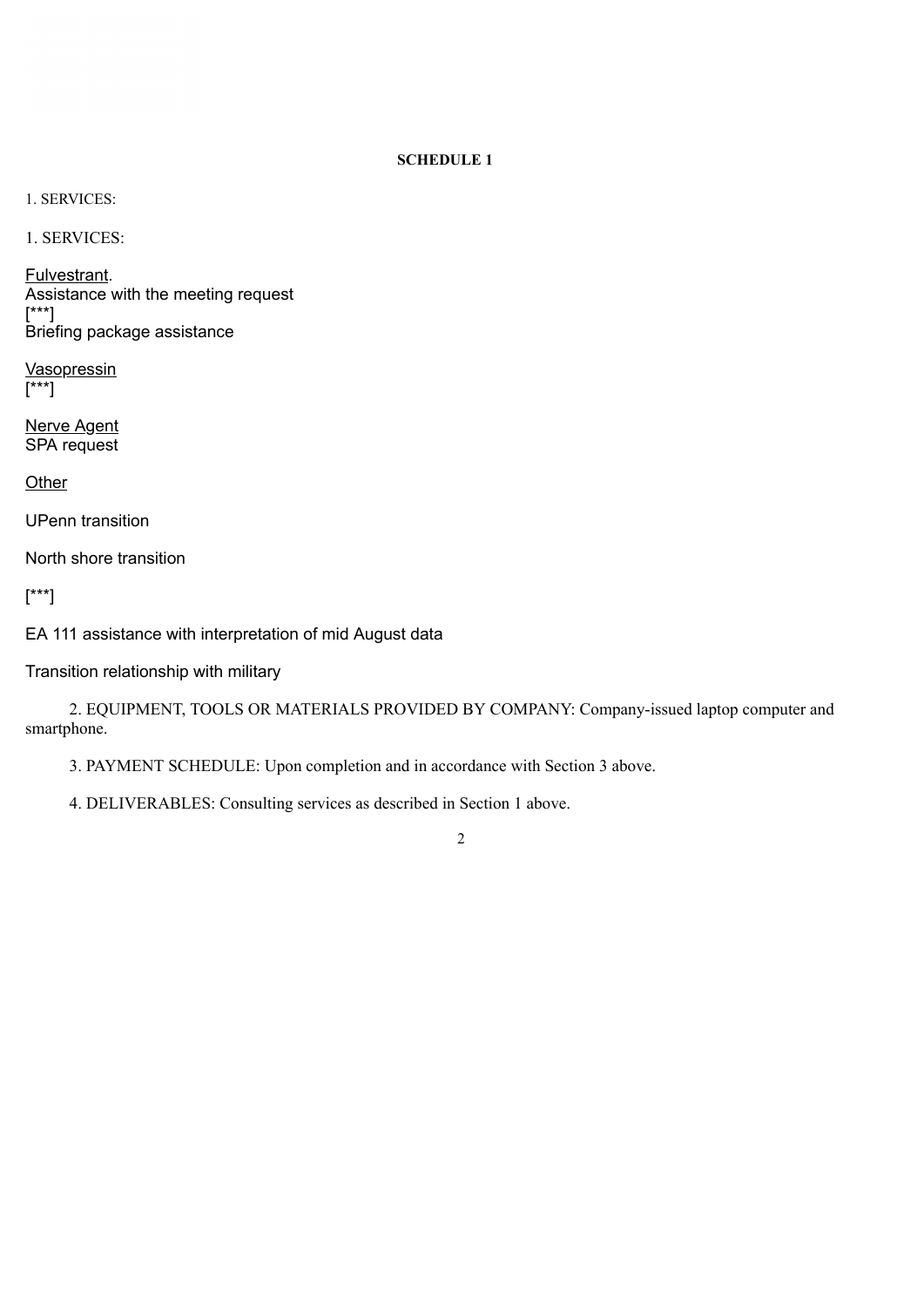### **CERTIFICATION OF PRINCIPAL EXECUTIVE OFFICER**

<span id="page-59-0"></span>I, Scott Tarriff, certify that:

- 1. I have reviewed this Quarterly Report on Form 10-Q of Eagle Pharmaceuticals, Inc.;
- 2. Based on my knowledge, this report does not contain any untrue statement of a material fact or omit to state a material fact necessary to make the statements made, in light of the circumstances under which such statements were made, not misleading with respect to the period covered by this report;
- 3. Based on my knowledge, the financial statements, and other financial information included in this report, fairly present in all material respects the financial condition, results of operations and cash flows of the registrant as of, and for, the periods presented in this report;
- 4. The registrant's other certifying officer and I are responsible for establishing and maintaining disclosure controls and procedures (as defined in Exchange Act Rules 13a-15(e) and 15d-15(e)) and internal control over financial reporting (as defined in Exchange Act Rules 13a-15(f) and 15d-15(f)) for the registrant and have:

(a) designed such disclosure controls and procedures, or caused such disclosure controls and procedures to be designed under our supervision, to ensure that material information relating to the registrant, including its consolidated subsidiaries, is made known to us by others within those entities, particularly during the period in which this report is being prepared;

(b) designed such internal control over financial reporting, or caused such internal control over financial reporting to be designed under our supervision, to provide reasonable assurance regarding the reliability of financial reporting and the preparation of financial statements for external purposes in accordance with generally accepted accounting principles;

(c) evaluated the effectiveness of the registrant's disclosure controls and procedures and presented in this report our conclusions about the effectiveness of the disclosure controls and procedures, as of the end of the period covered by this report based on such evaluation; and

(d) disclosed in this report any change in the registrant's internal control over financial reporting that occurred during the registrant's most recent fiscal quarter (the registrant's fourth fiscal quarter in the case of an annual report) that has materially affected, or is reasonably likely to materially affect, the registrant's internal control over financial reporting; and

5. The registrant's other certifying officer and I have disclosed, based on our most recent evaluation of internal control over financial reporting, to the registrant's auditors and the audit committee of the registrant's board of directors (or persons performing the equivalent functions):

(a) All significant deficiencies and material weaknesses in the design or operation of internal control over financial reporting which are reasonably likely to adversely affect the registrant's ability to record, process, summarize and report financial information; and

(b) Any fraud, whether or not material, that involves management or other employees who have a significant role in the registrant's internal control over financial reporting.

Date: November 2, 2020

/s/ Scott Tarriff

Scott Tarriff Chief Executive Officer (Principal Executive Officer)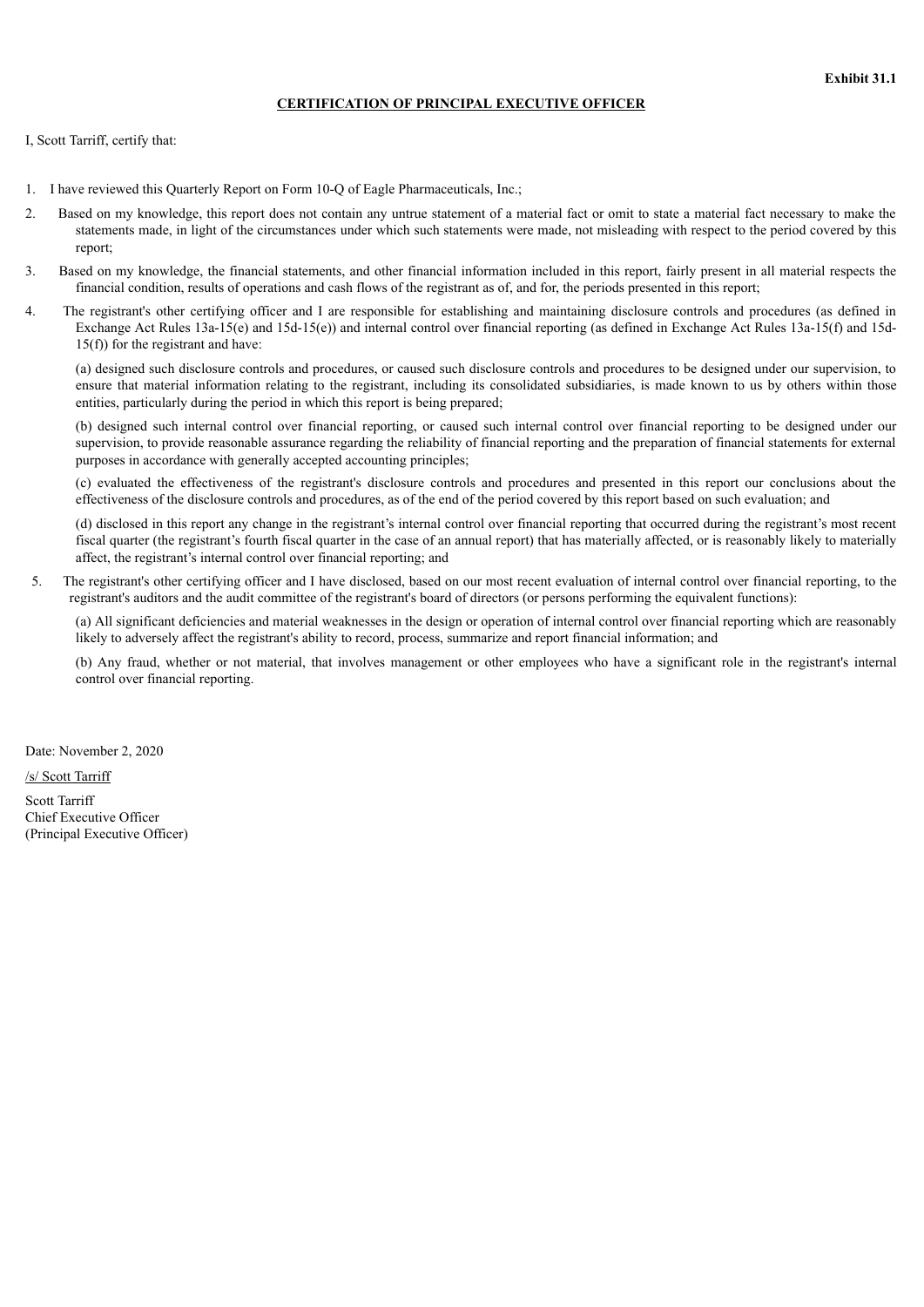## **CERTIFICATION OF PRINCIPAL FINANCIAL OFFICER**

<span id="page-60-0"></span>I, Brian J. Cahill, certify that:

- 1. I have reviewed this Quarterly Report on Form 10-Q of Eagle Pharmaceuticals, Inc.;
- 2. Based on my knowledge, this report does not contain any untrue statement of a material fact or omit to state a material fact necessary to make the statements made, in light of the circumstances under which such statements were made, not misleading with respect to the period covered by this report;
- 3. Based on my knowledge, the financial statements, and other financial information included in this report, fairly present in all material respects the financial condition, results of operations and cash flows of the registrant as of, and for, the periods presented in this report;
- 4. The registrant's other certifying officer and I are responsible for establishing and maintaining disclosure controls and procedures (as defined in Exchange Act Rules 13a-15(e) and 15d-15(e)) and internal control over financial reporting (as defined in Exchange Act Rules 13a-15(f) and 15d-15(f)) for the registrant and have:

(a) designed such disclosure controls and procedures, or caused such disclosure controls and procedures to be designed under our supervision, to ensure that material information relating to the registrant, including its consolidated subsidiaries, is made known to us by others within those entities, particularly during the period in which this report is being prepared;

(b) designed such internal control over financial reporting, or caused such internal control over financial reporting to be designed under our supervision, to provide reasonable assurance regarding the reliability of financial reporting and the preparation of financial statements for external purposes in accordance with generally accepted accounting principles;

(c) evaluated the effectiveness of the registrant's disclosure controls and procedures and presented in this report our conclusions about the effectiveness of the disclosure controls and procedures, as of the end of the period covered by this report based on such evaluation; and

(d) disclosed in this report any change in the registrant's internal control over financial reporting that occurred during the registrant's most recent fiscal quarter (the registrant's fourth fiscal quarter in the case of an annual report) that has materially affected, or is reasonably likely to materially affect, the registrant's internal control over financial reporting; and

5. The registrant's other certifying officer and I have disclosed, based on our most recent evaluation of internal control over financial reporting, to the registrant's auditors and the audit committee of the registrant's board of directors (or persons performing the equivalent functions):

(a) All significant deficiencies and material weaknesses in the design or operation of internal control over financial reporting which are reasonably likely to adversely affect the registrant's ability to record, process, summarize and report financial information; and

(b) Any fraud, whether or not material, that involves management or other employees who have a significant role in the registrant's internal control over financial reporting.

Date: November 2, 2020

/s/ Brian J. Cahill

Brian J. Cahill Chief Financial Officer (Principal Accounting and Financial Officer)